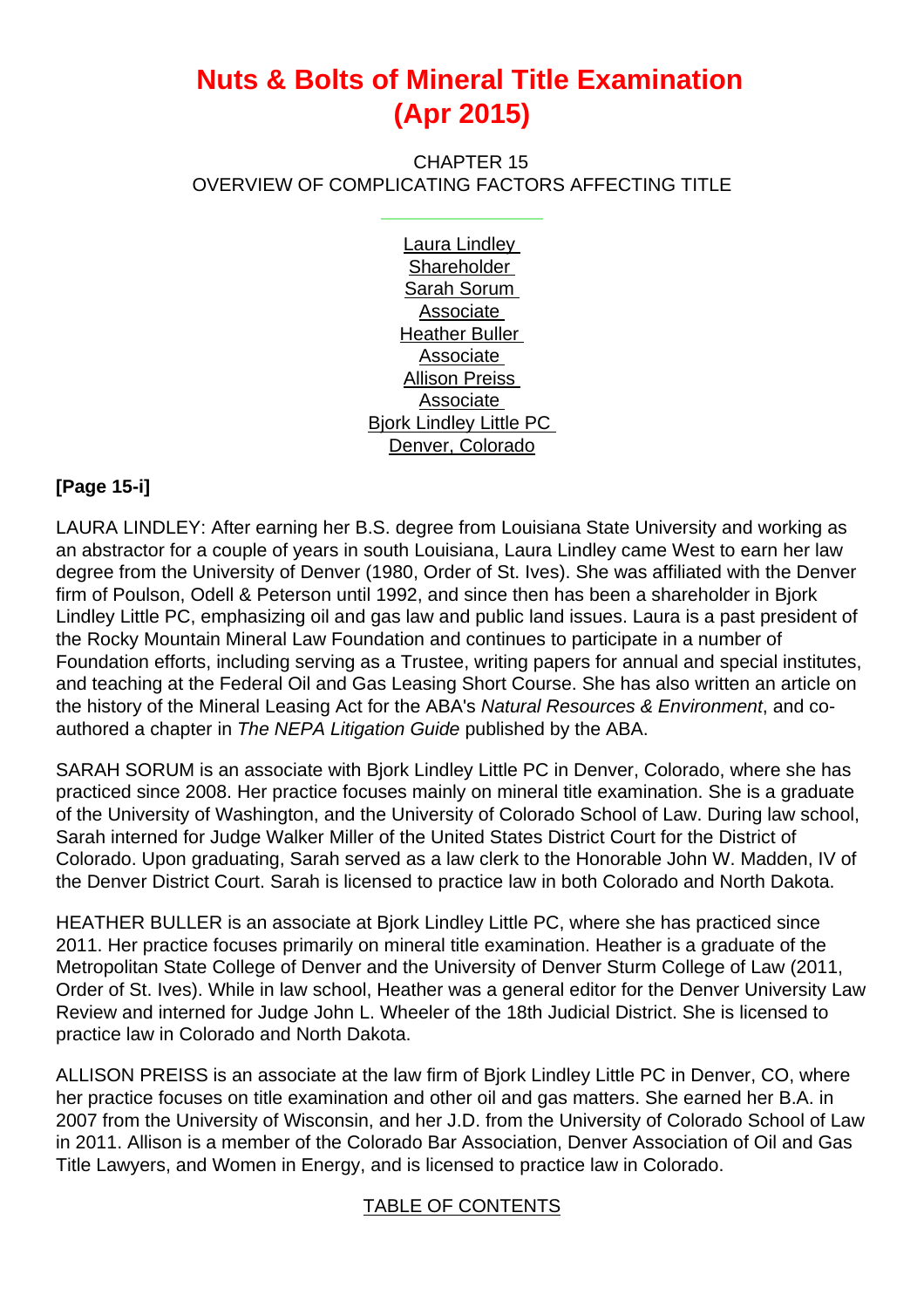- I. Effects of Bankruptcy, Foreclosure, Tax Sales and Liens
	- A. Introduction
	- B. Bankruptcy
	- C. Tax Sales
	- D. Foreclosure
	- E. Liens
- II. Adverse Possession
- III. Horizontal Drilling Complexities
	- A. Introduction

B. Using Neighboring Lands to Access the Subject Minerals: Surface and Subsurface Agreements.

- 1. How Will the Title Examiner Know?
	- (a) Information Provided by the Client
	- (b) Information Found on the Internet
	- (c) Instruments of Record

2. So, You Think the Client Needs Access to Off-Tract Lands to Reach the Subject Minerals: What Kinds of Agreements are Necessary?

- (a) General Principles of Surface Use
- (b) Whose Consent do you Need?
- (c) An Alternative to Consent: What about Pooling?
- C. Other Surface and Subsurface Agreements Affecting Title
- D. Conclusion
- IV. Pooled Units and Working Interest Units
	- A. Introduction
	- B. Pooled Units
		- 1. What is a Pooled Unit and How is it Formed?
		- 2. Pooled Units and Title Examination
			- (a) Production from the Pooled Unit is Production from All Unit Lands

## **[Page 15-ii]**

- (b) Spacing is Not Pooling
- (c) All Pooled Unit Lands Should be Examined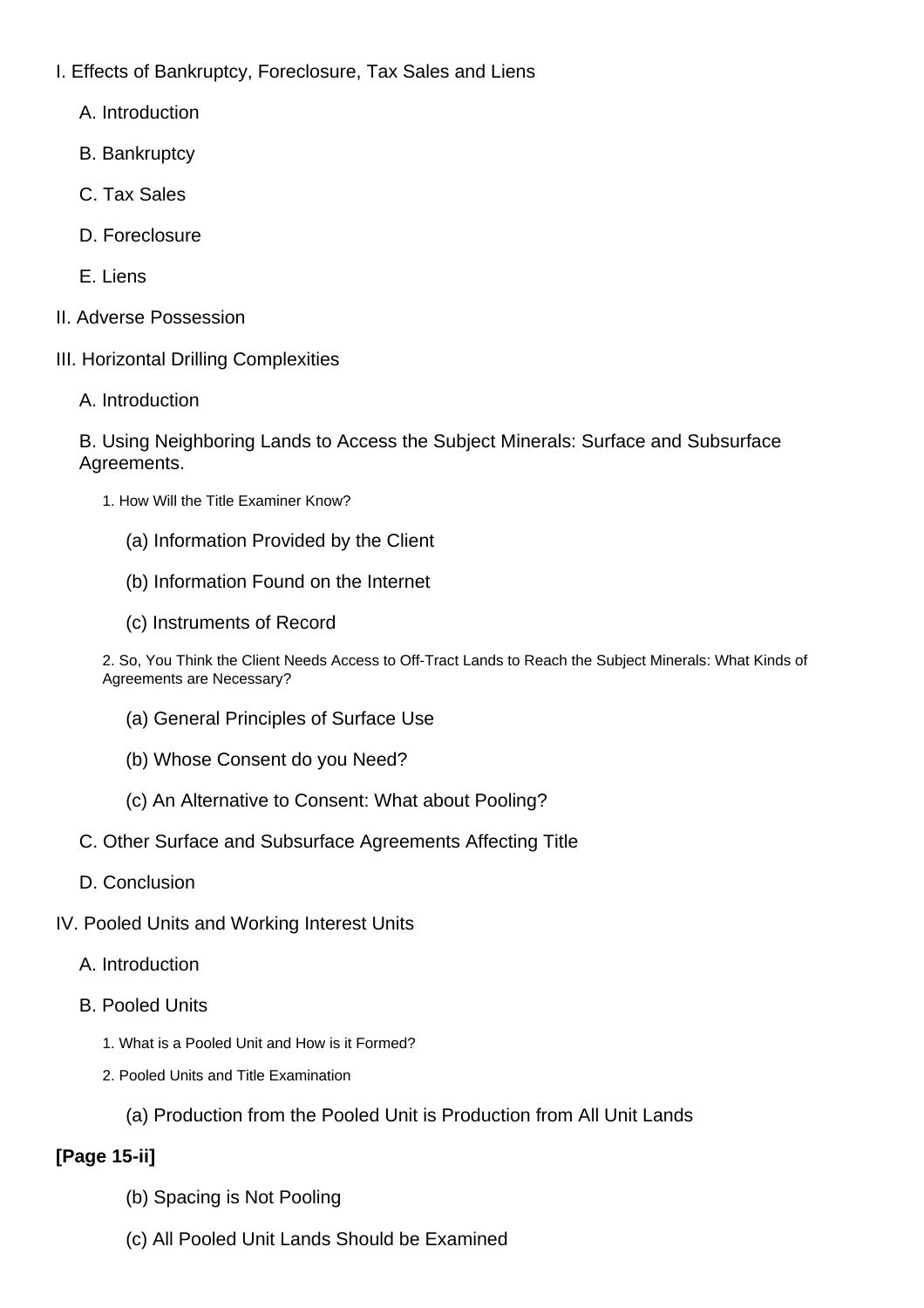- (d) Production from the Pooled Unit is Allocated on an Acreage Basis
- (e) Commitment of All Interest Owners to the Pooled Unit is Required
- C. Working Interest Units
	- 1. What is a Working Interest Unit and How is it Formed?
	- 2. Working Interest Units and Title Examination
		- (a) The Entire Contract Area Should be Examined
		- (b) Who is Bound by the JOA?

(c) The Creation of a Working Interest Unit Does Not Relieve the Working Interest Owners of Underlying Obligations

- V. Differences for Indian Lands
	- A. Introduction
	- B. Trust Property
	- C. Tribes' Sovereign Status and the Federal Government's Fiduciary Relationship to Tribes
	- D. Know the Laws Affecting the Applicable Reservation
	- E. Federal Supervision of Transactions Affecting Indian Lands
	- F. General Allotment Act
	- G. Statutory Authority for Indian Leasing and Similar Agreements
		- 1. Allotted Lands Mineral Leasing Act
		- 2. Indian Mineral Leasing Act of 1938
		- 3. Indian Mineral Development Act of 1982 ("IMDA")
		- 4. Indian Tribal Energy Development and Self-Determination Act of 2005

#### H. Records to Be Examined

- 1. Bureau of Land Management
- 2. BIA Land Titles and Records Offices
- 3. BIA Regional Offices
- 4. BIA Agency Offices
- 5. Tribal Realty or Energy Offices
- 6. County Records
- I. Access to BIA and Tribal Records

## **[Page 15-1]**

#### **INTRODUCTION**

Every title opinion has a life of its own and will present the title examiner with a variety of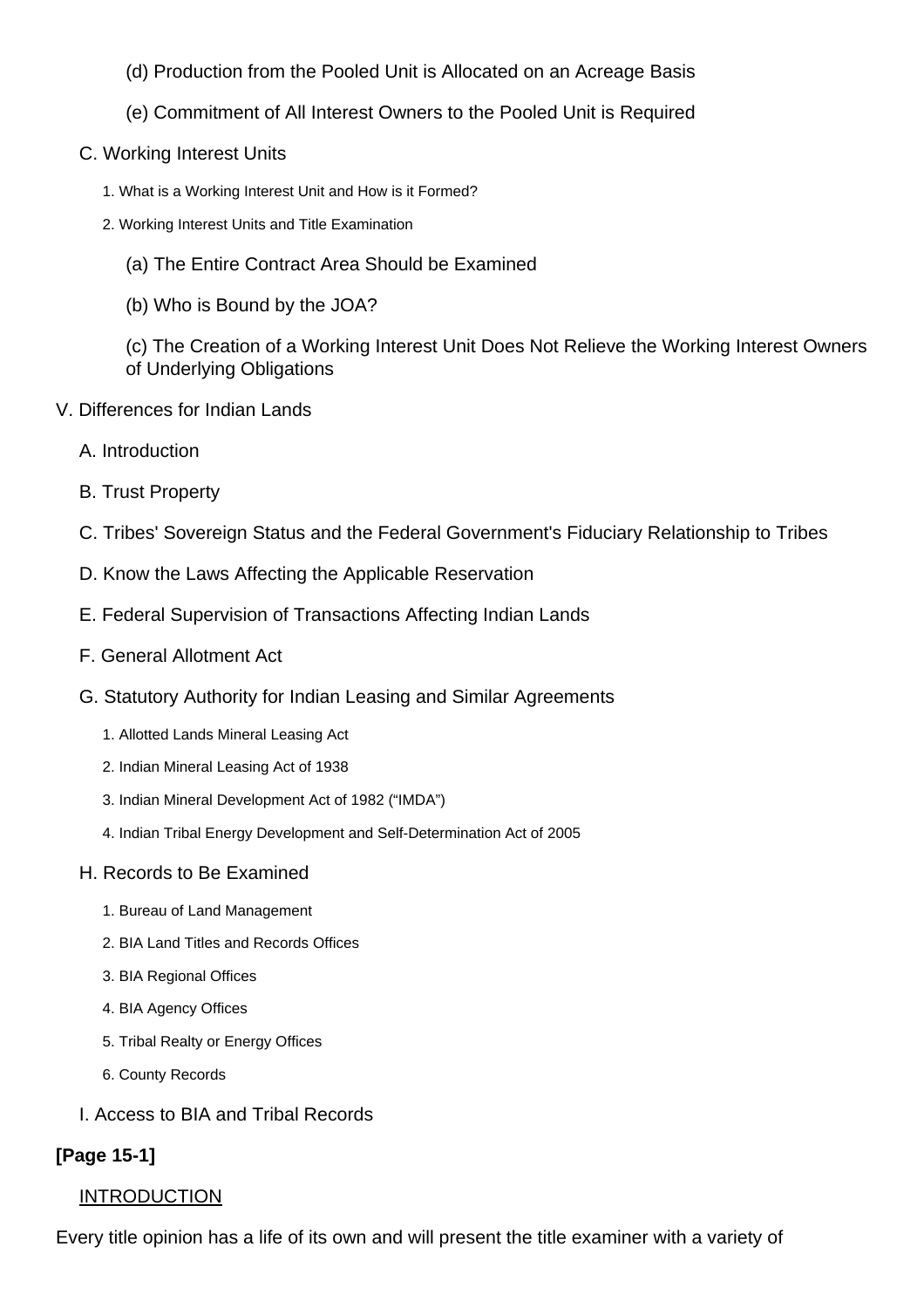complications. This paper provides a broad overview of just some of the potpourri of issues that a title examiner will face. Every title examiner should be aware of the effects that bankruptcy, foreclosures, tax sales, liens and adverse possession may have on title. Additionally, as horizontal drilling has become a common method of drilling for oil and gas, title examiners must be mindful of the implications of using other lands to reach the minerals underlying another tract of land, as is common for many horizontal wells. Similarly, understanding pooled units and working interest units is critical to providing the most accurate title opinion possible. Finally, a title examiner whose opinion will cover Indian lands must become familiar with the applicable treaties, statutes, executive orders, and secretarial orders that may apply to the particular reservation located on the lands covered by the opinion. We have attempted to present an overview of the complicating issues a title examiner may encounter under these diverse topics and to provide advice to the title examiner on how to assist their client in addressing those issues.

### I. Effects of Bankruptcy, Foreclosure. Tax Sales and Liens

### A. Introduction

<span id="page-3-0"></span>The effects of bankruptcy, tax sales, foreclosure, liens and adverse possession on title were discussed in detail in a paper written last year for the "Advanced Mineral Title Examination: Oil, Gas, and Mining" Special Institute.<sup>1</sup> Below we have excerpted portions of that paper (and updated where applicable) to summarize these issues.

### **B.** Bankruptcy

The following discussion is a brief overview of the primary issues for a title examiner that typically arise in the event that evidence of a bankruptcy filing by a record owner appears in the materials he or she is provided. There are often exceptions to the general rules discussed below which could be applicable under the specific facts of a given situation. If a transfer by a debtor or a trustee in bankruptcy appears in the chain, the examiner will have to determine the date of the filing of the petition and investigate the details of the Bankruptcy Code in effect on that date and their application to the facts apparent from the record materials.

<span id="page-3-1"></span>The Bankruptcy Code $_2^2$  does not place persons dealing with the debtor or its property on

[\[1\]](#page-3-0) Laura Lindley and Sarah Sorum, "[Advanced Mineral Conveyancing and Title Issues--Part 2,"](http://rmmlf.casemakerlibra.com/home/libra_2_rmmlf.aspx?doc=d:/data/RMMLF/Samples/2014%20Jan%20(Advanced%20Mineral%20Title%20Examination)/Chapter%202%20ADVANCED.htmampcurdoc=4ampp=11994#page2-1) [A](http://rmmlf.casemakerlibra.com/home/libra_2_rmmlf.aspx?doc=d:/data/RMMLF/Samples/2014%20Jan%20(Advanced%20Mineral%20Title%20Examination)/Chapter%202%20ADVANCED.htmampcurdoc=4ampp=11994#page2-1)dvanced Mineral Title Examination: Oil, Gas, and Mining [2-1 \(Rocky Mt. Min. L. Fdn. 2014\).](http://rmmlf.casemakerlibra.com/home/libra_2_rmmlf.aspx?doc=d:/data/RMMLF/Samples/2014%20Jan%20(Advanced%20Mineral%20Title%20Examination)/Chapter%202%20ADVANCED.htmampcurdoc=4ampp=11994#page2-1)

[\[2\]](#page-3-1) [11 U.S.C. §§ 101](http://links.casemakerlegal.com/federal/US/books/United_States_Code/browse?codesec=101amptitle=11ampci=45ampfn=Nuts%20amp%20Bolts%20of%20Mineral%20Title%20Examination%20(Apr%202015)) [-1532.](http://links.casemakerlegal.com/federal/US/books/United_States_Code/browse?codesec=1532amptitle=11ampci=45ampfn=Nuts%20amp%20Bolts%20of%20Mineral%20Title%20Examination%20(Apr%202015))

## **[Page 15-2]**

<span id="page-3-3"></span><span id="page-3-2"></span>constructive notice of the filing of a petition in bankruptcy. Therefore, the title examiner is under no duty to examine the docket of the bankruptcy court in which the property is located or in which the property owner resides.<sup>3</sup> Of course, if a copy of the petition in bankruptcy or other evidence of the pendency of a bankruptcy proceeding is recorded in accordance with the real property laws of the applicable state, $\frac{4}{5}$  then the public is on notice of the bankruptcy and its potential effects on title to the debtor's property as provided under the recording statute of the state.

<span id="page-3-6"></span><span id="page-3-5"></span><span id="page-3-4"></span>The filing of a petition in bankruptcy creates an estate comprised of the pre-bankruptcy property of the debtor. $\frac{5}{5}$  The estate is a separate legal entity from the debtor, and is administered by the bankruptcy trustee or, in a Chapter 11 or 13 proceeding, by the debtor-in-possession.<sup>6</sup> A debtorin-possession has the same powers as a trustee for the bankruptcy estate<sup>7</sup> but holds title to the property of the bankrupt estate for the benefit of the estate; it may not deal with the property except as authorized under the Bankruptcy Code.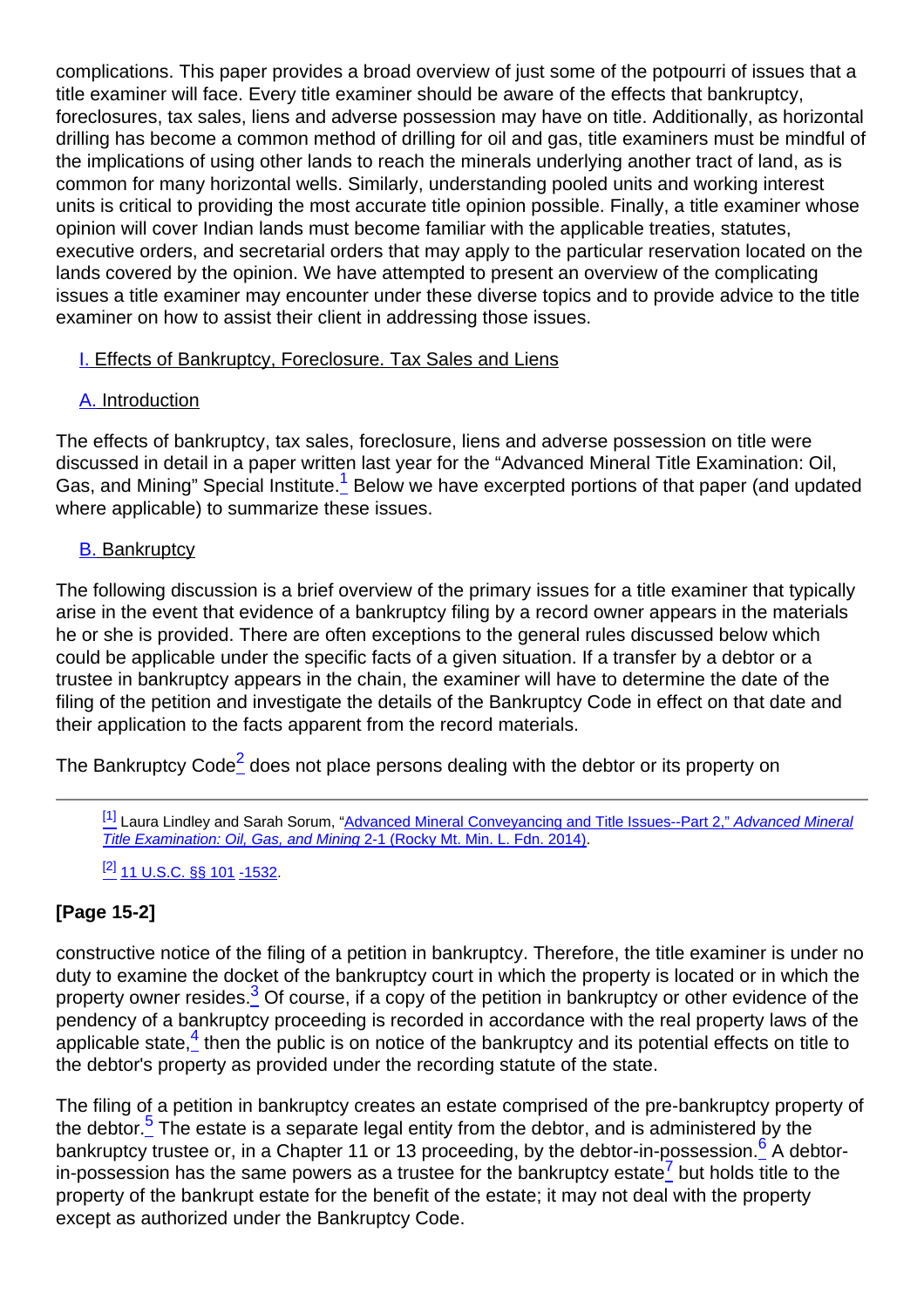<span id="page-4-1"></span><span id="page-4-0"></span>The filing of a petition in bankruptcy imposes an automatic stay of any action or proceeding to recover a pre-petition debt from the debtor or to enforce a pre-petition lien or judgment.<sup>8</sup> Any action commenced or continued in violation of the automatic stay is void, even where the creditor had no notice of the existence of the stay. A creditor can, however, seek relief from the automatic stay from the bankruptcy court.

<span id="page-4-2"></span>The trustee or debtor-in-possession has the power to set aside transfers to or for the benefit of a creditor relating to a prior debt owed to the creditor if the transfer was made within ninety days before the filing of the petition in bankruptcy and if the debtor was insolvent at the time of the transfer.<sup>10</sup> The purpose for allowing the trustee or debtor-in-possession to set aside

 $\left[3\right]$  See, e.g., Standard 16-01, North Dakota Title Standards (2012).

[\[4\]](#page-3-3) See, e.g., [N.D. Cent. Code § 47-19-53](http://links.casemakerlegal.com/states/ND/books/Code/browse?ci=45ampcodesec=47-19-53ampTitle=47ampfn=Nuts%20amp%20Bolts%20of%20Mineral%20Title%20Examination%20(Apr%202015)) (providing for recording certified copies of petitions, decrees, or orders from the bankruptcy court in the office of the recorder of any county where property of the bankrupt is located).

[\[5\]](#page-3-4) [11 U.S.C. § 541\(a\).](http://links.casemakerlegal.com/federal/US/books/United_States_Code/browse?codesec=541amptitle=11ampci=45#541(a)ampfn=Nuts%20amp%20Bolts%20of%20Mineral%20Title%20Examination%20(Apr%202015)) There are some exceptions to the definition of the property of the debtor, including interests of the debtor in hydrocarbons under a farmout agreement or transferred by a production payment conveyance to an entity that does not participate in the operation of the property. Id. § 541(b).

 $^{[6]}$  $^{[6]}$  $^{[6]}$  Id. §§ 1107, 1303.

 $[7]$   $\overline{1d}$ .

 $[8]$  *Id.* §362(a)(1)-(8).

 $[9]$  There was a great deal of disagreement among the courts as to whether the bona fide purchaser provision of  $11$ [U.S.C. § 549\(c\)](http://links.casemakerlegal.com/federal/US/books/United_States_Code/browse?codesec=549amptitle=11ampci=45#549(c)ampfn=Nuts%20amp%20Bolts%20of%20Mineral%20Title%20Examination%20(Apr%202015)) applied to transfers in violation of the automatic stay. Compare In re Morris, [365 B.R. 613](http://links.casemakerlegal.com/books/Case_Law/results?ci=45ampsearch[Cite]=365+B.R.+613ampfn=Nuts%20amp%20Bolts%20of%20Mineral%20Title%20Examination%20(Apr%202015)) (Bankr. E.D. Va. 2007) and In re Mitchell, [279 B.R. 839](http://links.casemakerlegal.com/books/Case_Law/results?ci=45ampsearch[Cite]=279+B.R.+839ampfn=Nuts%20amp%20Bolts%20of%20Mineral%20Title%20Examination%20(Apr%202015)) (B.A.P. 9th Cir. 2002) with In re Taylor, [884 F.2d 478](http://links.casemakerlegal.com/books/Case_Law/results?ci=45ampsearch[Cite]=884+F.2d+478ampfn=Nuts%20amp%20Bolts%20of%20Mineral%20Title%20Examination%20(Apr%202015)) (B.A.P. 9th Cir. 1989). However, as a result of the 2005 amendments to the Bankruptcy Code, as to cases commenced after October 17, 2005, when a debtor makes a post-petition transfer of real property for fair equivalent value to a transferee without knowledge of the debtor's bankruptcy case, the transfer is neither avoidable by the trustee under section 549 (discussed below), nor void as a violation of the automatic stay. [11 U.S.C. § 362\(b\)\(24\)](http://links.casemakerlegal.com/federal/US/books/United_States_Code/browse?codesec=362amptitle=11ampci=45#362(b)(24)ampfn=Nuts%20amp%20Bolts%20of%20Mineral%20Title%20Examination%20(Apr%202015)); see also In re Ellis, [441 B.R. 656,](http://links.casemakerlegal.com/books/Case_Law/results?ci=45ampsearch[Cite]=441+B.R.+656ampfn=Nuts%20amp%20Bolts%20of%20Mineral%20Title%20Examination%20(Apr%202015)) [663](http://links.casemakerlegal.com/books/Case_Law/results?ci=45ampsearch[Cite]=441+B.R.+663#page663ampfn=Nuts%20amp%20Bolts%20of%20Mineral%20Title%20Examination%20(Apr%202015)) (Bankr. D. Ida. 2010).

 $[10]$  [11 U.S.C. § 547.](http://links.casemakerlegal.com/federal/US/books/United_States_Code/browse?codesec=547amptitle=11ampci=45ampfn=Nuts%20amp%20Bolts%20of%20Mineral%20Title%20Examination%20(Apr%202015))

### **[Page 15-3]**

such "voidable preferences" is to prevent the debtor from diminishing the property of the bankrupt estate in favor of one creditor over another. For example, a deed in lieu of foreclosure could be a voidable preference if it was made within the ninety-day period.

<span id="page-4-4"></span><span id="page-4-3"></span>Once the petition in bankruptcy is filed, the trustee or debtor-in-possession may sell property of the estate in the ordinary course of business without notice or hearing.<sup>11</sup> However, a sale of real property will not typically be considered to be within the debtor's ordinary course of business unless the debtor is, for example, a real estate developer selling lots. A sale other than in the ordinary course of business can be made by the trustee or debtor-in-possession after notice and a hearing.<sup>12</sup> Therefore, if the record reflects a transfer of real property made by the record owner after the petition in bankruptcy was filed by that owner, the examiner should require that an order of the bankruptcy court authorizing the transfer be recorded. However, there may not be a court order authorizing the sale if the trustee or debtor-in-possession gave notice of intention to sell the property to the required parties and no timely objections were received. In that case, the examiner would need to examine evidence of the fact that proper notice was given and no objections were received within the time permitted by the rules of the bankruptcy court.<sup>13</sup>

<span id="page-4-6"></span><span id="page-4-5"></span>If a trustee has been appointed, the examiner should confirm the authority of the trustee. If the estate is being administered by the debtor-in-possession, the examiner should confirm that no trustee has been appointed. A certificate from the clerk of the bankruptcy court may be relied upon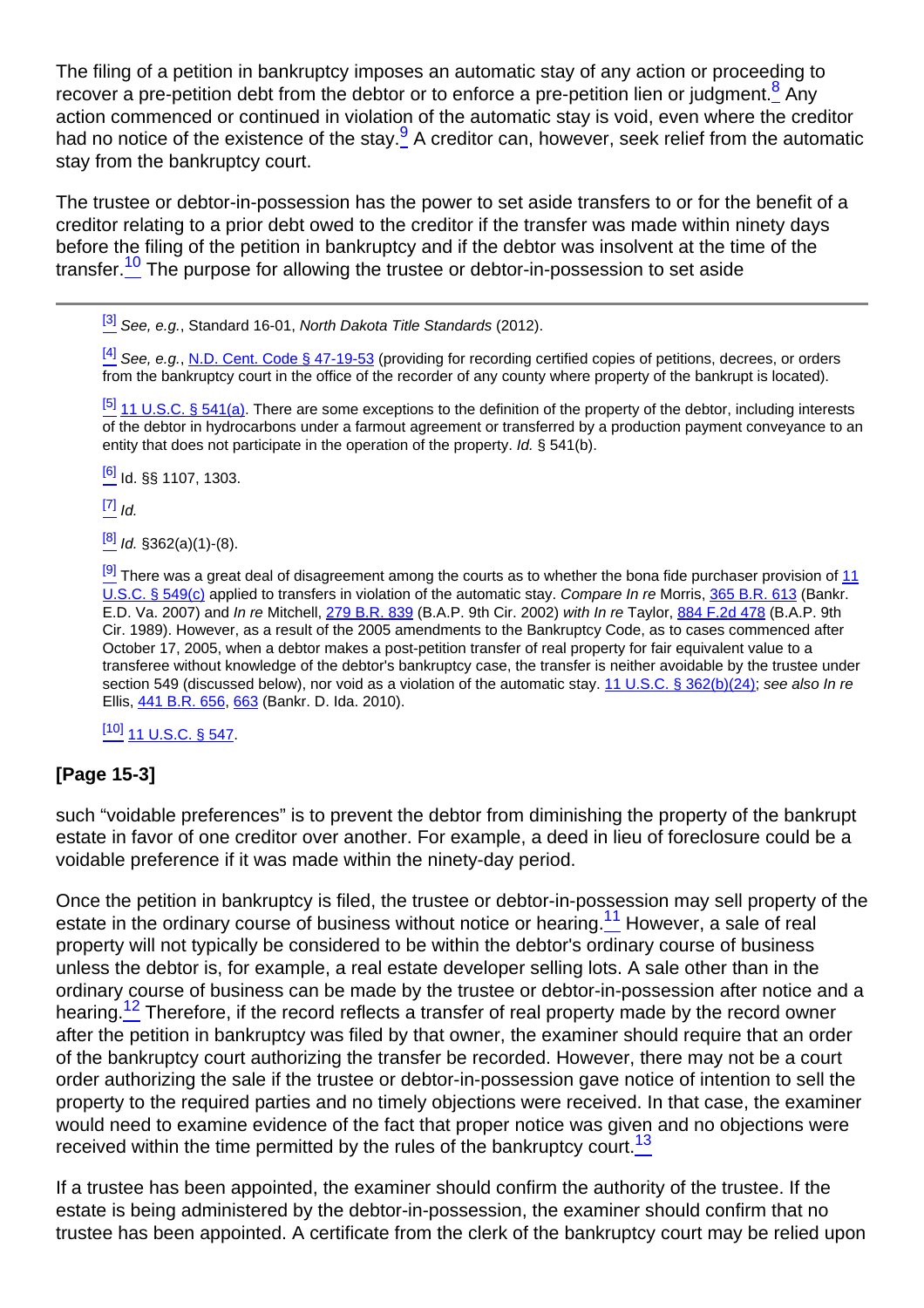to establish these facts.<sup>14</sup>

<span id="page-5-0"></span>Post-petition transfers of the real property of the bankrupt estate may not be avoided by the trustee if the transfer was made to a good faith purchaser without knowledge of the commencement of the bankruptcy case and if the transfer was made for "present fair equivalent value," unless notice of the petition for bankruptcy was recorded in the real property records prior to the transfer.<sup>15</sup> The title examiner can determine whether notice of the bankruptcy was recorded prior to the transfer but will not be able to independently confirm from the public records that the transferee had no actual knowledge of the pendency of the bankruptcy proceeding, nor will he or she be able to confirm that the property sold for "present fair equivalent value." An action or proceeding to set aside a post-petition transaction must be commenced no later than the earlier of (1) two years after the date of the transfer, or (2) the time when the case is closed or dismissed.<sup>16</sup>

<span id="page-5-1"></span>Real property (unless exempt as, for example, under state homestead laws) of the

 $\frac{[11]}{[11]}$  $\frac{[11]}{[11]}$  $\frac{[11]}{[11]}$  Id. § 363(c)(1). A sale or lease in the ordinary course of business first requires that the operation of the business have been authorized under the Bankruptcy Code or by an order of the bankruptcy court. A debtor-in-possession or the trustee in a Chapter 11, 12 or 13 case is authorized to operate the debtor's business. Id. §§ 1108, 1203, 1204, 1304. However, a trustee in a Chapter 7 case is not authorized to operate the debtor's business unless it has been authorized to do so by order of the bankruptcy court. Id. § 721.

 $[12]$  *Id.* § 363(b)(1).

 $[13]$  Id. § 363(b)(1); [Fed. R. Bankr. P. 2002](http://links.casemakerlegal.com/federal/US/books/Federal%20Court%20Rules/browse?codesec=2002amptitle=federal%20rules%20of%20bankruptcy%20procedure,%20consolidated%20and%20reconciledampci=45ampdatatype=Fampfn=Nuts%20amp%20Bolts%20of%20Mineral%20Title%20Examination%20(Apr%202015)), 6004.

 $[14]$  [Fed. R. Bankr. P. 2011\(a\).](http://links.casemakerlegal.com/federal/US/books/Federal%20Court%20Rules/browse?codesec=2011amptitle=federal%20rules%20of%20bankruptcy%20procedure,%20consolidated%20and%20reconciledampci=45ampdatatype=F#2011(a)ampfn=Nuts%20amp%20Bolts%20of%20Mineral%20Title%20Examination%20(Apr%202015))

 $[15]$  [11 U.S.C. § 549\(c\).](http://links.casemakerlegal.com/federal/US/books/United_States_Code/browse?codesec=549amptitle=11ampci=45#549(c)ampfn=Nuts%20amp%20Bolts%20of%20Mineral%20Title%20Examination%20(Apr%202015))

 $[16]$  *Id.* § 549(d).

## **[Page 15-4]**

<span id="page-5-3"></span><span id="page-5-2"></span>bankruptcy estate remains part of the estate until it is either abandoned or sold. Property might be abandoned if it has no economic value to the estate, and there are procedures that must be observed in order for the property to be treated as abandoned.<sup>17</sup> Property which is not "scheduled" on the exhibit of real property of the estate remains property of the estate even after the bankruptcy case is closed.<sup>18</sup> If the property was part of a bankruptcy estate under Chapter 11, the examiner will have to review the confirmed plan of reorganization, confirm that proper notice of the plan and disclosure statement were given as required by the rules, $\frac{19}{2}$  and that the transfer was made in conformance with the plan.

<span id="page-5-6"></span><span id="page-5-5"></span><span id="page-5-4"></span>Some states' title standards contain detailed provisions on the effects of bankruptcy on real property titles.<sup>20</sup> However, bankruptcy is not mentioned in the title standards adopted in a number of states.<sup>21</sup>

#### C. Tax Sales

<span id="page-5-8"></span><span id="page-5-7"></span>The title examiner will frequently encounter a tax sale followed by issuance of a tax deed to a new owner by the authorized county official, particularly during the dust bowl and depression years.<sup>22</sup> Many commentators have noted the inherent uncertainty of title derived through a tax deed.<sup>23</sup> Courts historically have viewed any kind of forfeiture with disfavor. The fact that a tax sale proceeding is, in most states, an in rem proceeding and the taxpayer may receive notice only through publication, seems to have contributed to a tendency by courts to find reasons to protect the dispossessed taxpayer. The North Dakota title standard on tax titles provides an excellent summary of the lack of title security associated with title derived through a tax deed: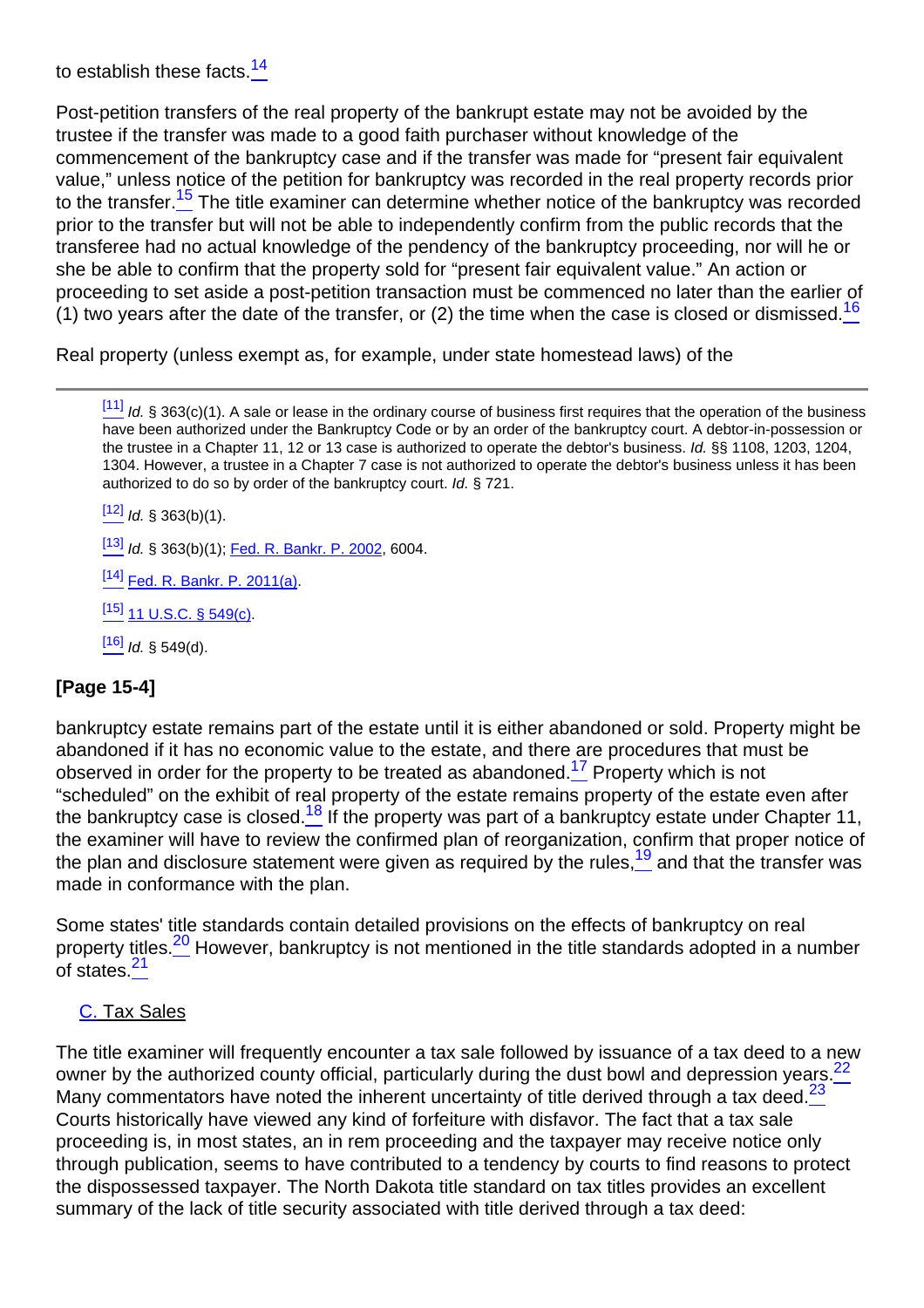There is no way of knowing what the courts will consider to be a jurisdictional defect [in the tax sale proceeding], but historically they have been exceedingly stringent in requiring exact and precise compliance with all of the statutory steps in the tax sales (now tax lien foreclosure) proceedings. Moreover, NDCC 57-45-11--which has generated a great deal of case law- specifically authorizes a quiet

### $[17]$  Id.  $$554$ .

[\[18\]](#page-5-3) Id. § 554(d); see also In re Dunning Brothers Co., [410 B.R. 877,](http://links.casemakerlegal.com/books/Case_Law/results?ci=45ampsearch[Cite]=410+B.R.+877ampfn=Nuts%20amp%20Bolts%20of%20Mineral%20Title%20Examination%20(Apr%202015)) [888](http://links.casemakerlegal.com/books/Case_Law/results?ci=45ampsearch[Cite]=410+B.R.+888#page888ampfn=Nuts%20amp%20Bolts%20of%20Mineral%20Title%20Examination%20(Apr%202015)) (Bankr. E.D. Cal. 2009) (case re-opened, under prior Bankruptcy Act, 73 years after it was closed to administer unscheduled property).

[\[19\]](#page-5-4) [Fed. R. Bankr. P. 2002,](http://links.casemakerlegal.com/federal/US/books/Federal%20Court%20Rules/browse?codesec=2002amptitle=federal%20rules%20of%20bankruptcy%20procedure,%20consolidated%20and%20reconciledampci=45ampdatatype=Fampfn=Nuts%20amp%20Bolts%20of%20Mineral%20Title%20Examination%20(Apr%202015)) 3017(a) see also Van Sickle v. Hallmark & Assocs., Inc., [840 N.W.2d 92,](http://links.casemakerlegal.com/books/Case_Law/results?ci=45ampsearch[Cite]=840+N.W.2d+92ampfn=Nuts%20amp%20Bolts%20of%20Mineral%20Title%20Examination%20(Apr%202015)) [102](http://links.casemakerlegal.com/books/Case_Law/results?ci=45ampsearch[Cite]=840+N.W.2d+102#page102ampfn=Nuts%20amp%20Bolts%20of%20Mineral%20Title%20Examination%20(Apr%202015))-[3](http://links.casemakerlegal.com/books/Case_Law/results?ci=45ampsearch[Cite]=840+N.W.2d+103#page103ampfn=Nuts%20amp%20Bolts%20of%20Mineral%20Title%20Examination%20(Apr%202015)) (N.D. 2013) (finding creditors unbound by reorganization plan when they were not provided notice of the confirmation hearing).

<sup>[\[20\]](#page-5-5)</sup> See, e.g., Tex. Prop. Code Ann. tit. 2, app., ch. XII, Texas Title Examination Standards (West 2014); 2012 Title Examination Standards Handbook, ch. 34 (Oklahoma Bar Ass'n); Standard 16-01 to 16-16, North Dakota Title Standards (2012).

<sup>[\[21\]](#page-5-6)</sup> E.g., Colorado Real Estate Title Standards (2012 Colo. Bar Ass'n Real Estate Section); Title Standards of the Wyoming State Bar (1980).

[\[22\]](#page-5-7) See generally David T. Beito, Taxpayers in Revolt (1989).

[\[23\]](#page-5-8) Randall M[.](http://rmmlf.casemakerlibra.com/home/libra_2_rmmlf.aspx?doc=d:/data/RMMLF/Samples/22%20Rocky%20Mt.%20Min.%20L.%20Inst.%20(1976)/Chapter%2014%20TAX%20DEEDS%20AND.htmampcurdoc=16ampp=12224#page14-1) Case, "Tax Deeds and 'Defendable Titles,"" 22 Rocky Mt. Min. L. Inst. [14-1, 14-1 \(1976\)](http://rmmlf.casemakerlibra.com/home/libra_2_rmmlf.aspx?doc=d:/data/RMMLF/Samples/22%20Rocky%20Mt.%20Min.%20L.%20Inst.%20(1976)/Chapter%2014%20TAX%20DEEDS%20AND.htmampcurdoc=16ampp=12224#page14-1); Janet N. Harris, ["Analyzing and Curing Title Requirements," 31](http://rmmlf.casemakerlibra.com/home/libra_2_rmmlf.aspx?doc=d:/data/RMMLF/Samples/31%20Rocky%20Mt.%20Min.%20L.%20Inst.%20(1985)/Chapter%2020%20ANALYZING%20AND.htmampcurdoc=22ampp=12234#page20-1) Rocky Mt[.](http://rmmlf.casemakerlibra.com/home/libra_2_rmmlf.aspx?doc=d:/data/RMMLF/Samples/31%20Rocky%20Mt.%20Min.%20L.%20Inst.%20(1985)/Chapter%2020%20ANALYZING%20AND.htmampcurdoc=22ampp=12234#page20-1) Min. L. Inst. [20-1, 20-24 \(1985\).](http://rmmlf.casemakerlibra.com/home/libra_2_rmmlf.aspx?doc=d:/data/RMMLF/Samples/31%20Rocky%20Mt.%20Min.%20L.%20Inst.%20(1985)/Chapter%2020%20ANALYZING%20AND.htmampcurdoc=22ampp=12234#page20-1)

### **[Page 15-5]**

title action by an interested party against the tax deed grantee of the county, which seemingly indicates a legislative lack of confidence in the regularity of tax sales or tax lien foreclosure proceedings. . . . For these reasons tax titles are considered inherently suspect in the absence of an appropriate curative action or occurrence as specified in the standard.<sup>24</sup>

<span id="page-6-0"></span>As a result, most title examiners are unwilling to pass title that is derived through a tax deed, unless there has been (a) a conveyance to the tax sale purchaser or its successors from the taxpayer or its successors, (b) a quiet title decree quieting title in the purchaser at tax sale or its successors, or (c) a curative statute clearly applies. Unfortunately, most curative statutes (such as adverse possession statutes) require actual possession as one of their elements, so that they are generally unavailable to cure a tax title where the minerals have been severed from the surface and there has been no actual possession of the minerals. Landmen are frequently frustrated by the title examiner's requirement to cure what appears to be an ancient tax deed but, in many cases, the examining lawyer would risk liability for malpractice if the requirement to cure the tax title is not included in the opinion.

Each state has its own statutory procedures for assessing, levying, and collecting real property taxes and for foreclosing on unpaid tax liens. Unfortunately, these procedures vary significantly from state to state, so the applicable statutes must be reviewed in each instance. Moreover, these statutes can vary significantly over time, so it is not enough for the examiner to be familiar with just the current statutes. The statutes in effect at the time the tax lien attached, the tax sale was held, and the tax deed was issued must be examined with respect to the applicable tax sale proceeding (which usually means a trip to the state's dusty archives will be required to dig out copies of the old statutes, as they are often not available on computerized legal search services).

<span id="page-6-1"></span>Although each state's laws set forth different procedures for taxing real property, collecting the tax, and foreclosing on unpaid tax liens, they all share certain similar basics.<sup>25</sup> All real property (subject to exemptions provided for in a state's constitution or statutes) is taxed. The tax is assessed against the owner of record as of the assessment or valuation date, and different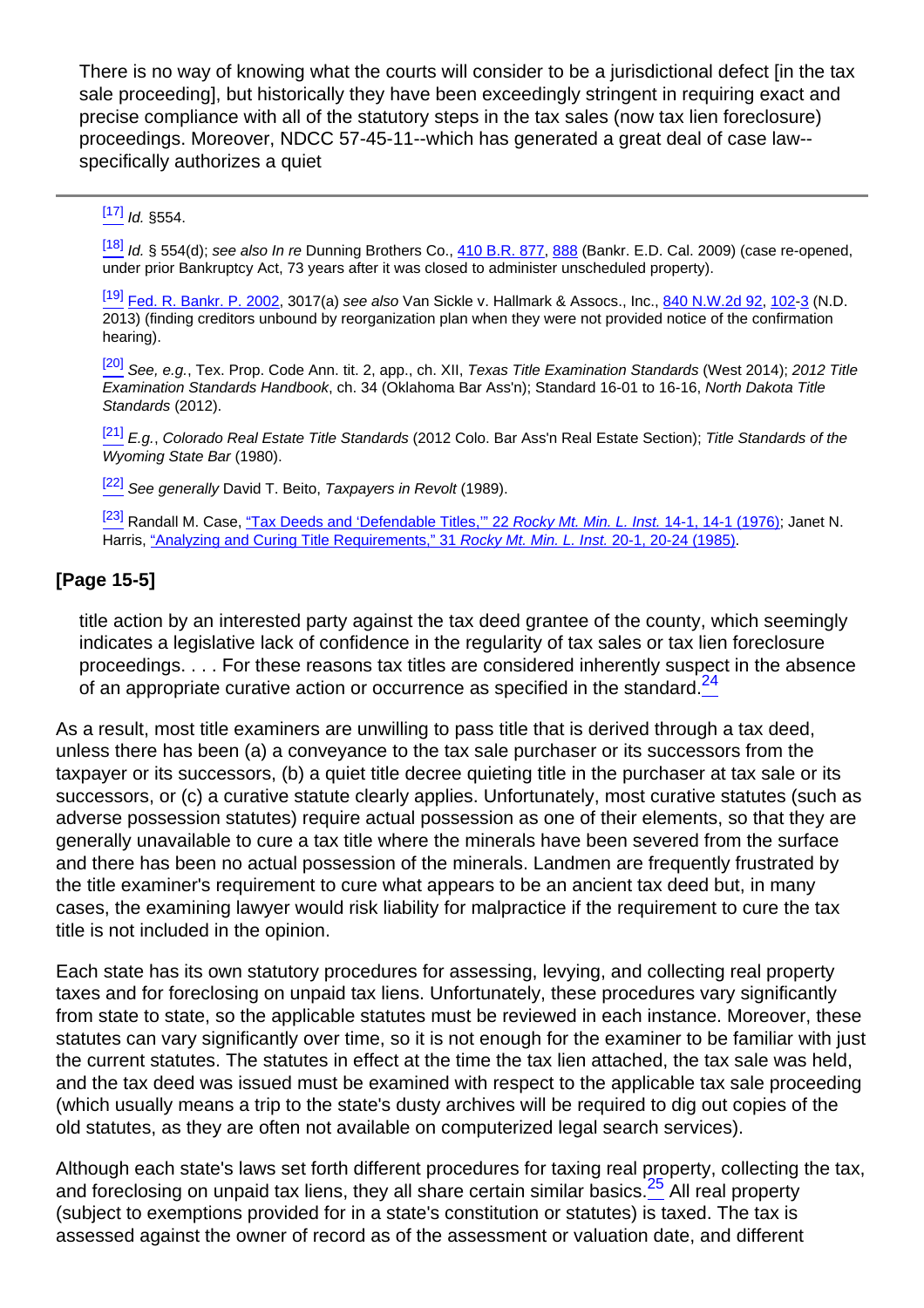interests in the property (e.g., surface estate and severed minerals, in some states) are separately assessed. The property is valued, usually by the county assessor, and, almost universally, the tax lien attaches as of the assessment or valuation date. The amount of the tax is established by statute and the taxing authority (usually the county treasurer).

Tax notices of the amount due are sent to the record owner or owners, with the tax payable by the date set by statute (in many states, the tax may be paid in two installments, with a discount offered if the entire tax is paid by the first installment date). If payment is not made by the statutory deadline, then penalties and interest are added to the tax bill. The statutes then provide for a public sale of the unpaid tax liens, with a tax sale certificate being issued to the purchaser at the sale or, if the lien is not sold, the lien is "struck off" to the county. A period is provided for the taxpayer to redeem the tax lien by paying the past due amounts (including

<sup>[\[25\]](#page-6-1)</sup> See generally Mark K. Buchi and David K. Detton, ["Keeping the Tax Assessor at Bay: A Guidebook to Property](http://rmmlf.casemakerlibra.com/home/libra_2_rmmlf.aspx?doc=d:/data/RMMLF/Samples/34%20Rocky%20Mt.%20Min.%20L.%20Inst.%20(1988)/Chapter%202%20KEEPING%20THE.htmampcurdoc=4ampp=12237#page2-1) [and Production Taxes," 34](http://rmmlf.casemakerlibra.com/home/libra_2_rmmlf.aspx?doc=d:/data/RMMLF/Samples/34%20Rocky%20Mt.%20Min.%20L.%20Inst.%20(1988)/Chapter%202%20KEEPING%20THE.htmampcurdoc=4ampp=12237#page2-1) Rocky Mt. Min. L. Inst[.](http://rmmlf.casemakerlibra.com/home/libra_2_rmmlf.aspx?doc=d:/data/RMMLF/Samples/34%20Rocky%20Mt.%20Min.%20L.%20Inst.%20(1988)/Chapter%202%20KEEPING%20THE.htmampcurdoc=4ampp=12237#page2-1) [2-1 \(1988\)](http://rmmlf.casemakerlibra.com/home/libra_2_rmmlf.aspx?doc=d:/data/RMMLF/Samples/34%20Rocky%20Mt.%20Min.%20L.%20Inst.%20(1988)/Chapter%202%20KEEPING%20THE.htmampcurdoc=4ampp=12237#page2-1).

## **[Page 15-6]**

penalties, interest, and costs). If redemption does not occur within the time prescribed, then the treasurer will issue a tax deed to the holder of the tax sale certificate. As the saying goes, the devil is in the details, and failure of the assessor or treasurer to comply with any statutory detail frequently gives rise to defects which make the tax title less than defensible.

<span id="page-7-1"></span><span id="page-7-0"></span>Today's foreclosure statutes generally require personal service or service by registered or certified mail on the owner of the property before the lands are sold at tax sale and before the tax deed issues. However, the laws in some states, at least prior to 1983, allowed notice to be given to property owners only by publication or posting notice of the sale at the courthouse. In Mennonite .<br>Board of Missions v. Adams, 26 the Supreme Court set aside a 1977 Indiana tax sale under a statute that did not require notice to a mortgagee of the property other than by publication.<sup>27</sup> Because a mortgagee has a legally protected property interest, the Fourteenth Amendment to the United States Constitution requires that the mortgagee receive Due Process before it is deprived of that property interest by the State. $\frac{28}{3}$  The Court held, relying on *Mullane v. Central Hanover* Bank & Trust Co.,<sup>29</sup> that the mortgagee is entitled to notice "reasonably calculated to apprise him of a pending tax sale."<sup>30</sup> Under the circumstances in *Mennonite*, the Court held that the mortgagee must be provided notice by personal service or mail at its last known address available from the public records.<sup>31</sup>

<span id="page-7-9"></span><span id="page-7-8"></span><span id="page-7-7"></span><span id="page-7-6"></span><span id="page-7-5"></span><span id="page-7-4"></span><span id="page-7-3"></span><span id="page-7-2"></span>Since the decision in Mennonite, questions have arisen as to whether its rule must be applied retroactively to invalidate tax sales that occurred long before the decision was issued. In one recent case, Quantum Res. Mgmt., LLC v. Pirate Lake Oil Corp.,<sup>32</sup> the Supreme Court of Louisiana refused to apply Mennonite retroactively to invalidate a 1925 tax sale in which no notice of the sale was given to the record owner of the property. The court reviewed the Supreme Court's evolving rules on retroactive application of constitutional decisions to hold that Mennonite only applies retroactively to cases pending "on direct review" when the Supreme Court decision was rendered.<sup>33</sup> Under Louisiana law, any defect in the tax deed was cured by the applicable five-year statute of limitations, and the retroactive application of the *Mennonite* rule is, according to the Supreme Court of Louisiana, limited by principles of res judicata and statutes of limitations or repose.<sup>34</sup> The court noted that a contrary rule would produce chaos in the legal system, and courts in New York<sup>35</sup> and West Virginia<sup>36</sup> have adopted similar

<sup>&</sup>lt;sup>[\[24\]](#page-6-0)</sup> Standard 1 -03, North Dakota Title Standards (2012).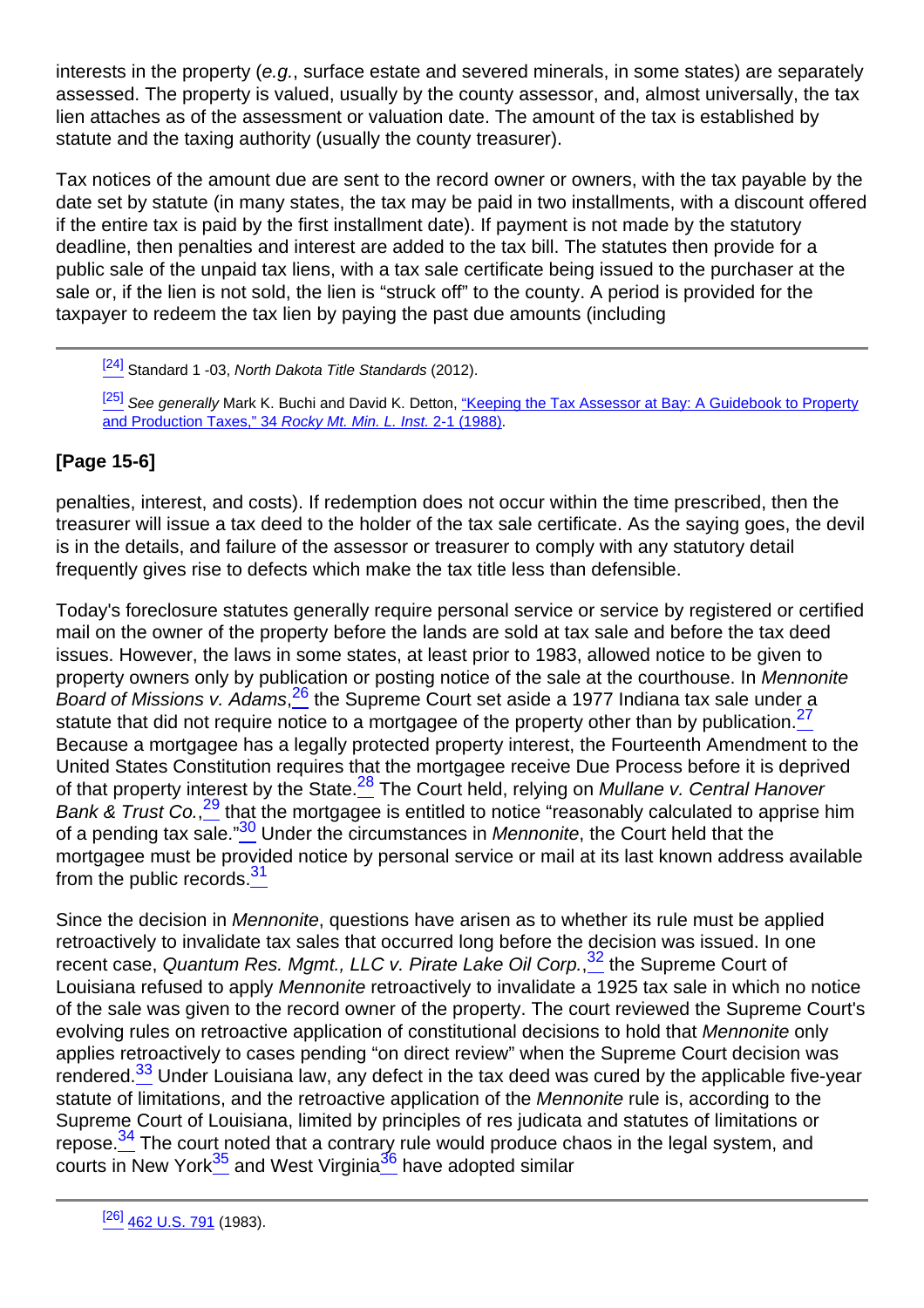$[27]$  *Id.* at 798-99.

 $[28]$  *Id.* at 800.

 $[29]$  [339 U.S. 306](http://links.casemakerlegal.com/books/Case_Law/results?ci=45ampsearch[Cite]=339+U.S.+306ampfn=Nuts%20amp%20Bolts%20of%20Mineral%20Title%20Examination%20(Apr%202015)) (1950).

[\[30\]](#page-7-4) Mennonite, [462 U.S. at 798](http://links.casemakerlegal.com/books/Case_Law/results?ci=45ampsearch[Cite]=462+U.S.+798#page798ampfn=Nuts%20amp%20Bolts%20of%20Mineral%20Title%20Examination%20(Apr%202015)).

[\[31\]](#page-7-5) Id. at 799. See also Miles Homes Div. of Insilco Corp. v. City of Westhope, [458 N.W.2d 321,](http://links.casemakerlegal.com/books/Case_Law/results?ci=45ampsearch[Cite]=458+N.W.2d+321ampfn=Nuts%20amp%20Bolts%20of%20Mineral%20Title%20Examination%20(Apr%202015)) [324](http://links.casemakerlegal.com/books/Case_Law/results?ci=45ampsearch[Cite]=458+N.W.2d+324#page324ampfn=Nuts%20amp%20Bolts%20of%20Mineral%20Title%20Examination%20(Apr%202015))[-25](http://links.casemakerlegal.com/books/Case_Law/results?ci=45ampsearch[Cite]=458+N.W.2d+325#page325ampfn=Nuts%20amp%20Bolts%20of%20Mineral%20Title%20Examination%20(Apr%202015)) (N.D. 1990) (construing North Dakota's prior tax lien statute in light of Mullane).

[\[32\]](#page-7-6) [112 So.3d 209](http://links.casemakerlegal.com/books/Case_Law/results?ci=45ampsearch[Cite]=112+So.3d+209ampfn=Nuts%20amp%20Bolts%20of%20Mineral%20Title%20Examination%20(Apr%202015)) (La. 2013), cert. denied, Haydel v. Zodiac Corp., No. 12-1487, 2013 WL 3193353 (U.S. Oct. 7,  $2013$ ).

[\[33\]](#page-7-7) Quantum Res. Mgmt., LLC, [112 So.3d at 217.](http://links.casemakerlegal.com/books/Case_Law/results?ci=45ampsearch[Cite]=112+So.3d+217#page217ampfn=Nuts%20amp%20Bolts%20of%20Mineral%20Title%20Examination%20(Apr%202015))

 $[34]$  *Id.* at 217-18.

[\[35\]](#page-7-9) McCann v. Scaduto, [519 N.E.2d 309](http://links.casemakerlegal.com/books/Case_Law/results?ci=45ampsearch[Cite]=519+N.E.2d+309ampfn=Nuts%20amp%20Bolts%20of%20Mineral%20Title%20Examination%20(Apr%202015)), [315](http://links.casemakerlegal.com/books/Case_Law/results?ci=45ampsearch[Cite]=519+N.E.2d+315#page315ampfn=Nuts%20amp%20Bolts%20of%20Mineral%20Title%20Examination%20(Apr%202015)) (N.Y. 1987) ("Recognizing that our declaration could have broad, unsettling effect on the marketability of otherwise settled titles to property, we conclude that our decision in these cases is to have no general retroactive application and shall apply only to cases where tax titles are 'still in the normal litigating process."") (quoting Gurnee v. Aetna Life & Cas. Co., [433 N.E.2d 128,](http://links.casemakerlegal.com/books/Case_Law/results?ci=45ampsearch[Cite]=433+N.E.2d+128ampfn=Nuts%20amp%20Bolts%20of%20Mineral%20Title%20Examination%20(Apr%202015)) [130](http://links.casemakerlegal.com/books/Case_Law/results?ci=45ampsearch[Cite]=433+N.E.2d+130#page130ampfn=Nuts%20amp%20Bolts%20of%20Mineral%20Title%20Examination%20(Apr%202015)) (N.Y. 1982))).

[\[36\]](#page-7-9) Geibel v. Clark, [408 S.E.2d 84](http://links.casemakerlegal.com/books/Case_Law/results?ci=45ampsearch[Cite]=408+S.E.2d+84ampfn=Nuts%20amp%20Bolts%20of%20Mineral%20Title%20Examination%20(Apr%202015)), [90](http://links.casemakerlegal.com/books/Case_Law/results?ci=45ampsearch[Cite]=408+S.E.2d+90#page90ampfn=Nuts%20amp%20Bolts%20of%20Mineral%20Title%20Examination%20(Apr%202015)) (W. Va. 1991) ("Thousands of sheriffs' tax sales of real property with only constructive notice thereof occurred in this state under W. Va. Code, 11A-3-2 between 1941 and 1983. The retroactive application of Mennonite Board of Missions to invalidate all of these sheriffs' tax sales would create extreme uncertainties in thousands of land titles in this state containing a tax deed in the chain of title during that period of time.").

### **[Page 15-7]**

<span id="page-8-2"></span><span id="page-8-1"></span><span id="page-8-0"></span>approaches. On the other hand, the Supreme Court of Mississippi concluded that Mennonite must be applied retroactively.<sup>37</sup> However, the issue in that case involved lack of notice to owners of severed minerals, although notice had been served on the surface owners.<sup>38</sup> The Mississippi Supreme Court noted that Mennonite did not require actual notice in every circumstance and that notice by publication may suffice if an owner's identity or whereabouts could not be ascertained with due diligence.  $39$  Because the Mississippi law in effect at the time of the tax sale (1942) imposed a duty on the owners of severed minerals to have their interests separately assessed (which these owners did not satisfy) and because it would be unduly burdensome on the county if it had to search the conveyance records to identify the owners of severed mineral interests, the court held that publication notice and notice to the surface owners did not violate the mineral owners' due process rights.<sup>40</sup>

<span id="page-8-3"></span>As a result of the decisions discussed above, there is uncertainty about the constitutional adequacy of any tax sale (other than those in Louisiana, New York and West Virginia) conducted under a state law that did not require at least mailed notice of the tax sale to the owners of interests in the property. As mentioned above, the laws in the states with which these authors are familiar did require personal service of notice or mailed notice to owners, so the cases have turned on the extent of compliance with the applicable statute rather than on whether the notice was constitutionally sufficient.

<span id="page-8-4"></span>In conclusion, historically, tax titles have been considered to be "inherently suspect,"<sup>41</sup> because so many errors could occur in the tax sale proceedings or in the manner in which notice of the sale, of redemption periods, or of issuance of the tax deed was given to the owner to whom the property was taxed. More recent cases and legislative efforts suggest an attempt to make challenges to tax deeds more difficult so as to promote certainty of title derived through a tax deed. Nonetheless, as discussed in some of the cases above, the courts will still protect the rights of the owner to redeem his property and whether those rights have been foreclosed by proper notice under the statute is not always evident from the public records available to the title examiner. Even where the tax deed was issued many years earlier so that defects are likely to have been cured by the possession of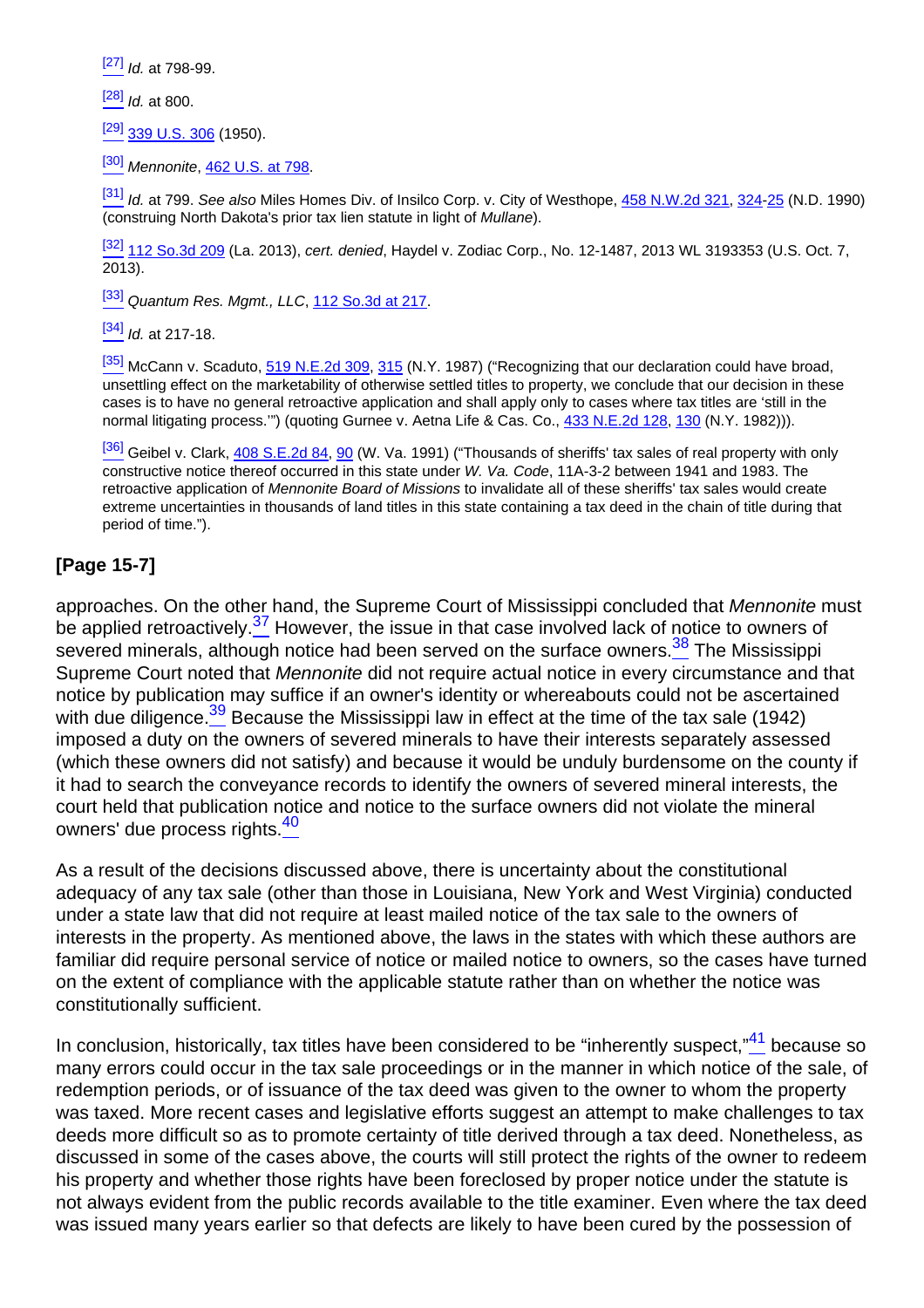the tax sale purchaser, possession is a factual matter that cannot be confirmed from the public records. Possession may also be unavailable as a cure for a defective tax deed where severed minerals are involved and there has been no actual possession of the minerals. Consequently, title examiners must continue to proceed cautiously when there is a tax deed in the chain of title.

### D. Foreclosure

[\[37\]](#page-8-0) AARCO Oil & Gas Co. v. EOC Res., Inc., [20 So.3d 662](http://links.casemakerlegal.com/books/Case_Law/results?ci=45ampsearch[Cite]=20+So.3d+662ampfn=Nuts%20amp%20Bolts%20of%20Mineral%20Title%20Examination%20(Apr%202015)), [669](http://links.casemakerlegal.com/books/Case_Law/results?ci=45ampsearch[Cite]=20+So.3d+669#page669ampfn=Nuts%20amp%20Bolts%20of%20Mineral%20Title%20Examination%20(Apr%202015)) (Miss, 2009).

- $[38]$  *Id.* at 667.
- $[39]$  *Id.* at 669.
- $[40]$  *Id.* at 670.

[\[41\]](#page-8-4) Standard 1-03, North Dakota Title Standards (2012).

## **[Page 15-8]**

<span id="page-9-0"></span>It is rare to examine title to a 640 or 1, 280 acre spacing unit in North Dakota that does not include at least one mortgage foreclosure in the early part of the twentieth century. Though somewhat less common, it is not unusual to have foreclosures during the depression and dustbowl eras in Colorado and Wyoming titles. The materials provided to the examiner do not always include sufficient information to allow the examiner to conclude that the foreclosure was conducted in conformance with the laws in effect at the time. In most of the Rocky Mountain states, a mortgage or deed of trust is a lien and not a conveyance. $\frac{42}{5}$  If the debt which is secured by a mortgage or deed of trust is not paid, the mortgagee may foreclose, either by sale or by judicial proceeding, depending on the terms of the mortgage or deed of trust and the laws of the applicable state. Most states have statutes providing the mortgagor with a right to cure or redeem before the property is foreclosed.

<span id="page-9-1"></span>Whether or not a foreclosure affects title to minerals acquired after the mortgage was executed depends on the language used in the mortgage. Parties may agree to include future interests, but absent an express intent, typically these interests would not be affected if the mortgage is later foreclosed upon.<sup>43</sup>

As discussed in Part I.C., above, where state action is involved, there must be notice of the foreclosure given to owners of interests in the property which is reasonably calculated to apprise the owner of the pending sale. This includes the record owners as well as owners of easements and other encumbrances granted after the mortgage. In most states, where a junior lienholder is not provided with the appropriate notice of a foreclosure action, it is left with an unextinguished right to redeem.<sup>44</sup>

<span id="page-9-3"></span><span id="page-9-2"></span>Several courts have held that private, non-judicial sales (such as under a power of sale) do not implicate state action so as to require compliance with the Due Process Clause of the Fourteenth Amendment.<sup>45</sup> However, where a mortgage is judicially foreclosed and the property is sold at a sheriff's sale, courts will likely find sufficient state involvement in the process so as

[\[42\]](#page-9-0) See, e.g., [Colo. Rev. Stat. § 38-35-117;](http://links.casemakerlegal.com/states/CO/books/Statutes/browse?ci=45ampcodesec=38-35-117ampTitle=38ampfn=Nuts%20amp%20Bolts%20of%20Mineral%20Title%20Examination%20(Apr%202015)) [N.D. Cent. Code § 35-01-08;](http://links.casemakerlegal.com/states/ND/books/Code/browse?ci=45ampcodesec=35-01-08ampTitle=35ampfn=Nuts%20amp%20Bolts%20of%20Mineral%20Title%20Examination%20(Apr%202015)) Cliff & Co. v. Anderson, [777 P.2d 595](http://links.casemakerlegal.com/books/Case_Law/results?ci=45ampsearch[Cite]=777+P.2d+595ampfn=Nuts%20amp%20Bolts%20of%20Mineral%20Title%20Examination%20(Apr%202015)), [601](http://links.casemakerlegal.com/books/Case_Law/results?ci=45ampsearch[Cite]=777+P.2d+601#page601ampfn=Nuts%20amp%20Bolts%20of%20Mineral%20Title%20Examination%20(Apr%202015)) n.8 (Wyo. 1989).

<sup>[\[43\]](#page-9-1)</sup> See Rasnic v. ConocoPhillips Co., [854 N.W.2d 659](http://links.casemakerlegal.com/books/Case_Law/results?ci=45ampsearch[Cite]=854+N.W.2d+659ampfn=Nuts%20amp%20Bolts%20of%20Mineral%20Title%20Examination%20(Apr%202015)) (N.D. 2014) (finding that the plain language of the foreclosed mortgage applied only to mineral interest owned by the mortgagors when the mortgage was executed, and thus that the subsequent foreclosure of the mortgage did not impact minerals acquired later).

[\[44\]](#page-9-2) See. e.a., Rohrich v. Rohrich, [434 N.W.2d 343](http://links.casemakerlegal.com/books/Case_Law/results?ci=45ampsearch[Cite]=434+N.W.2d+343ampfn=Nuts%20amp%20Bolts%20of%20Mineral%20Title%20Examination%20(Apr%202015)) (N.D. 1989); see also Standard 8-14, North Dakota Title Standards (2012).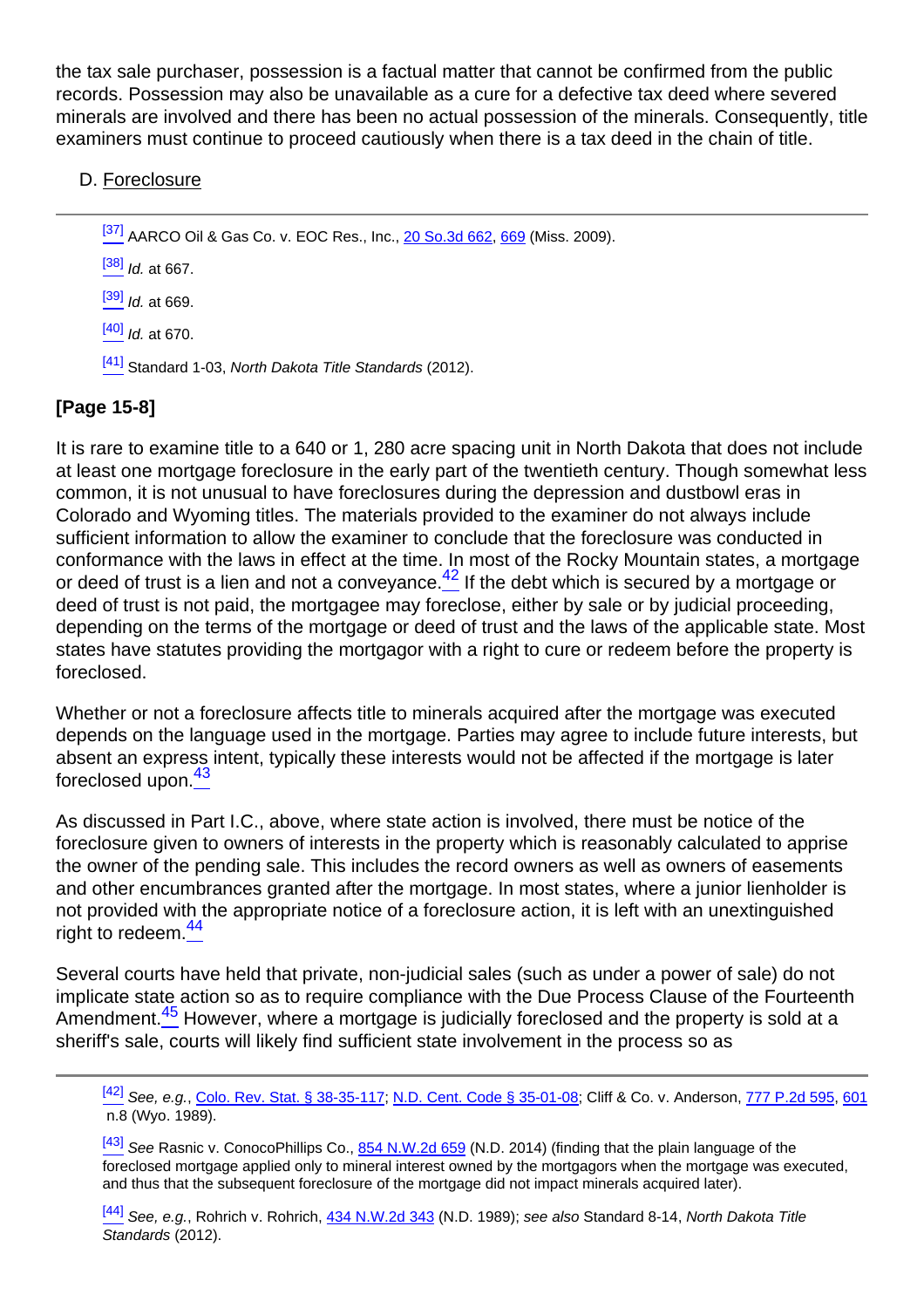[\[45\]](#page-9-3) Apao v. Bank of New York, [324 F.3d 1091,](http://links.casemakerlegal.com/books/Case_Law/results?ci=45ampsearch[Cite]=324+F.3d+1091ampfn=Nuts%20amp%20Bolts%20of%20Mineral%20Title%20Examination%20(Apr%202015)) [1095](http://links.casemakerlegal.com/books/Case_Law/results?ci=45ampsearch[Cite]=324+F.3d+1095#page1095ampfn=Nuts%20amp%20Bolts%20of%20Mineral%20Title%20Examination%20(Apr%202015)) (9th Cir. 2003) (finding no state action under Hawaii's nonjudicial foreclosure statute); Charmicor, Inc. v. Deaner, [572 F.2d 694,](http://links.casemakerlegal.com/books/Case_Law/results?ci=45ampsearch[Cite]=572+F.2d+694ampfn=Nuts%20amp%20Bolts%20of%20Mineral%20Title%20Examination%20(Apr%202015)) [696](http://links.casemakerlegal.com/books/Case_Law/results?ci=45ampsearch[Cite]=572+F.2d+696#page696ampfn=Nuts%20amp%20Bolts%20of%20Mineral%20Title%20Examination%20(Apr%202015)) (9th Cir. 1978) (finding no state action .<br>under Nevada's non-judicial foreclosure statute); Barrera v. Sec. Bldg. & Inv. Corp., [519 F.2d 1166](http://links.casemakerlegal.com/books/Case_Law/results?ci=45ampsearch[Cite]=519+F.2d+1166ampfn=Nuts%20amp%20Bolts%20of%20Mineral%20Title%20Examination%20(Apr%202015)), [1174](http://links.casemakerlegal.com/books/Case_Law/results?ci=45ampsearch[Cite]=519+F.2d+1174#page1174ampfn=Nuts%20amp%20Bolts%20of%20Mineral%20Title%20Examination%20(Apr%202015)) (5th Cir. 1975) (finding no state action under Texas' non-judicial foreclosure statute); Garfinkle v. Superior Court of Contra Costa Co., [578 P.2d 925](http://links.casemakerlegal.com/books/Case_Law/results?ci=45ampsearch[Cite]=578+P.2d+925ampfn=Nuts%20amp%20Bolts%20of%20Mineral%20Title%20Examination%20(Apr%202015)), [933](http://links.casemakerlegal.com/books/Case_Law/results?ci=45ampsearch[Cite]=578+P.2d+933#page933ampfn=Nuts%20amp%20Bolts%20of%20Mineral%20Title%20Examination%20(Apr%202015)) (Cal. 1978) (finding no state action under California's non-judicial foreclosure statute).

## **[Page 15-9]**

<span id="page-10-0"></span>to require constitutionally sufficient notice to affected property owners.<sup>46</sup>

### E. Liens

<span id="page-10-1"></span>Liens encumber real property to secure a debt owed by the property owner. These can be contractual, statutory or judicial. Most states' statutes offer a variety of liens for creditors to secure payment of unpaid child support, alimony, taxes, and costs incurred to improve real property. The most common type of lien encountered in a basic title search is a laborer's lien, sometimes called a mechanics' or materialmen's lien. This is a "statutory lien made available under specified circumstances to the supplier of goods and services. $^{47}_{4}$  Some states also provide for liens specific to mining operations, as well as liens specific to oil and gas operations. Generally, these liens encumber real property interests to prevent unjust enrichment when labor and materials have been used to improve the property but have not been paid for.  $48$  Because the right to these liens is entirely statutory, the relevant state statutes must be carefully examined.

<span id="page-10-3"></span><span id="page-10-2"></span>Title examiners should also be on the lookout for judgments against mineral owners, and should be aware that these judgments may not be recorded in the county clerk and recorder's office. In most states, the judgment may be recorded in the county records, at which time it constitutes a lien on all of the debtor's non-exempt real property in the county.<sup>49</sup> In Colorado, the judgment also serves as a lien upon any new property the debtor acquires in the county until the expiration of the lien. $50$ 

<span id="page-10-5"></span><span id="page-10-4"></span>Under the typical lien statute, a lien statement must be recorded in the county records, which statement can be filed as soon as the lien attaches. However, most statutes also provide a window within which the lien statement can be filed (e.g., within ninety days after the completion of work).  $\frac{51}{1}$  During this time the lien constitutes a "secret" encumbrance which will not be revealed from an examination of the county records.<sup>52</sup>

<span id="page-10-6"></span>Valid liens, especially those encumbering the leasehold estate, must be noted by the title examiner. As described above, because the lien may attach prior to recorded notice, title examiners may also wish to include a blanket statement to the effect that the property may be subject to liens which are not disclosed in the record. Luckily, because most states' lien statutes provide for an expiration of liens when an action to foreclose has not been commenced within the prescribed period, older liens may be disregarded when the record does not contain a lis pendens providing notice of such proceedings. The title examiner should check the relevant state statutes to determine the expiration date of the lien.

II. Adverse Possession

- <sup>[\[48\]](#page-10-2)</sup> See Kobayashi v. Meehlis Steel Co., [472 P.2d 724](http://links.casemakerlegal.com/books/Case_Law/results?ci=45ampsearch[Cite]=472+P.2d+724ampfn=Nuts%20amp%20Bolts%20of%20Mineral%20Title%20Examination%20(Apr%202015)), [727](http://links.casemakerlegal.com/books/Case_Law/results?ci=45ampsearch[Cite]=472+P.2d+727#page727ampfn=Nuts%20amp%20Bolts%20of%20Mineral%20Title%20Examination%20(Apr%202015)) (Colo. 1970).
- [\[49\]](#page-10-3) See, e.g., [Colo. Rev. Stat. § 13-52-102\(1\)](http://links.casemakerlegal.com/states/CO/books/Statutes/browse?ci=45ampcodesec=13-52-102ampTitle=13#13-52-102(1)ampfn=Nuts%20amp%20Bolts%20of%20Mineral%20Title%20Examination%20(Apr%202015)).
- $[50]$   $\frac{1}{d}$ .

[<sup>\[46\]</sup>](#page-10-0) See Davis Oil Co. v. Mills, [873 F.2d 774,](http://links.casemakerlegal.com/books/Case_Law/results?ci=45ampsearch[Cite]=873+F.2d+774ampfn=Nuts%20amp%20Bolts%20of%20Mineral%20Title%20Examination%20(Apr%202015)) [787](http://links.casemakerlegal.com/books/Case_Law/results?ci=45ampsearch[Cite]=873+F.2d+787#page787ampfn=Nuts%20amp%20Bolts%20of%20Mineral%20Title%20Examination%20(Apr%202015)) (5th Cir. 1989) (finding state action under Louisiana foreclosure law providing for seizure and sale by the sheriff).

[<sup>\[47\]</sup>](#page-10-1) 8 Patrick H. Martin & Bruce M. Kramer, William & Meyers, Oil and Gas law 597 (2012).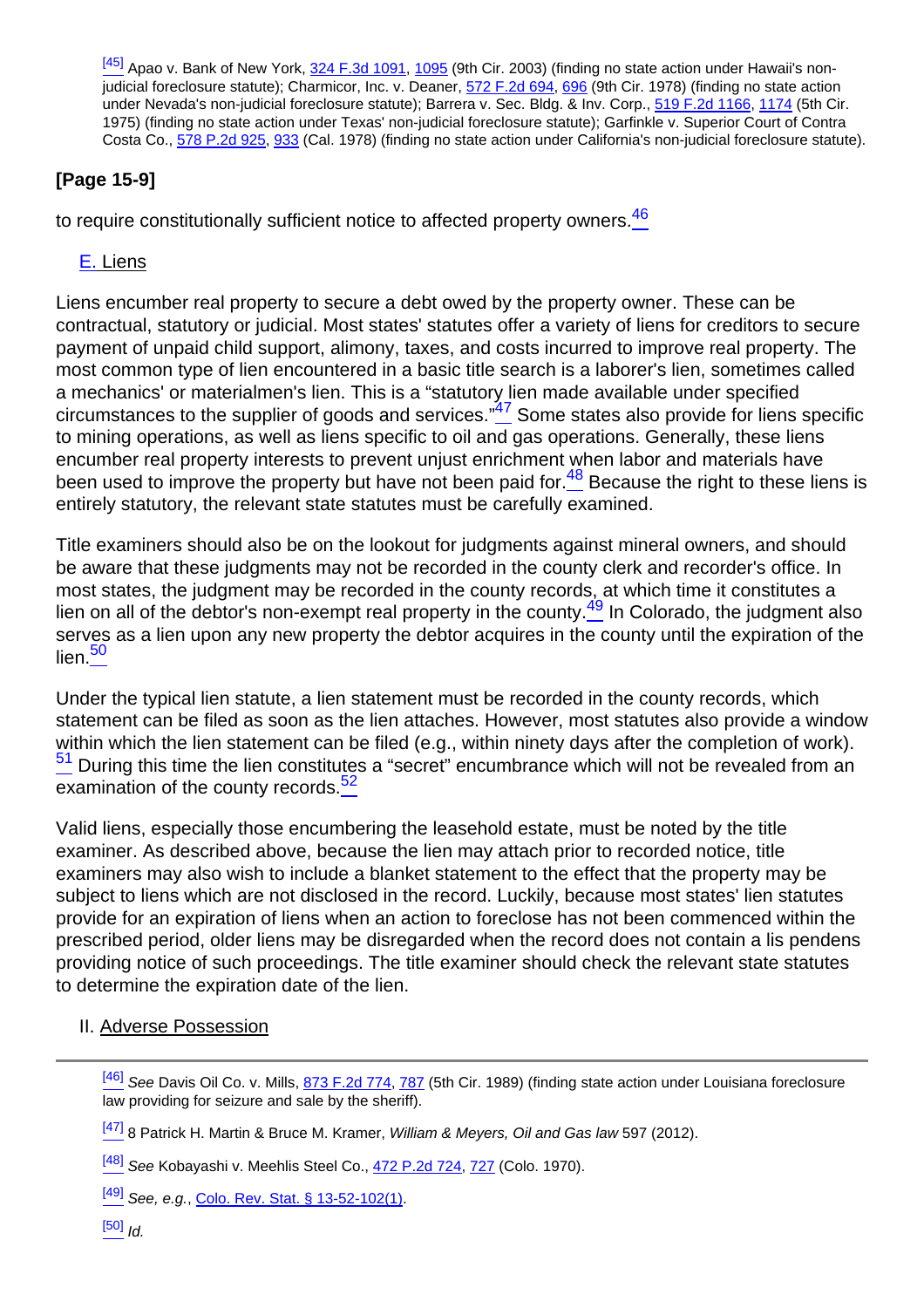[\[52\]](#page-10-6) George A. Snell, III, "[Finding, Accessing, Running, and Examining the Local Records and Preparing the Chain](http://rmmlf.casemakerlibra.com/home/libra_2_rmmlf.aspx?doc=d:/data/RMMLF/Samples/2007%20Sep%20(Mineral%20Title%20Examination)/Chapter%204%20FINDING,.htmampcurdoc=6ampp=12114#page4-60) [of Title,"](http://rmmlf.casemakerlibra.com/home/libra_2_rmmlf.aspx?doc=d:/data/RMMLF/Samples/2007%20Sep%20(Mineral%20Title%20Examination)/Chapter%204%20FINDING,.htmampcurdoc=6ampp=12114#page4-60) Mineral Title Examination [4-60 \(Rocky Mt. Min. L. Fdn. 2007\)](http://rmmlf.casemakerlibra.com/home/libra_2_rmmlf.aspx?doc=d:/data/RMMLF/Samples/2007%20Sep%20(Mineral%20Title%20Examination)/Chapter%204%20FINDING,.htmampcurdoc=6ampp=12114#page4-60).

### **[Page 15-10]**

<span id="page-11-0"></span>Adverse possession is a doctrine by which a person in actual, open, notorious, exclusive, and continuous possession of lands for a certain period, and which possession is hostile to the true owner and under a claim of right or color of title, can obtain title as against the legal record owner.  $\frac{53}{2}$  The required period of possession is now prescribed by statute in all states, with those statutes establishing a limitations period on an action to quiet title that runs against the record owner of the property. In some states, the required possession period is as short as three years: $54$  in others the required period is as long as thirty years.<sup>5</sup>

<span id="page-11-2"></span><span id="page-11-1"></span>From the title examiner's perspective, adverse possession is a potential cure to title defects in the record title. However, because the existence of adverse possession for the period required under the applicable law is a factual determination, the title examiner cannot conclusively determine based on the public records whether adverse possession in fact cures the defect. Therefore, the client must either decide that the risk is low that the claimant under the record title could defeat the actual possession of the lands by the current owner in possession and assume that risk, or a quiet title decree must be brought quieting title in the party in possession as against the claims of the adverse record owner.

<span id="page-11-5"></span><span id="page-11-4"></span><span id="page-11-3"></span>A recent Wyoming case provides a good example of the "peculiarly factual nature" of an adverse possession claim.<sup>56</sup> In that case, the trial court granted summary judgment in favor of the party asserting adverse possession but the Supreme Court reversed because the affidavits provided asserted only ultimate facts.<sup>57</sup> The court explained that the possession of the party asserting title by adverse possession must have been with the intent to assert the adverse claim against the true owner and that intention must be established by objective evidence.<sup>58</sup> The court also noted that, because claims of adverse possession are not favored in the law, its review of the summary judgment will proceed "with more exacting scrutiny."<sup>59</sup> Obviously, there would be great risk for the title examiner to conclude, based on, at most, an affidavit of possession from an interested party, that the elements of adverse possession had been satisfied in a given case.

<span id="page-11-8"></span><span id="page-11-7"></span><span id="page-11-6"></span>Similarly, the Kansas courts have held that whether title is acquired by adverse possession is a question of fact, and every presumption is in favor of the holder of the legal title.<sup>60</sup> In addition, in Kansas, a party seeking to establish title by adverse possession must present clear and convincing evidence that the statutory requirements have been met. $61$  Oklahoma imposes a similar heightened evidentiary standard for adverse possession claims,

[\[53\]](#page-11-0) See, e.g., Akin v. Castleberry, [286 P.3d 638](http://links.casemakerlegal.com/books/Case_Law/results?ci=45ampsearch[Cite]=286+P.3d+638ampfn=Nuts%20amp%20Bolts%20of%20Mineral%20Title%20Examination%20(Apr%202015)), [641](http://links.casemakerlegal.com/books/Case_Law/results?ci=45ampsearch[Cite]=286+P.3d+641#page641ampfn=Nuts%20amp%20Bolts%20of%20Mineral%20Title%20Examination%20(Apr%202015)) (Okla. 2012); Helm v. Clark, [244 P.3d 1052,](http://links.casemakerlegal.com/books/Case_Law/results?ci=45ampsearch[Cite]=244+P.3d+1052ampfn=Nuts%20amp%20Bolts%20of%20Mineral%20Title%20Examination%20(Apr%202015)) [1057](http://links.casemakerlegal.com/books/Case_Law/results?ci=45ampsearch[Cite]=244+P.3d+1057#page1057ampfn=Nuts%20amp%20Bolts%20of%20Mineral%20Title%20Examination%20(Apr%202015)) (Wyo. 2010).

 $[54]$  Tex. Civ. Prac. & Rem. Code Ann. 16.027 to 16.028.

[\[55\]](#page-11-2) La. Civ. Code art. 3486 to 3488.

[\[56\]](#page-11-3) Braunstein v. Robinson Family L.P., [226 P.3d 826,](http://links.casemakerlegal.com/books/Case_Law/results?ci=45ampsearch[Cite]=226+P.3d+826ampfn=Nuts%20amp%20Bolts%20of%20Mineral%20Title%20Examination%20(Apr%202015)) [835](http://links.casemakerlegal.com/books/Case_Law/results?ci=45ampsearch[Cite]=226+P.3d+835#page835ampfn=Nuts%20amp%20Bolts%20of%20Mineral%20Title%20Examination%20(Apr%202015)) (Wyo. 2010).

 $[57]$  *Id.* at 837.

 $[58]$  *Id.* at 835.

 $[59]$  *Id.* at 836.

<sup>[\[60\]](#page-11-7)</sup> Stith v. Williams, [605 P.2d 86](http://links.casemakerlegal.com/books/Case_Law/results?ci=45ampsearch[Cite]=605+P.2d+86ampfn=Nuts%20amp%20Bolts%20of%20Mineral%20Title%20Examination%20(Apr%202015)), [89](http://links.casemakerlegal.com/books/Case_Law/results?ci=45ampsearch[Cite]=605+P.2d+89#page89ampfn=Nuts%20amp%20Bolts%20of%20Mineral%20Title%20Examination%20(Apr%202015)) (Kan. 1980); Crone v. Nuss, [263 P.3d 809,](http://links.casemakerlegal.com/books/Case_Law/results?ci=45ampsearch[Cite]=263+P.3d+809ampfn=Nuts%20amp%20Bolts%20of%20Mineral%20Title%20Examination%20(Apr%202015)) [815](http://links.casemakerlegal.com/books/Case_Law/results?ci=45ampsearch[Cite]=263+P.3d+815#page815ampfn=Nuts%20amp%20Bolts%20of%20Mineral%20Title%20Examination%20(Apr%202015)) (Kan. App. 2011).

 $[61]$  Crone, [263 P.3d at 815.](http://links.casemakerlegal.com/books/Case_Law/results?ci=45ampsearch[Cite]=263+P.3d+815#page815ampfn=Nuts%20amp%20Bolts%20of%20Mineral%20Title%20Examination%20(Apr%202015))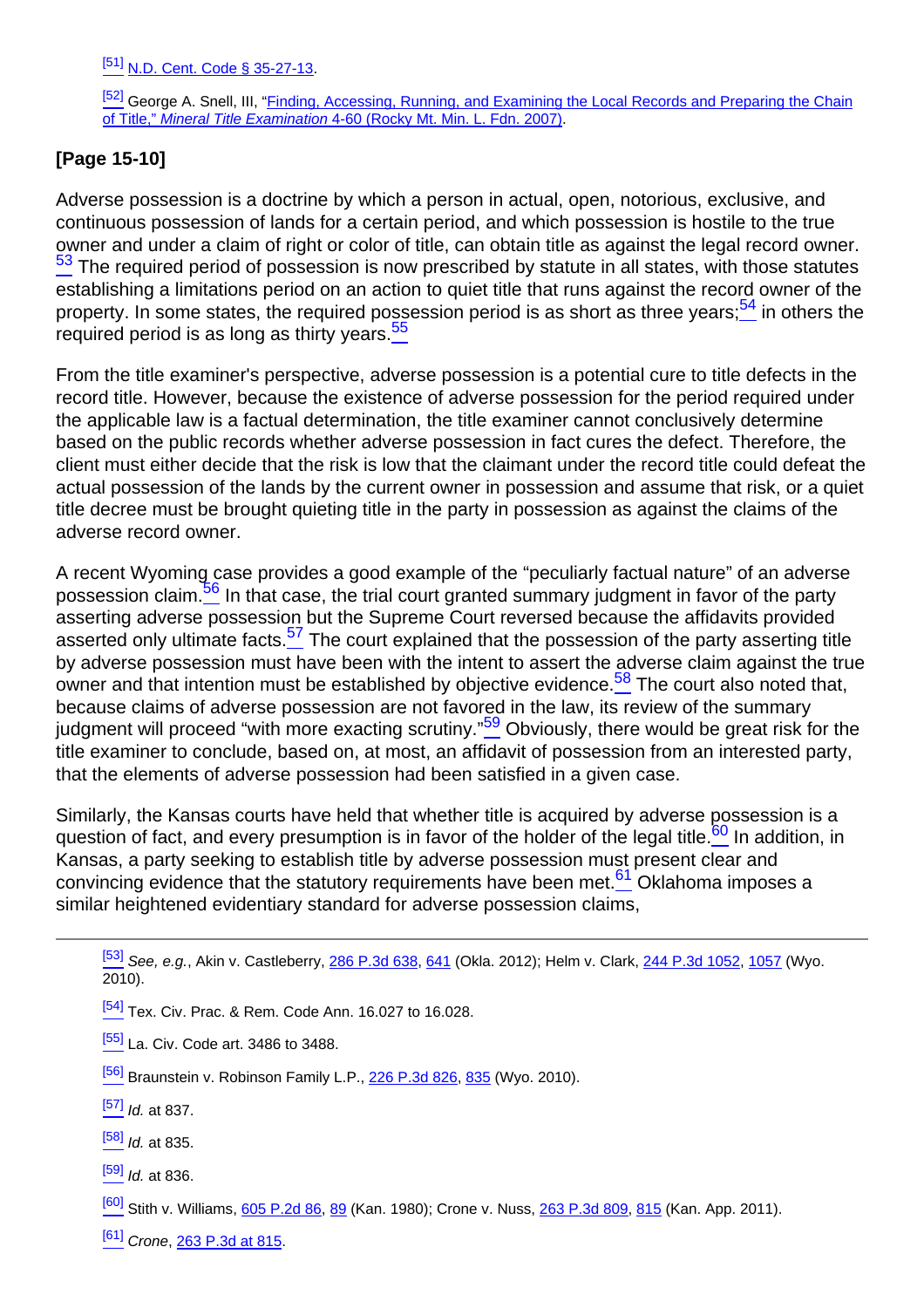## **[Page 15-11]**

<span id="page-12-0"></span>requiring the party claiming title adversely to prove every element by clear and positive proof.<sup>62</sup>

<span id="page-12-1"></span>Of course, as discussed above with respect to tax titles, adverse possession is usually unavailable to cure title defects to severed minerals unless there is actual possession of the minerals by production. After the severance of the mineral estate from the surface estate, adverse possession of the surface alone does not constitute possession of the minerals.<sup>63</sup>

Though we could write a treatise on the various elements necessary to prove adverse possession, the relevant point for the title examiner is that adverse possession may be available as a means to cure defects in title. However, because the elements of adverse possession require proof (and sometimes clear and convincing proof) of the facts evidencing each element, the title examiner is not in a position to conclude that adverse possession has cured a title defect.

### **III. Horizontal Drilling Complexities**

### A. Introduction

Horizontal drilling has become one of the most common methods of drilling for oil and gas in the United States. Unlike drilling a vertical well, a horizontal well will often begin at a single surface location, penetrating the surface and moving laterally through adjacent or neighboring lands (the "off-tract lands"), in order to reach the minerals (the "subject minerals") underlying the lands covered by the title opinion (the "subject lands"), like the following depiction:

We note that for purposes of our discussion herein, the off-tract minerals will only be drilled through and the wellbore will not be opened to production in the off-tract minerals.

Although drilling from a single surface location is more environmentally and

#### $[62]$  Akin, [286 P.3d at 641](http://links.casemakerlegal.com/books/Case_Law/results?ci=45ampsearch[Cite]=286+P.3d+641#page641ampfn=Nuts%20amp%20Bolts%20of%20Mineral%20Title%20Examination%20(Apr%202015)).

[\[63\]](#page-12-1) See, e.g., Sickler v. Pope, [326 N.W.2d 86](http://links.casemakerlegal.com/books/Case_Law/results?ci=45ampsearch[Cite]=326+N.W.2d+86ampfn=Nuts%20amp%20Bolts%20of%20Mineral%20Title%20Examination%20(Apr%202015)), [91](http://links.casemakerlegal.com/books/Case_Law/results?ci=45ampsearch[Cite]=326+N.W.2d+91#page91ampfn=Nuts%20amp%20Bolts%20of%20Mineral%20Title%20Examination%20(Apr%202015)) (N.D. 1982); Calvat v. Juhan, [206 P.2d 600,](http://links.casemakerlegal.com/books/Case_Law/results?ci=45ampsearch[Cite]=206+P.2d+600ampfn=Nuts%20amp%20Bolts%20of%20Mineral%20Title%20Examination%20(Apr%202015)) [603](http://links.casemakerlegal.com/books/Case_Law/results?ci=45ampsearch[Cite]=206+P.2d+603#page603ampfn=Nuts%20amp%20Bolts%20of%20Mineral%20Title%20Examination%20(Apr%202015)) (Colo. 1949).

## **[Page 15-12]**

<span id="page-12-2"></span>economically efficient, doing so creates a myriad of issues for the surface owner who must bear the brunt of the surface operations for a well drilled to a bottomhole location on lands other than his own. It is important for a title examiner to make the client<sup>64</sup> aware of the potential issues created by drilling a horizontal well that traverses off-tract lands and what may be necessary to conduct operations on off-tract lands.

### **B.** Using Neighboring Lands to Access the Subject Minerals: Surface and Subsurface **Agreements**

### 1. How Will the Title Examiner Know?

Although not always evident to the title examiner, for numerous reasons the client may intend to or be forced to drill a horizontal well from a surface location on off-tract lands which must traverse the off-tract minerals to reach the subject minerals. The terrain of the surface of the subject lands may make it impracticable or impossible to access the subject minerals. For example, the subject lands may contain a large body of water, mountains, hills, a residential subdivision, or commercial buildings that will restrict the operator's ability to drill to the subject minerals from the surface of the subject lands. Additionally, a title examiner may encounter deeds, leases or other instruments which restrict surface use on the subject lands. Moreover, it is not uncommon for a "no surface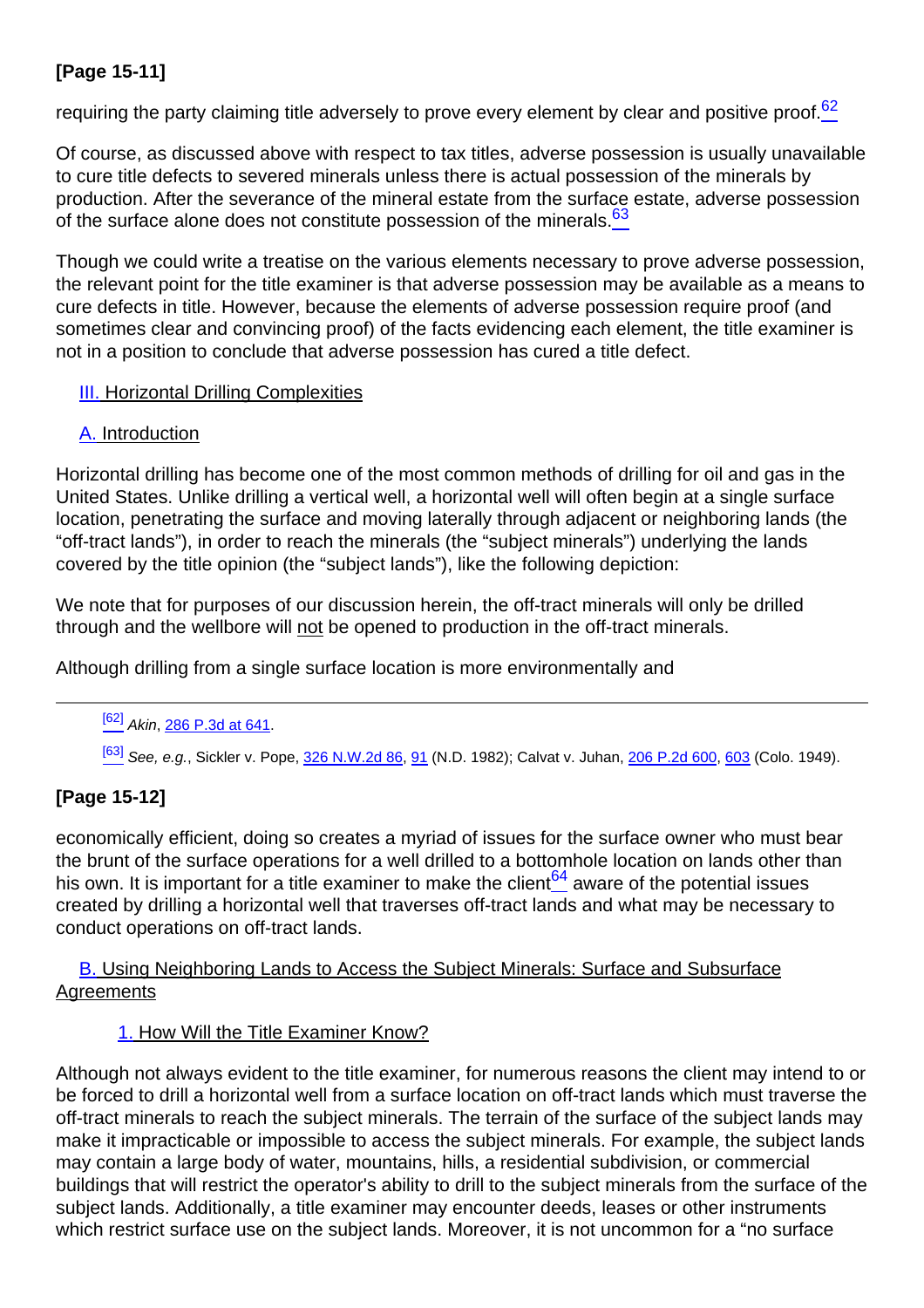occupancy" ("NSO") oil and gas lease to cover all or part of the subject minerals.

### (a) Information Provided by the Client

There are several ways a title examiner may determine that the client cannot access the subject minerals by virtue of operations on the surface of the subject lands. It is common for the client (or the abstractor or landman compiling the abstracts) to send a title opinion request letter along with the abstracts and other pertinent records to be examined for the opinion ("materials examined"). The letter usually includes the legal description of the subject lands and may also include a specific well to which the opinion will be limited and/or a legal description for the lands with which the subject lands will be spaced. If a specific well is described in the request letter, the client may also indicate the proposed surface and bottomhole locations of the well. Since 1,280 acre (or more in some states!) spacing has become fairly common, it is not unusual for either the surface location or bottomhole location of a well to be located on off-tract lands. This information may tip the title examiner off to the fact that the operator plans to drill on or through off-tract lands to reach the subject minerals.

## (b) Information Found on the Internet

If a title opinion request letter does not detail the well(s) location(s) or provide a description of the spacing unit, the title examiner should visit the state conservation commission website in which the subject lands are located in order to obtain any spacing information. The challenges of navigating these websites vary by state, but most of the Rocky Mountain states

 $[64]$  Used herein interchangeably as the "client" and the "operator." Both terms are referring to the party requesting the title opinion on the subject lands.

## **[Page 15-13]**

<span id="page-13-0"></span>have a commission website $65$  where the title examiner simply enters the legal description of the subject lands to determine whether a spacing unit has been formed that covers the subject lands and/or adjacent lands and whether an Application for Permit to Drill has been filed for a well on the subject lands. For example, the Wyoming Oil and Gas Conservation Commission website allows the title examiner to input the quarter-quarter, section, township and range for the subject lands to obtain all relevant spacing orders. A PDF version of the application for spacing and exhibits are also available and provide relevant information for the future operations on the surface lands. The search will also produce a map showing all of the surface and bottomhole locations for future and existing wells on the subject lands (and lands spaced therewith).

<span id="page-13-2"></span><span id="page-13-1"></span>Additionally, the always evolving World Wide Web provides the title examiner with access to other information which is helpful in understanding more about the subject lands. For example, Google Earth<sup>66</sup> has become a handy tool that provides the title examiner with a visual depiction of any roads, buildings, bodies of waters, highways, railroads, hills, mountains, structures, and more which are located on the subject lands. Other tools found on "the net" include a searchable map on the public land survey system website $67$  and maps and plats provided by the county assessors' website. The information provided by each of these online resources will contain helpful clues as to whether it may be impracticable, impossible or unlikely that the surface of the subject lands can be used to drill to the subject minerals.

### (c) Instruments of Record

Restrictions on the use of the surface of the subject lands may also appear in deeds, leases or other instruments contained in the materials examined for the opinion. For instance, a deed which severs the surface and mineral estate of the subject lands may expressly prohibit the mineral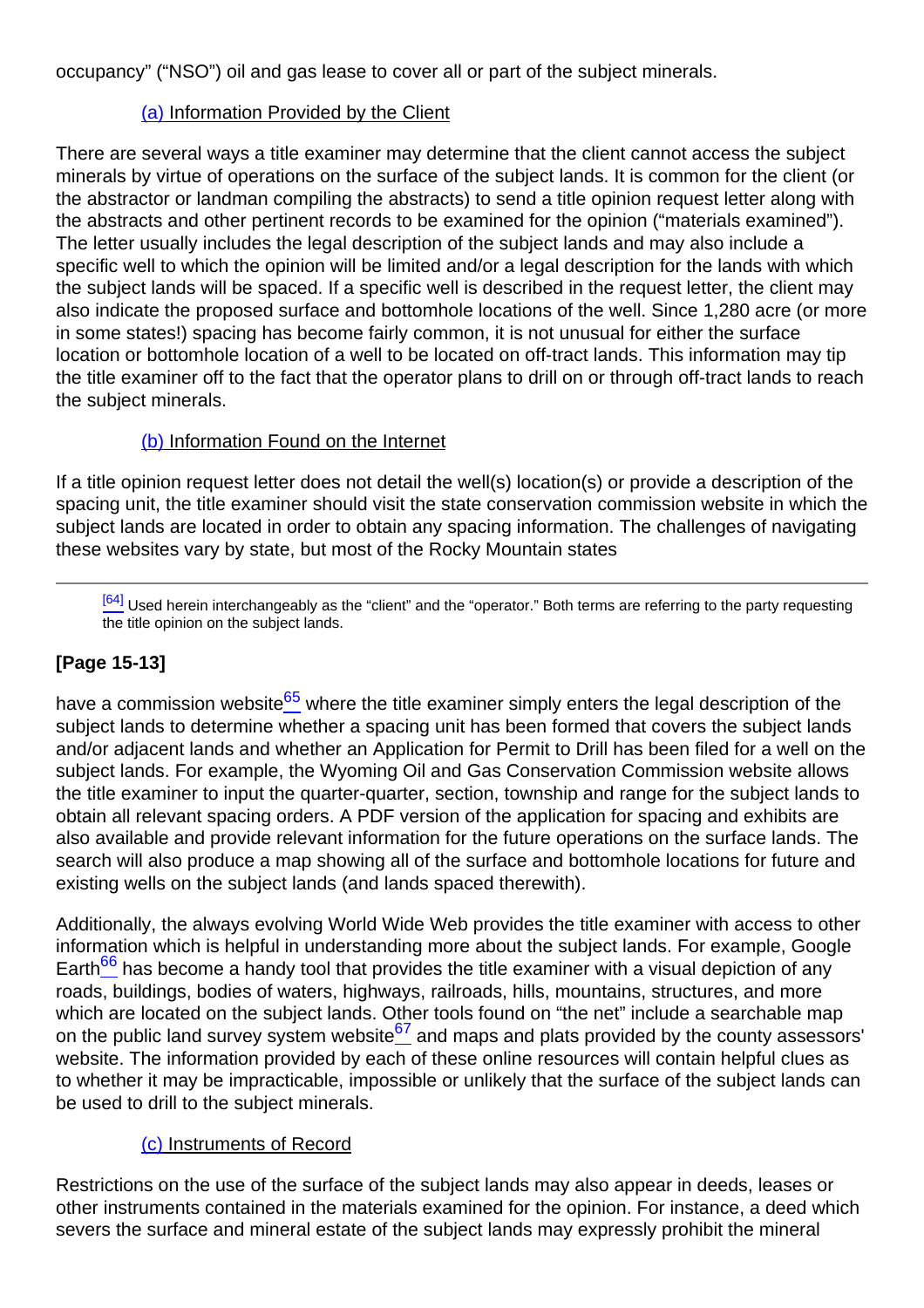owner or his lessee from accessing the surface of the subject lands. Additionally, the title examiner may be tipped off that a surface location on off-tract lands will be necessary to drill to the subject minerals when the subject minerals are covered by a NSO lease. A NSO lease is exactly what it sounds like: an oil and gas lease which restricts the lessee's right of access to the surface of the tract of land covered by the lease (which may be all or part of the subject lands) by prohibiting all oil and gas operations on the surface at all times. NSO stipulations are often attached to federal and state leases.<sup>68</sup>

<span id="page-14-0"></span>In most title opinions, although not always the case, the title examiner splits the subject lands into several smaller tracts based on the ownership of the subject minerals. When the

[\[65\]](#page-13-0) To search for spacing orders in Colorado, go to <http://cogcc.state.co.us/> and click "Orders"; to search for spacing orders in Wyoming, go to <http://wogcc.state.wy.us/> and click "Spacing"; in North Dakota, go to [https://www.dmr.nd.gov/oilgas/;](https://www.dmr.nd.gov/oilgas/) in Utah, go to [http://oilgas.ogm.utah.gov/Spacing/spacing\\_main.htm;](http://oilgas.ogm.utah.gov/Spacing/spacing_main.htm) in New Mexico, go to https://www.apps.emnrd.state.nm.us/ocd/ocdpermitting/Data/Wells.aspx; in Montana, go to [http://bogc.dnrc.mt.gov/WebApps/DataMiner/;](http://bogc.dnrc.mt.gov/WebApps/DataMiner/) in Nebraska, go to [http://www.nogcc.ne.gov/olNOGCCOnlineGIS/.](http://www.nogcc.ne.gov/olNOGCCOnlineGIS/)

[\[66\]](#page-13-1) A very helpful Google Earth tool can be found at <http://www.earthpoint.us/TownshipsSearchByDescription.aspx>.

[\[67\]](#page-13-2) <http://www.geocommunicator.gov/blmMap/MapLSIS.jsp>.

<sup>[\[68\]](#page-14-0)</sup> Any discussion regarding NSO leases in this paper is limited to fee leases.

## **[Page 15-14]**

subject lands are comprised of only one tract which is covered by one NSO Lease, the title examiner will immediately know that the subject minerals are only accessible from off-tract lands. On the other hand, when the subject lands are split into multiple tracts, the issue becomes somewhat more difficult for the title examiner to identify. When there are multiple tracts and all of the tracts are covered by a NSO Lease, the title examiner will know that off-tract lands are necessary to access the subject minerals. In some cases, where the subject lands include multiple tracts, and some tracts are covered by NSO leases and others are not, it is possible, but not certain that off-tract lands will be necessary to access the subject minerals. Additionally, grazing, agricultural, farming or other types of surface leases granted by the surface owner of the subject lands may appear in the materials examined. Depending on whether the minerals and surface were severed prior to the execution of the surface lease, oil and gas development may be limited or even prohibited on some or all of the subject lands by these types of surface leases.

As discussed above, instruments contained in the materials examined or other instruments provided by the client may clue the title examiner in to the fact that off-tract lands will be necessary to drill to the subject minerals. However, if that is not the case, there are resources on the "net" available to the title examiner which will help determine the same. Ultimately, if the title examiner believes that access to off-tract lands will be necessary to drill to the subject minerals, it is crucial to understand and alert the client to the legal issues when doing so.

### 2. So, You Think the Client Needs Access to Off-Tract Lands to Reach the Subject Minerals: What Kinds of Agreements are Necessary?

<span id="page-14-1"></span>Assuming the title examiner discovers that surface operations on the subject lands will not be possible, the title examiner will then know that access to off-tract lands will be necessary to drill to the subject minerals. In that case, it is critical to understand whether consent to access the offtract lands is required from the surface owner(s), mineral owner(s), and/or mineral lessee(s) of the off-tract lands so that the operator does not commit trespass and avoids any potential liabilities. $\frac{69}{6}$ 

(a) General Principles of Surface Use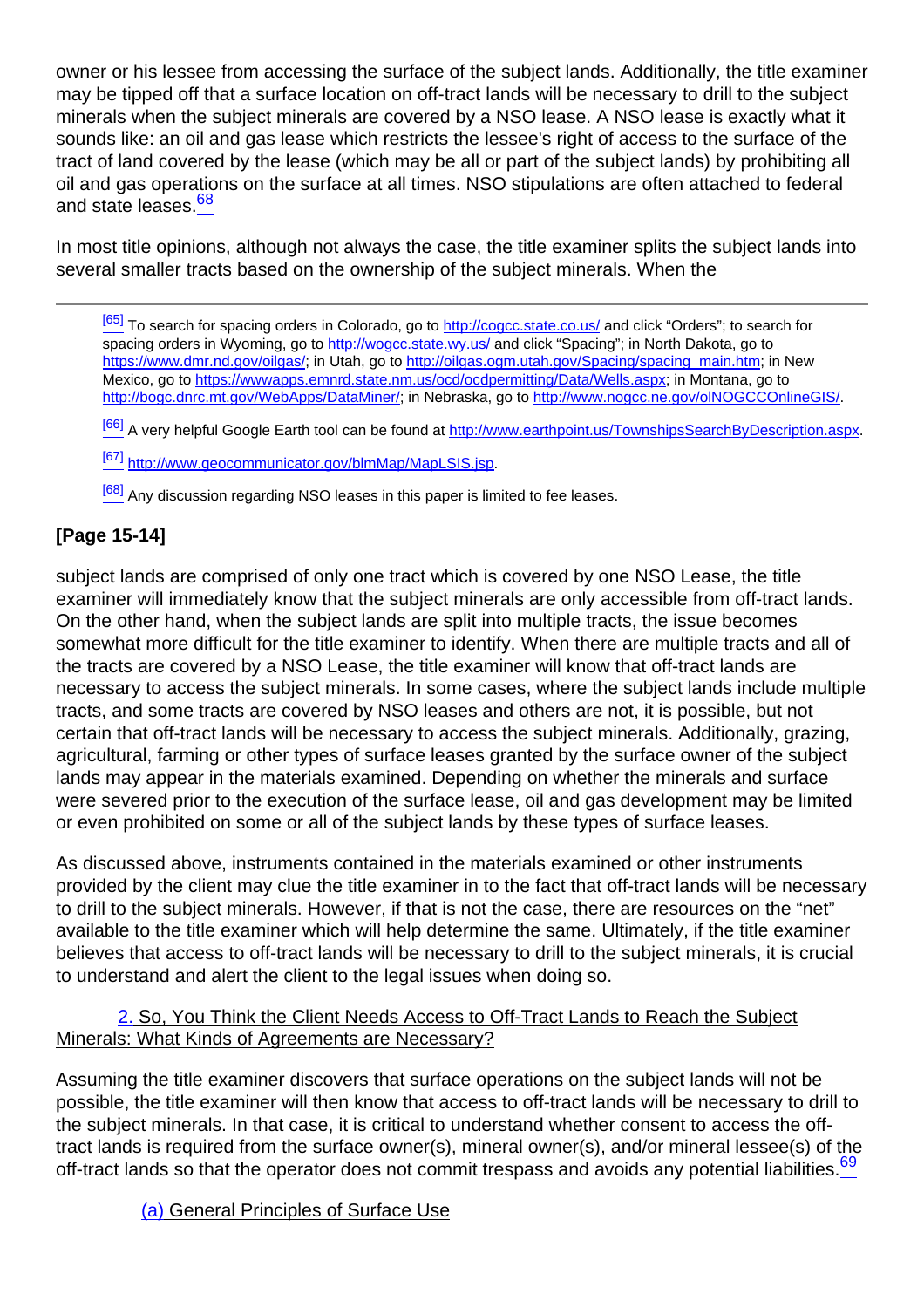<span id="page-15-0"></span>At common law, when the minerals underling the subject lands are severed from the surface of the subject lands, the mineral estate is considered dominant (the "dominant estate") to the surface estate (the "servient estate").<sup>70</sup> The instrument severing the surface estate from the

<sup>[\[69\]](#page-14-1)</sup> Our discussion of this issue in this paper is limited to fee lands. For an in depth discussion of this issue as related to federal lands, see Kathleen C. Schroder, "Make Sure Your Well Is the Only Thing Going Sideways: Permitting Issues Associated With Horizontal Development on Federal Lands and Minerals," Horizontal Oil & Gas Development 11-1 (Rocky Mt. Min. L. Fdn. 2012).

[\[70\]](#page-15-0) 8 Patrick H. Martin & Bruce M. Kramer, William & Meyers, Oil and Gas Law 276 (2014); see also J. Michael Morgan & Glen Droegemueller, "Accommodation Between Surface Development and Oil and Gas Drilling," 24 Colo. Law. 1323, 1323 (1995) ("[B]ecause rights of surface access for the mineral owner are in the nature of an easement, they are considered 'dominant,'" and, in the event of irreconcilable conflict, "[t]he rights of surface access of the mineral owner will actually be superior to those of the surface owner.").

## **[Page 15-15]**

<span id="page-15-1"></span>mineral estate may contain language granting or reserving an "express easement" to the mineral owner for the use of the surface of the land. Oil and gas leases covering the mineral interest may also provide similar language granting the mineral lessee an express easement to use the surface for operations on the subject lands. On the other hand, if the granting instrument and/or oil and gas lease is silent as to the use of the surface of the land, courts have held<sup>71</sup> that the mineral owner and/or his lessee has an "implied easement" to access and develop the mineral estate.<sup>72</sup>

<span id="page-15-5"></span><span id="page-15-4"></span><span id="page-15-3"></span><span id="page-15-2"></span>Where a deed or oil and gas lease includes an express easement to use the surface of the land, the express easement is generally limited in scope to the surface of the lands covered by the deed or lease (and does not expressly include off-tract lands). $\frac{73}{2}$  However, although seldom, an express easement may include language expressly granting the right to access off-tract lands.<sup>74</sup> Similarly, where there is no express easement and the mineral owner and/or lessee seeks to access their interest by virtue of the implied easement to conduct operations on the surface estate, generally the implied easement does not give the mineral owner and/or lessee an easement for the benefit of property other than the lands covered by the deed or lease. $\frac{75}{10}$  To do so would constitute "an excessive use  $\lceil \rceil$  of [the implied] surface easement  $\lceil \rceil$ .  $\frac{76}{7}$  Thus, because the implied easement does not extend to the surface of off-tract lands, the mineral lessee of the subject lands may not use the surface of off-tract lands to access the subject minerals without appropriate

<span id="page-15-6"></span> $^{[71]}$  $^{[71]}$  $^{[71]}$  1 Patrick H. Martin & Bruce M. Kramer, *William & Meyers, Oil and Gas Law* § 218 n.8 (2014)(citing a number of cases for this proposition).

[\[72\]](#page-15-2) Id. § 218 ("By implication, the lessee or mineral owner may make such use of the surface of the land as is reasonably necessary for exploration, development and production of minerals.").

[\[73\]](#page-15-3) Russell v. Tex. Co., [238 F.2d 636,](http://links.casemakerlegal.com/books/Case_Law/results?ci=45ampsearch[Cite]=238+F.2d+636ampfn=Nuts%20amp%20Bolts%20of%20Mineral%20Title%20Examination%20(Apr%202015)) [642](http://links.casemakerlegal.com/books/Case_Law/results?ci=45ampsearch[Cite]=238+F.2d+642#page642ampfn=Nuts%20amp%20Bolts%20of%20Mineral%20Title%20Examination%20(Apr%202015)) (9th Cir. 1956) cert. denied, [354 U.S. 938](http://links.casemakerlegal.com/books/Case_Law/results?ci=45ampsearch[Cite]=354+U.S.+938ampfn=Nuts%20amp%20Bolts%20of%20Mineral%20Title%20Examination%20(Apr%202015)) (1957) ("It is a well established  $\overline{p}$  principle of property law that the right to use the surface of land as an incident of the ownership of mineral rights in the land, does not carry with it the right to use the surface in aid of mining or drilling operations on other lands."); Franz Corp. v. Fifer, [295 F. 106](http://links.casemakerlegal.com/books/Case_Law/results?ci=45ampsearch[Cite]=295+F.+106ampfn=Nuts%20amp%20Bolts%20of%20Mineral%20Title%20Examination%20(Apr%202015)) (9th Cir. 1924) (finding use of the surface for off-leasehold operations constitutes excessive use).

[\[74\]](#page-15-4) 1 Patrick H. Martin & Bruce M. Kramer, William & Meyers, Oil and Gas Law § 218 n.1 (2014).

[\[75\]](#page-15-5) Bruce M. Kramer, ["Pooling for Horizontal Wells: Can They Teach an Old Dog New Tricks?" 55](http://rmmlf.casemakerlibra.com/home/libra_2_rmmlf.aspx?doc=d:/data/RMMLF/Samples/55%20Rocky%20Mt.%20Min.%20L.%20Inst.%20(2009)/Chapter%208%20POOLING%20FOR.htmampcurdoc=10ampp=12261#page8-1) Rocky Mtn. Min. L. Inst. [8-1, 8-9 \(2009\)](http://rmmlf.casemakerlibra.com/home/libra_2_rmmlf.aspx?doc=d:/data/RMMLF/Samples/55%20Rocky%20Mt.%20Min.%20L.%20Inst.%20(2009)/Chapter%208%20POOLING%20FOR.htmampcurdoc=10ampp=12261#page8-1) ("[I]t is an axiomatic rule of oil and gas law that "the use of the surface by a mineral owner or lessee, in connection with operations on other premises, constitutes an excessive user of his surface easements.")(quoting 1 Patrick H. Martin & Bruce M. Kramer, Williams & Meyers, Oil and Gas Law § 218.6 (2008))). See also 1 Patrick H. Martin & Bruce M. Kramer, Williams & Meyers, Oil and Gas Law § 218.4 (2014) ("The usual express easements and implied surface easements of a mineral owner or lessee are limited to such surface use[] as is reasonably necessary for exploration, development and production on the premises described in the deed or lease. Of course the instrument may expressly grant easements in connection with operations on other premises; such an express provision is common in joint or community leases or instruments which authorize pooling and unitization. Absent such express provision, clearly the use of the surface by a mineral owner or lessee in connection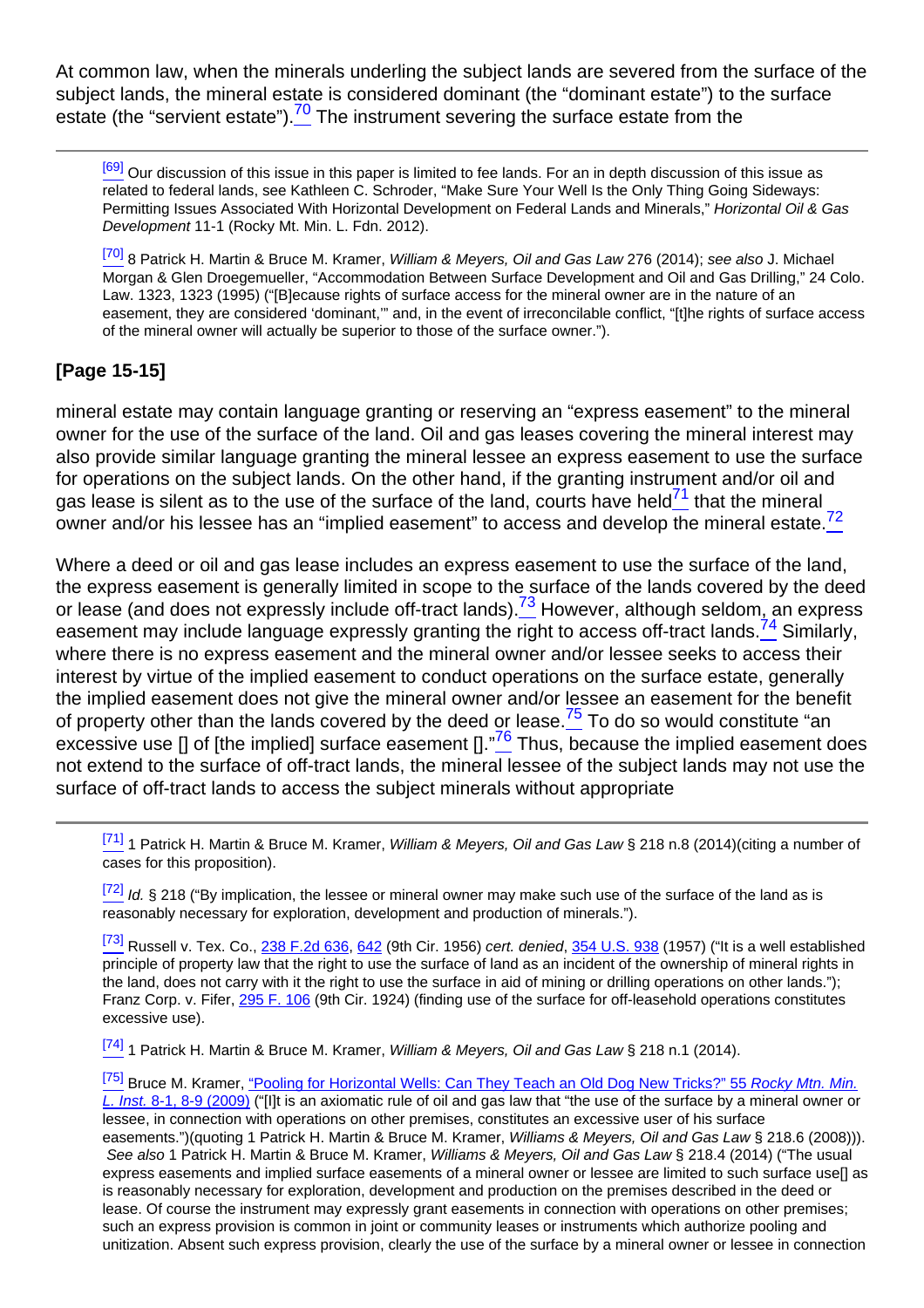with operations on other premises constitutes an excessive use[] of his surface easements .... The consensus is that such veto power exists, although there is little case authority on the matter. The reason for the dearth of such authority is that such veto power appears generally assumed . ...").

 $^{[76]}$  $^{[76]}$  $^{[76]}$  1 Patrick H. Martin & Bruce M. Kramer, William & Meyers, Oil and Gas Law § 218.4 (2014).

## **[Page 15-16]**

consent. But is the consent of the surface owner(s), mineral owner(s), or mineral lessee(s), or one, some or all these parties, required prior to accessing the surface of off-tract lands to drill to the subject minerals?

### (b) Whose Consent do you Need?

The issue of whether the surface owner(s), mineral owner(s) or mineral lessee(s) of off-tract lands is the appropriate party to authorize the operator to construct a horizontal well which will traverse the off-tract lands is unsettled. Without proper consent, the operator may be subject to liability for trespass and a court may grant an injunction requiring the operator to remove the wellbore from the off-tract lands which the well traverses. Similarly, the operator could be liable to the surface owner(s), mineral owner(s) and/or mineral lessee(s) of the off-tract lands for monetary damages. Although it is fairly clear that, at a minimum, consent from the surface owner of the off-tract lands is required to conduct surface operations thereon; courts have answered the question of whether the mineral owner(s) and/or mineral lessee(s) must also provide consent in different ways. Thus, to minimize risk and avoid potential liability, ideally the operator should obtain consent from the surface owner, mineral owner(s) and mineral lessee(s) of any off-tract lands through which the wellbore will traverse.

### i. Using the Surface of the Off-Tract Lands

Assuming there is no express easement to access the surface of the off-tract lands, the operator cannot rely on its implied easement to use the surface of the subject lands to access the surface of the off-tract lands. Instead, the operator must either purchase the surface of that portion of the off-tract lands it wishes to use or obtain consent via agreement from the surface owner(s) of the off-tract lands. Nevertheless, even if the operator obtains consent from the surface owner(s) of the off-tract lands, where the surface and minerals underlying the off-tract lands have been severed, the mineral owner(s) and/or lessee(s) of the off-tract lands may still claim that the operator's use of the of the surface of the off-tract lands to access the subject minerals will interfere with their express or implied easement to use that same surface to develop their mineral interests. Thus, it will also be necessary to obtain a subsurface easement to traverse the off-tract lands. Herein lies the most difficult and unanswered question: Does the surface owner(s), mineral owner(s) and/or mineral lessee(s) of the off-tract lands have the authority to grant a subsurface easement necessary for the horizontal well to traverse the off-tract lands?

### ii. Traversing the Off-Tract Minerals

### (1) Is Consent from the Surface Owner(s) Enough?

<span id="page-16-0"></span>Based on the cases discussed below, it can be argued that only the consent of the surface owner(s) of the off-tract lands is required prior to traversing a wellbore from the surface of the offtract lands to the subject minerals. Moreover, some courts have held that the rights to grant a pipeline easement, grant gas storage rights and permit the injection of salt water are all rights held by the surface owner. $\frac{77}{1}$  It may be argued that, like a buried pipeline, the horizontal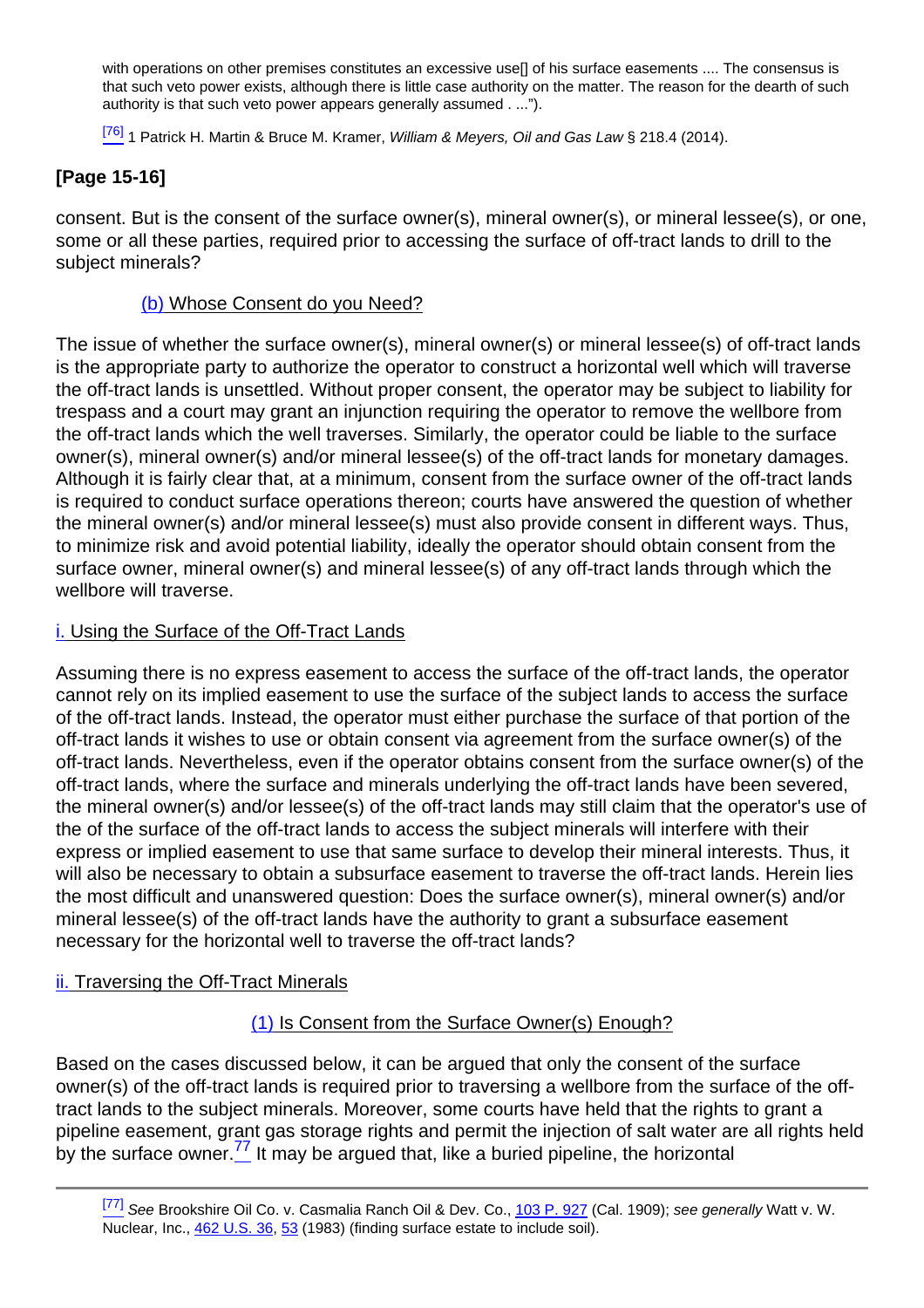## **[Page 15-17]**

<span id="page-17-1"></span><span id="page-17-0"></span>wellbore will simply be transporting fluids to and from the subject lands across the off-tract lands. However, at least one court has disagreed $\frac{78}{2}$  and rejected the pipeline analogy, and others have expressed concern over the potential damage to the mineral estate caused by a traversing wellbore as opposed to a pipeline.<sup>79</sup> Therefore, it is unclear whether a court would be willing to rely on the pipeline analogy in determining whether consent from the surface owner of the off-tract land(s) is all that is required to traverse the off-tract lands.

<span id="page-17-3"></span><span id="page-17-2"></span>Similarly, some courts have held that "[a] structure that might be suitable for the underground storage of extraneous gas" is the property of the surface owner, and that therefore the surface owner has the authority to grant gas storage rights. $\frac{80}{2}$  Courts have also found that the surface owner has the right to inject salt water into a subsurface formation.<sup>81</sup> Thus, because the surface owner has the authority to consent to gas storage rights and to the injection of salt water into the subsurface, it may be argued that the surface owner also has the authority to consent to a wellbore traversing the subsurface of off-tract lands.

<span id="page-17-4"></span>Finally, in the case of severed surface and mineral estates, many courts have held that the "pore space" or rock beneath the surface is owned by the surface owner,<sup>82</sup> but ownership of the

<sup>[\[78\]](#page-17-0)</sup> Hancock Oil Co. v. Meeker-Garner Oil Co., [257 P.2d 988](http://links.casemakerlegal.com/books/Case_Law/results?ci=45ampsearch[Cite]=257+P.2d+988ampfn=Nuts%20amp%20Bolts%20of%20Mineral%20Title%20Examination%20(Apr%202015)) (Cal. App. 1953) (distinguishing a wellbore from a pipeline after the owner of the traversed mineral estate claimed that drainage would occur).

<sup>[\[79\]](#page-17-1)</sup> See Union Oil Co. v. Domengeaux, [86 P.2d 127](http://links.casemakerlegal.com/books/Case_Law/results?ci=45ampsearch[Cite]=86+P.2d+127ampfn=Nuts%20amp%20Bolts%20of%20Mineral%20Title%20Examination%20(Apr%202015)), [129](http://links.casemakerlegal.com/books/Case_Law/results?ci=45ampsearch[Cite]=86+P.2d+129#page129ampfn=Nuts%20amp%20Bolts%20of%20Mineral%20Title%20Examination%20(Apr%202015)) (Cal. App. 1939); Chevron Oil Co. v. Howell, [407 S.W.2d](http://links.casemakerlegal.com/books/Case_Law/results?ci=45ampsearch[Cite]=407+S.W.2d+525ampfn=Nuts%20amp%20Bolts%20of%20Mineral%20Title%20Examination%20(Apr%202015)) [525](http://links.casemakerlegal.com/books/Case_Law/results?ci=45ampsearch[Cite]=407+S.W.2d+525ampfn=Nuts%20amp%20Bolts%20of%20Mineral%20Title%20Examination%20(Apr%202015)), [528](http://links.casemakerlegal.com/books/Case_Law/results?ci=45ampsearch[Cite]=407+S.W.2d+528#page528ampfn=Nuts%20amp%20Bolts%20of%20Mineral%20Title%20Examination%20(Apr%202015)) (Tex. Civ. App. 1966) ("[A]ny time you drill into something there is bound to be damage.").

[\[80\]](#page-17-2) Humble Oil & Refining Co. v. West, [508 S.W.2d 812](http://links.casemakerlegal.com/books/Case_Law/results?ci=45ampsearch[Cite]=508+S.W.2d+812ampfn=Nuts%20amp%20Bolts%20of%20Mineral%20Title%20Examination%20(Apr%202015)), [815](http://links.casemakerlegal.com/books/Case_Law/results?ci=45ampsearch[Cite]=508+S.W.2d+815#page815ampfn=Nuts%20amp%20Bolts%20of%20Mineral%20Title%20Examination%20(Apr%202015)) (Tex. 1974) ("[T]he surface of the [] lands . . . include[s] the geological structures beneath the surface, together with any such structure that might be suitable for the underground storage of extraneous gas produced elsewhere.") (citing Enemy v. United States, [412 F.2d 1319](http://links.casemakerlegal.com/books/Case_Law/results?ci=45ampsearch[Cite]=412+F.2d+1319ampfn=Nuts%20amp%20Bolts%20of%20Mineral%20Title%20Examination%20(Apr%202015)) (1969))). But see Bruce M. Kramer, "Horizontal Drilling and Trespass: A Challenge to the Norms of Property and Tort Law," 25 Colo. Nat. Res., Energy & Envtl. L. Rev. 291, 294 (2014) ("The Williams and Meyers treatise posits a contrary position, at least when it comes to the underground storage of gas, namely that the severed surface owner should not be entitled to compensation in any eminent domain action, nor should the surface owner's consent be required before [] gas is stored.").

[\[81\]](#page-17-3) Sunray Oil Co. v. Cortez Oil Co., [112 P.2d 792](http://links.casemakerlegal.com/books/Case_Law/results?ci=45ampsearch[Cite]=112+P.2d+792ampfn=Nuts%20amp%20Bolts%20of%20Mineral%20Title%20Examination%20(Apr%202015)), [794](http://links.casemakerlegal.com/books/Case_Law/results?ci=45ampsearch[Cite]=112+P.2d+794#page794ampfn=Nuts%20amp%20Bolts%20of%20Mineral%20Title%20Examination%20(Apr%202015)) (Okla. 1942) ("[S]ubject to the [] interest in the oil and gas and other mineral rights . . . the [surface owner] has the right to so use the surface and substrata of her land as she sees fit, or permit others so to do, so long as such use does not injure or damage other persons.").

[\[82\]](#page-17-4) See United States v. 43.42 Acres of Land, [520 F. Supp. 1042,](http://links.casemakerlegal.com/books/Case_Law/results?ci=45ampsearch[Cite]=520+F.SUPP.+1042ampfn=Nuts%20amp%20Bolts%20of%20Mineral%20Title%20Examination%20(Apr%202015)) [1045](http://links.casemakerlegal.com/books/Case_Law/results?ci=45ampsearch[Cite]=520+F.SUPP.+1045#page1045ampfn=Nuts%20amp%20Bolts%20of%20Mineral%20Title%20Examination%20(Apr%202015)) (W.D. La. 1981) ("[T]he mineral owner cannot be considered to have ownership of the subsurface strata containing the spaces where the minerals are found."); Miss. River Transp. Corp. v. Tabor, [757 F.2d 662](http://links.casemakerlegal.com/books/Case_Law/results?ci=45ampsearch[Cite]=757+F.2d+662ampfn=Nuts%20amp%20Bolts%20of%20Mineral%20Title%20Examination%20(Apr%202015)), [672](http://links.casemakerlegal.com/books/Case_Law/results?ci=45ampsearch[Cite]=757+F.2d+672#page672ampfn=Nuts%20amp%20Bolts%20of%20Mineral%20Title%20Examination%20(Apr%202015)) (5th Cir. 1985) ("The surface owner owns the right to use the surface lands and the reservoir underlying the land for storage purposes and must be compensated for the expropriation of these rights."); Burlington Res. Oil & Gas Co., LP v. Lang & Sons, Inc., [259 P.3d 766,](http://links.casemakerlegal.com/books/Case_Law/results?ci=45ampsearch[Cite]=259+P.3d+766ampfn=Nuts%20amp%20Bolts%20of%20Mineral%20Title%20Examination%20(Apr%202015)) [770](http://links.casemakerlegal.com/books/Case_Law/results?ci=45ampsearch[Cite]=259+P.3d+770#page770ampfn=Nuts%20amp%20Bolts%20of%20Mineral%20Title%20Examination%20(Apr%202015)) (Mont. 2011); Ellis v. Arkla Gas Co., [450 F. Supp. 412,](http://links.casemakerlegal.com/books/Case_Law/results?ci=45ampsearch[Cite]=450+F.SUPP.+412ampfn=Nuts%20amp%20Bolts%20of%20Mineral%20Title%20Examination%20(Apr%202015)) [421](http://links.casemakerlegal.com/books/Case_Law/results?ci=45ampsearch[Cite]=450+F.SUPP.+421#page421ampfn=Nuts%20amp%20Bolts%20of%20Mineral%20Title%20Examination%20(Apr%202015))[-422](http://links.casemakerlegal.com/books/Case_Law/results?ci=45ampsearch[Cite]=450+F.SUPP.+422#page422ampfn=Nuts%20amp%20Bolts%20of%20Mineral%20Title%20Examination%20(Apr%202015)) (E.D. Okla. 1978) (in determining that the surface owner has the right to authorize the injection or storage of natural gas in the subsurface stratum, the court stated that "the surface owner alone should be compensated for the use per se of a stratum. He is the owner of this formation, and like an owner of a warehouse, he is entitled to the rental or other compensation paid for the use of his property."); U.S. Steel Corp. v. Hoge,  $468$  A.2d 1380 (Penn. 1983).

## **[Page 15-18]**

<span id="page-17-5"></span>pore space in the surface owner is far from being established as the majority rule.<sup>83</sup> Some courts have deemed only empty pore space, meaning there are no producible hydrocarbons remaining, as being owned by the surface owner. Assuming the surface owner is the owner of the pore space and that the wellbore would merely traverse empty pore space below the surface, merely obtaining an easement or agreement from the surface owner(s) would seem to be enough. Nevertheless, because each of the above arguments is based on legal doctrines that have not been uniformly adopted and are merely analogous to a traversing wellbore, the most cautious approach is for the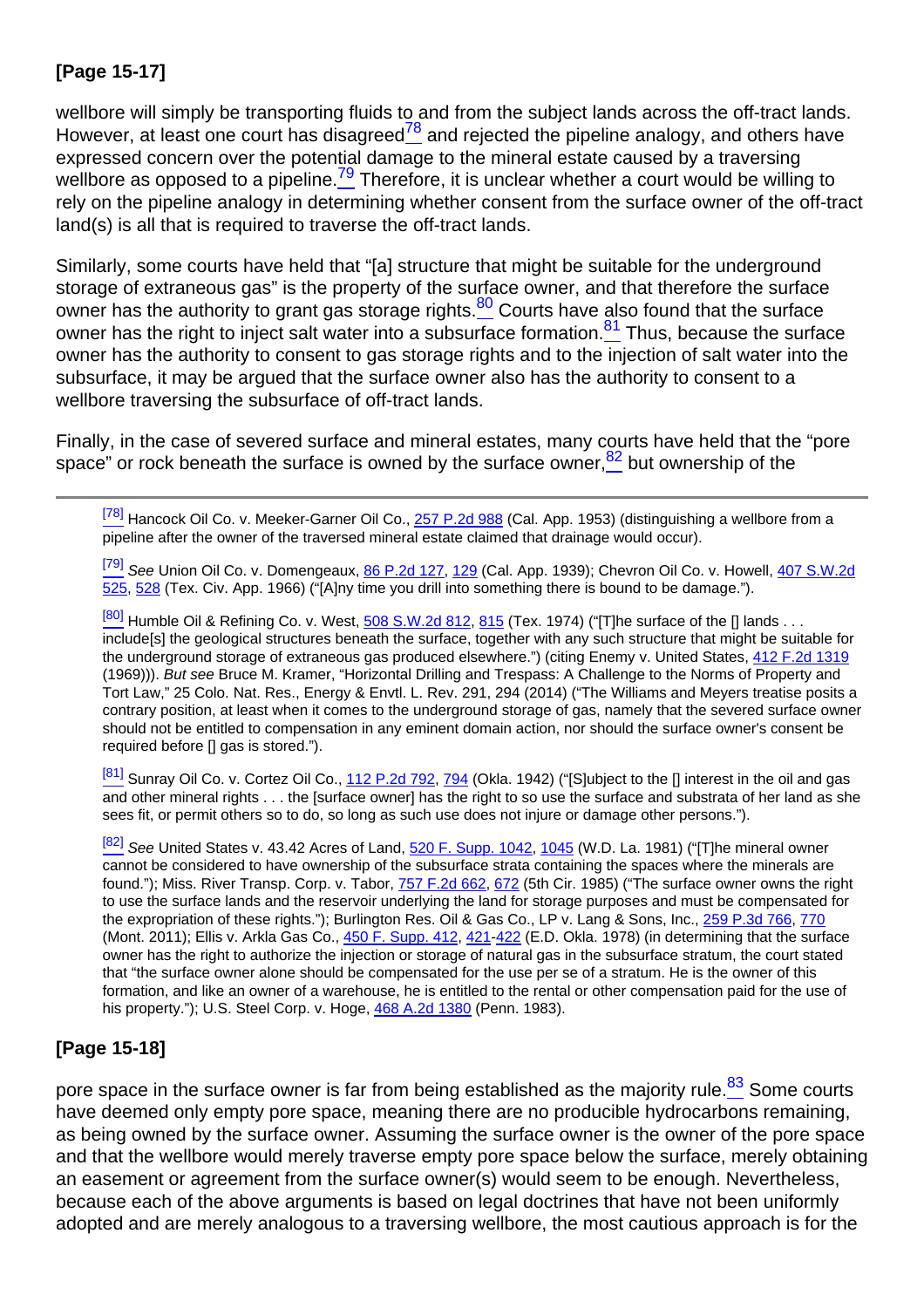operator to obtain consent from the mineral owner(s) and lessee(s), too.

### (2) What about the Mineral Owner(s) and/or Lessee(s)?

Even if the surface owner(s) has the sole power to consent to a wellbore traversing the off-tract minerals, the mineral owner(s) and/or lessee(s) have certain rights that cannot be trampled upon. Just like the mineral owner of the subject minerals has an implied easement to access the surface of the subject lands, the off-tract mineral owner has an implied easement to access the surface of the off-tract lands. For instance, the physical nature of the surface of the off-tract lands (i.e., hills, mountains, rivers, lakes) may already limit the number of possible wellpads and allowing an adjacent landowner to drill from the off-tract surface may severely limit his ability to do the same. Additionally, many states have minimum setback rules which require "producible wells" to be drilled a certain number of feet from one another. If the owner of the subject minerals uses a surface location on the off-tract lands and drills a producing well, setbacks may create a large radius around the surface location which is unusable by the mineral owners of the off-tract lands to develop its own minerals.

<span id="page-18-0"></span>The challenge then will be for a court to balance these competing interests. To date, courts have taken two approaches in determining the rights of the surface owner(s) vis-a-vis the mineral owner(s)/lessee(s) with regards to using off-tract lands for various operations on the subject lands: (1) an ad hoc fact-based approach in which the mineral owner(s) may seek injunctive relief or damages only upon showing that the surface owner(s)' actions will "unreasonably" interfere with its rights to develop its mineral interests; $\frac{84}{3}$  and (2) a rebuttable

[\[83\]](#page-17-5) Kramer, supra note 80, at 294 (citing to 1 Patrick H. Martin & Bruce M. Kramer, William & Meyers, Oil and Gas Law § 203.4 (2014) in noting that whether the pore space is owned by the surface or mineral owner is unclear, and stating that "Professors Williams and Meyers noted that there is a suggestion in a number of cases that courts treat the severed oil and gas owner as owning the 'rock' wherein the hydrocarbons are located."); see also Owen L. Anderson, "Geologic CO2 Sequestration: Who Owns the Pore Space?," 9 Wyo. L. Rev. 97 (2009) ("The lack of consistent Texas case law leads to the inefficient, yet realistic, conclusion that permission from both the surface owner and mineral owner is certainly the cautious approach. Nevertheless, I submit that the most likely 'owner' of the pore space is the surface owner.").

[\[84\]](#page-18-0) Humble Oil & Refining Co. v. L & G Oil Co., 259 S.W.2d. 933 (Tex. Civ. App. 1953); Atlantic Refining Co. v. Bright & Schiff, 321 S.W.2d. 167 (Tex. Civ. App. 1959).

## **[Page 15-19]**

<span id="page-18-2"></span><span id="page-18-1"></span>presumption that a traversing wellbore will cause inevitable damage<sup>85</sup> to the mineral estate underlying the off-tract lands.<sup>86</sup>

<span id="page-18-3"></span>Several scholars suggest that some version of the first approach is the most reasonable and practical approach and promotes the most efficient development of the minerals. $87$  If courts uniformly determine that consent from every mineral owner and mineral lessee of the off-tract lands is required before the off-tract minerals can be traversed, drilling from off-tract lands will likely become costly and impracticable. Due to the highly fractionated nature of mineral interests today, obtaining consent in the form of a separately negotiated agreement from every co-tenant mineral owner (of every depth) would likely be incredibly difficult, if not impossible.

### (c) An Alternative to Consent: What about Pooling?

As discussed above, obtaining consent from the surface owner(s), mineral owner(s) and mineral lessee(s) of the off-tract lands may be difficult, if not impossible. So, what if the mineral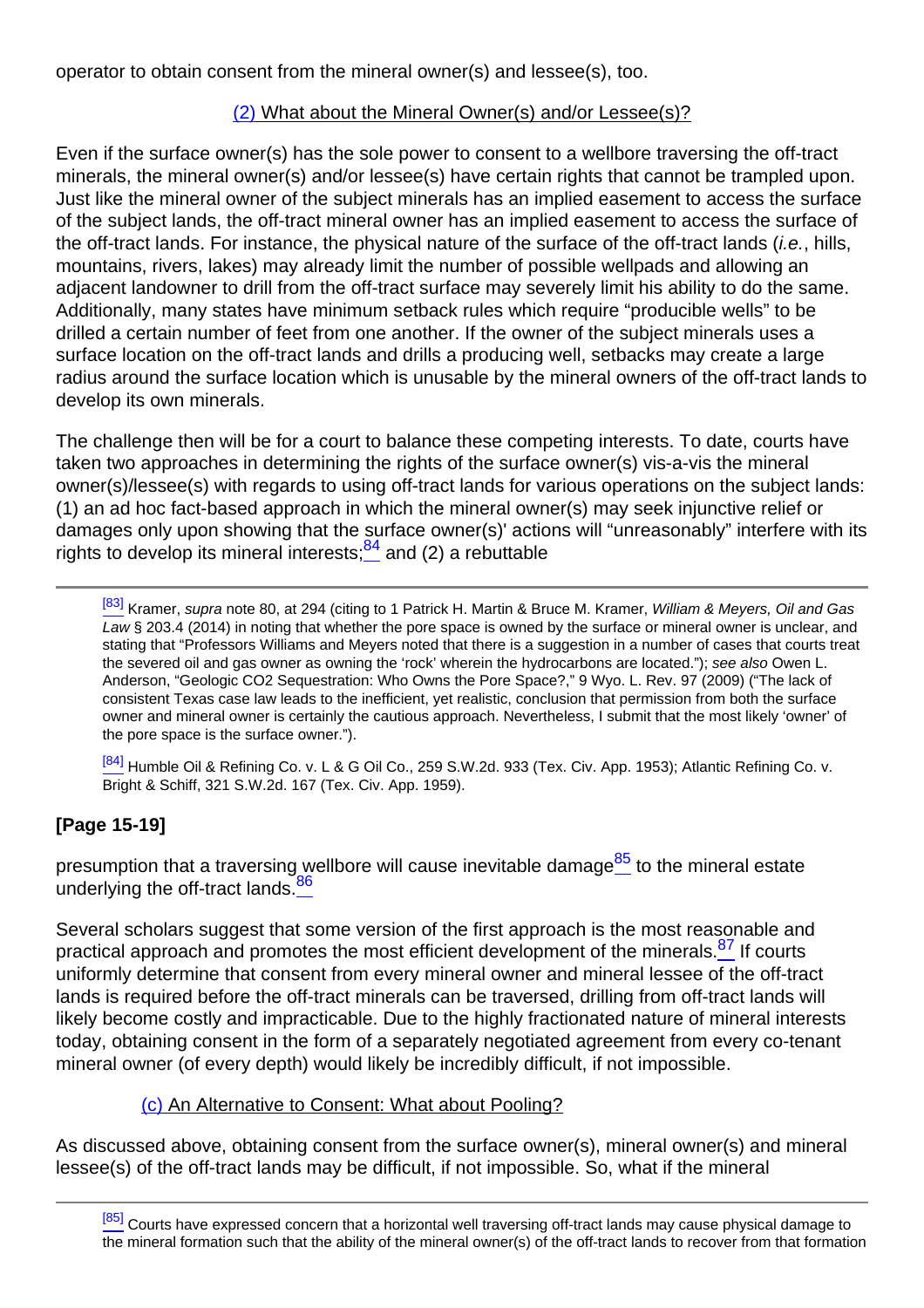is reduced or made impossible. Additionally, by traversing the off-tract minerals, courts are concerned that drainage of those minerals will occur. See Union Oil Co., [86 P.2d at 129](http://links.casemakerlegal.com/books/Case_Law/results?ci=45ampsearch[Cite]=86+P.2d+129#page129ampfn=Nuts%20amp%20Bolts%20of%20Mineral%20Title%20Examination%20(Apr%202015)) (noting it would find trespass in the absence of a showing of irreparable injury to the mineral estate because in cases of subsurface tunneling "the injury is irreparable in itself"); Chevron Oil Co., [407 S.W.2d 525](http://links.casemakerlegal.com/books/Case_Law/results?ci=45ampsearch[Cite]=407+S.W.2d+525ampfn=Nuts%20amp%20Bolts%20of%20Mineral%20Title%20Examination%20(Apr%202015)) (holding injunction was appropriate to prevent locating well on surface estate and drilling into mineral estate in absence of evidence of damage to mineral estate). It is also possible that courts would consider the disclosure of geophysical information about the traversed estate that is contained in well logs as "damage" to the off-tract mineral estate. See Grynberg v. City of Northglenn, [739 P.2d 230](http://links.casemakerlegal.com/books/Case_Law/results?ci=45ampsearch[Cite]=739+P.2d+230ampfn=Nuts%20amp%20Bolts%20of%20Mineral%20Title%20Examination%20(Apr%202015)) (Colo. 1987) (claiming loss of market value of lease resulting from publication of geophysical information about lease); cf. Mustang Prod. Co. v. Texaco, Inc., [754 F.2d 892](http://links.casemakerlegal.com/books/Case_Law/results?ci=45ampsearch[Cite]=754+F.2d+892ampfn=Nuts%20amp%20Bolts%20of%20Mineral%20Title%20Examination%20(Apr%202015)) (10th Cir. 1985).

[\[86\]](#page-18-2) Chevron Oil Co., [407 S.W. 2d 525](http://links.casemakerlegal.com/books/Case_Law/results?ci=45ampsearch[Cite]=407+S.W.+2d+525ampfn=Nuts%20amp%20Bolts%20of%20Mineral%20Title%20Examination%20(Apr%202015)); Hancock Oil Co., [257 P.2d 988.](http://links.casemakerlegal.com/books/Case_Law/results?ci=45ampsearch[Cite]=257+P.2d+988ampfn=Nuts%20amp%20Bolts%20of%20Mineral%20Title%20Examination%20(Apr%202015))

[\[87\]](#page-18-3) 1 Patrick H. Martin & Bruce M. Kramer, William & Meyers, Oil and Gas Law § 218.7 (2014) ("[W]here drainage [of oil and gas]. . . will not be the consequence of the particular operation involved, exclusive authority in the surface owner to authorize such operation would amount to an interference with and would injure the prior exclusive severance of minerals in and under [the off-tract lands]."); Kramer, *supra* note 80, at 294 ("[W]hile not universal in nature, the ubiquitous nature of spacing regulation should minimize drainage concerns and thus support the Williams & Meyers view that consent of the surface owner is sufficient in these types of cases in the absence of a showing of an unreasonable interference with the mineral owner... I support the first of these approaches where the surface owner has given consent to the use of the 'rock' as a conduit for a wellbore. I would place the burden of proof on the mineral owner to show that the wellbore unreasonably interferes with the mineral owner's easement."); Owen L. Anderson, "Subsurface 'Trespass': A Man's Subsurface Is Not His Castle," 49 Washburn L.J. 247, 264 (2010) ("[The right to grant permission to traverse the off-tract lands] should continue to rest with the surface owner, who should be under no obligation to the mineral owner to prohibit such use unless it would effectively bar the mineral owner from using the property to exploit its minerals . . . well spacing and density regulations should provide sufficient protection to the invaded mineral owner in most circumstances.").

## **[Page 15-20]**

<span id="page-19-0"></span>lessee(s) of the subject lands has pooled or unitized the subject lands with the off-tract lands? Can the mineral lessee then drill from the surface of the off-tract lands through the off-tract minerals to access the subject minerals? There is no clear answer to this question, as courts in many states and even within the same state have taken different stances on the issue.<sup>88</sup>

<span id="page-19-3"></span><span id="page-19-2"></span><span id="page-19-1"></span>However, in a recent decision, the Texas Supreme Court held that a mineral lessee, which had pooled tracts of land subject to its mineral leases, had the right to use a road on the surface of offtract lands to access its oil well on the subject lands. $\frac{89}{2}$  Other states have also allowed the surface estate to be burdened by unit operations on off-tract lands.<sup>90</sup> However, some courts have added the caveat that this rule only applies where the lease with the pooling clause is executed by a mineral owner who is concurrently the surface owner.<sup>91</sup> In other words, where the surface and mineral ownership of the off-tract lands are severed, and the minerals are covered by an oil and gas lease with a pooling or unitization clause, the pooling or unitization with the off-tract lands would only permit the lessee to use the surface of the off-tract lands if the lease was executed prior to the severance of the surface and mineral estates. Additionally, a mineral lessee of the subject lands may be permitted to use the surface of the off-tract lands when the minerals have been severed, but where the surface owner has ratified the pooling or unitization agreement.  $92$ 

## <span id="page-19-4"></span>C. Other Surface and Subsurface Agreements Affecting Title

It is not uncommon for a title examiner to see numerous instruments of conveyance in a chain of title which refer to other agreements to which that instrument is "made subject." A title examiner should be wary of the existence and effect of these agreements on the leasehold ownership of the subject lands. It is possible that a joint operating agreement, participation agreement, farmout agreement, AMI agreement, gas balancing agreement and/or other agreements contain preferential rights that affect the alienability of the leasehold interest, development obligations and/or restrictions on the leasehold interest, additional overriding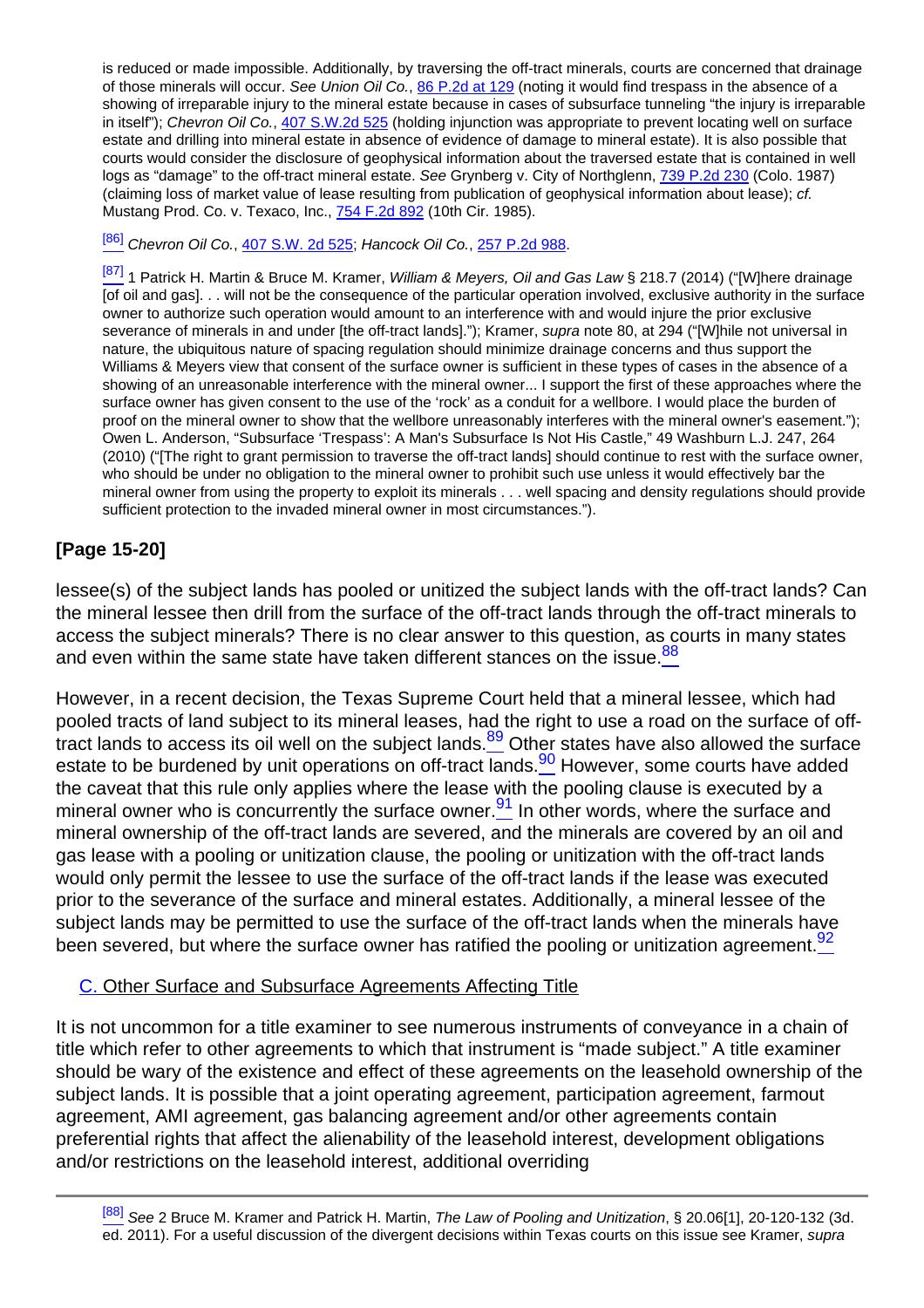note 80, at 332-33.

[\[89\]](#page-19-1) Key Operating & Equip., Inc. v. Hegar, 435 S.W.3d. 794, 799 (Tex. 2014) ("[W]e conclude that once pooling occurred, the pooled parts of the [subject lands] and [off-tract lands] no longer maintained separate identities insofar as where production from the pooled interests was located. So the legal consequence of production from the pooled part of the [subject lands] is that it is also production from the pooled part of the [off-tract lands] . . .[and] [b]ecause production from the pooled part of the [subject lands] was legally also production from the pooled part of the [offtract lands], [the mineral lessee of the subject lands] had the right to use the road to access the pooled part of the [off-tract lands].").

[\[90\]](#page-19-2) Holt v. Sw. Antioch Sand Unit, Fifth Enlarged, [292 P.2d 998](http://links.casemakerlegal.com/books/Case_Law/results?ci=45ampsearch[Cite]=292+P.2d+998ampfn=Nuts%20amp%20Bolts%20of%20Mineral%20Title%20Examination%20(Apr%202015)), [1000](http://links.casemakerlegal.com/books/Case_Law/results?ci=45ampsearch[Cite]=292+P.2d+1000#page1000ampfn=Nuts%20amp%20Bolts%20of%20Mineral%20Title%20Examination%20(Apr%202015)) (Okla. 1955); Reimer v. Gulf Oil Corp., [664](http://links.casemakerlegal.com/books/Case_Law/results?ci=45ampsearch[Cite]=664+S.W.2d+456ampfn=Nuts%20amp%20Bolts%20of%20Mineral%20Title%20Examination%20(Apr%202015)) [S.W.2d 456](http://links.casemakerlegal.com/books/Case_Law/results?ci=45ampsearch[Cite]=664+S.W.2d+456ampfn=Nuts%20amp%20Bolts%20of%20Mineral%20Title%20Examination%20(Apr%202015)) (Ark. 1984); Gulf Oil Corp. v. Deese, 153 So.2d. 614 (Ala. 1963).

[\[91\]](#page-19-3) Kramer, supra note 80, at 291 ("[T]he prevailing, but clearly not unanimous, view, is that the geographic extent of the allowed surface or subsurface use is now the pooled unit or unitized area, except where the surface estate severance antedated the creation of the pooled unit or unitized area.")

<sup>[\[92\]](#page-19-4)</sup> Cole v. Anadarko Petroleum Corp., [331 S.W.3d 30](http://links.casemakerlegal.com/books/Case_Law/results?ci=45ampsearch[Cite]=331+S.W.3d+30ampfn=Nuts%20amp%20Bolts%20of%20Mineral%20Title%20Examination%20(Apr%202015)), [36](http://links.casemakerlegal.com/books/Case_Law/results?ci=45ampsearch[Cite]=331+S.W.3d+36#page36ampfn=Nuts%20amp%20Bolts%20of%20Mineral%20Title%20Examination%20(Apr%202015)) (Tex. App. 2010).

## **[Page 15-21]**

<span id="page-20-1"></span><span id="page-20-0"></span>royalty interests or other events which may trigger the working interest owner to be obligated to convey the leasehold interest to another party. Additionally, a title examiner examining Colorado lands should be aware that in Colorado, $\frac{93}{2}$  a reference in a recorded document to an unrecorded instrument does not constitute constructive or inquiry notice.<sup>94</sup>

Unfortunately, it is quite common for these agreements to be unrecorded. Thus, it is important that when a title examiner sees a reference to an unrecorded agreement in the chain of title to draft a title comment identifying the unrecorded document and requiring the operator to obtain a copy and provide it to the title examiner to ensure that ownership as set out in the opinion was not altered by any unrecorded agreement.

### D. Conclusion

The use of horizontal drilling has created numerous complications for modem operators. The ability to use the surface of off-tract lands to access the subject minerals has become increasingly important where there are barriers to drilling from the surface of the subject lands. It is important for the title examiner to recognize situations in which the client may need to use the surface of offtract lands to access the subject minerals and to understand and communicate the potential pitfalls and requirements necessary to do so. Unfortunately, courts have yet to come up with a straightforward and uniform method for operators seeking to use off-tract lands to access the subject minerals. If the subject minerals and off-tract minerals are leased under leases containing pooling clauses (and the leases were granted by a mineral owner who is or was concurrently the surface owner of the off-tract lands), pooling the subject minerals with the off-tract minerals may alleviate the need to obtain consent from the mineral owner(s) and mineral lessee(s) of the offtract lands.

### IV. Pooled Units and Working Interest Units

#### A. Introduction

There are a number of different types of "units" in the oil and gas industry that may be encountered when examining title. This section of the paper focuses on pooled units and working interest units. To fully understand the effect a working interest unit or a pooled unit has on the title examination process, and ultimately, conclusions in the title opinion, the title examiner must first have a basic understanding of the different types of units, how each unit is formed and the purpose of each unit. Below we have outlined this basic information, as well as some specific issues a title examiner should be aware of when the lands under review are included within a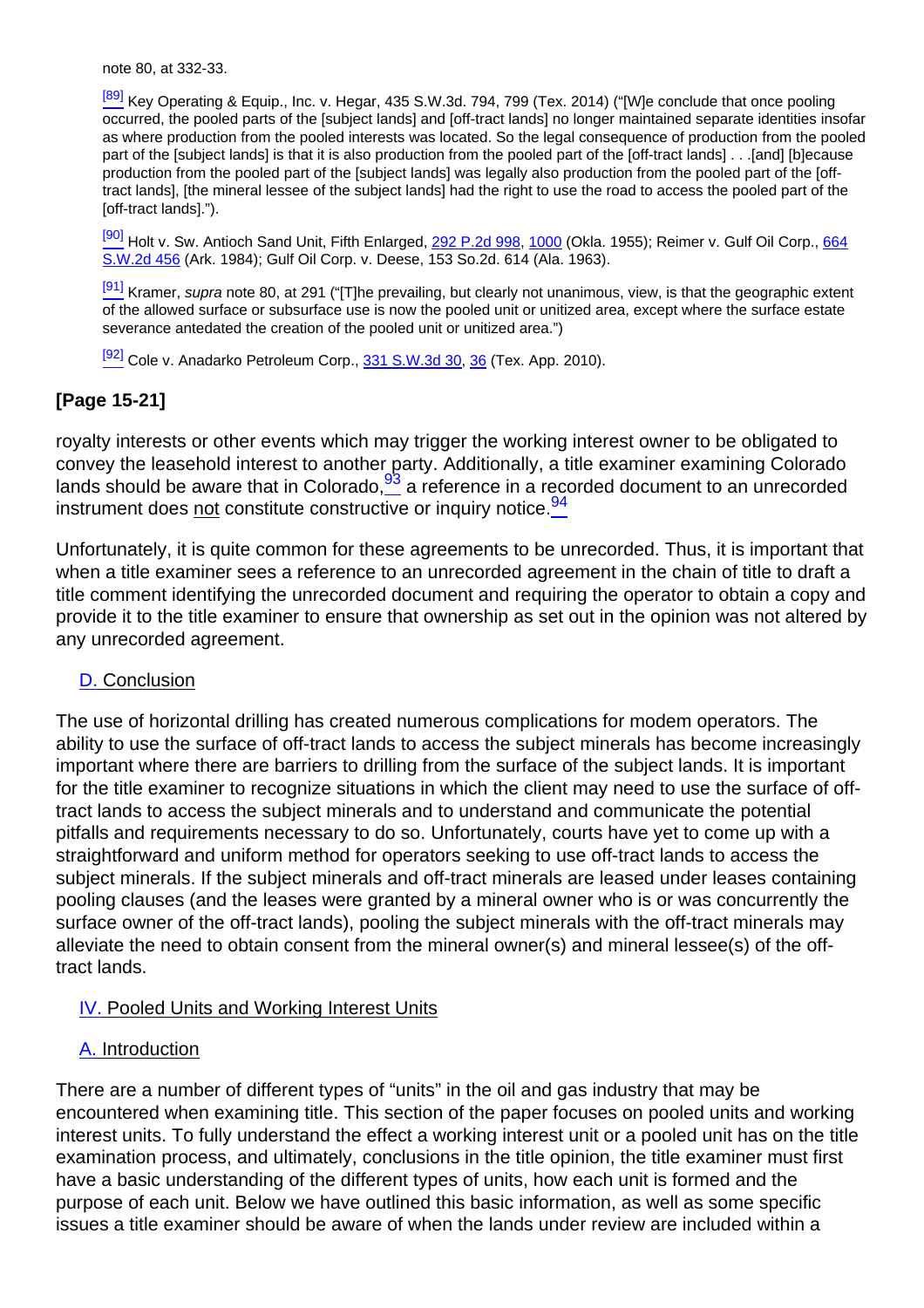pooled unit or a working interest unit.

#### B. Pooled Units

#### [\[93\]](#page-20-0) [Colo. Rev. Stat. § 38-35-108](http://links.casemakerlegal.com/states/CO/books/Statutes/browse?ci=45ampcodesec=38-35-108ampTitle=38ampfn=Nuts%20amp%20Bolts%20of%20Mineral%20Title%20Examination%20(Apr%202015))

 $[94]$  For an in-depth analysis of the specific recording laws of other states, see George A. Snell, III, "Constructive Notice - A Multi-State Perspective," Nuts and Bolts of Mineral Title Examination 5-1 (Rocky Mtn. Min. L. Inst. 2012).

### **[Page 15-22]**

#### 1. What is a Pooled Unit and How is it Formed?

<span id="page-21-2"></span><span id="page-21-1"></span><span id="page-21-0"></span>At the outset, it is important to distinguish a pooled unit from a spacing unit. A spacing unit is also commonly referred to as a "drilling and spacing unit" and a "drilling unit." A spacing unit is defined as "[t]he area allocated to [one] well under a well spacing order."<sup>95</sup> Please note, however, that in some states, a spacing order may establish a spacing unit with more than one well permitted.<sup>96</sup> State statutes and regulations limit the number and location of wells over an oil and gas pool for purposes of waste prevention, to avoid the drilling of unnecessary wells and for the protection of correlative rights.  $\frac{97}{9}$  A spacing unit is formed by order of the state conservation commission.  $\frac{98}{9}$  A pooled unit, on the other hand, is defined as a "unit formed by the bringing together of separately owned interests under the provisions of pooling clauses of leases or of some special agreement."  $\frac{99}{9}$  The "separately owned interests" pooled are mineral and

<span id="page-21-3"></span><sup>[\[95\]](#page-21-0)</sup> 8 Patrick H. Martin & Bruce M. Kramer, *William & Meyers, Oil and Gas Law 779* (2014); see also [Colo. Rev.](http://links.casemakerlegal.com/states/CO/books/Statutes/browse?ci=45ampcodesec=34-60-116ampTitle=34#34-60-116(2)ampfn=Nuts%20amp%20Bolts%20of%20Mineral%20Title%20Examination%20(Apr%202015)) [Stat. § 34-60-116\(2\)](http://links.casemakerlegal.com/states/CO/books/Statutes/browse?ci=45ampcodesec=34-60-116ampTitle=34#34-60-116(2)ampfn=Nuts%20amp%20Bolts%20of%20Mineral%20Title%20Examination%20(Apr%202015)) ("[N]o drilling unit shall be smaller than the maximum area that can be efficiently and economically drained by one well"); [Wyo. Stat. Ann. § 30-5-109\(b\)](http://links.casemakerlegal.com/states/WY/books/Statutes/browse?codesec=30-5-109ampci=45amptitle=30#30-5-109(b)ampfn=Nuts%20amp%20Bolts%20of%20Mineral%20Title%20Examination%20(Apr%202015)) ("In establishing a drilling unit, the acreage to be embraced within each unit and the shape thereof shall be determined by the commission from the evidence introduced at the hearing but shall not be smaller than the maximum area that can be efficiently drained by one (1) well").

[\[96\]](#page-21-1) E.g., [Colo. Rev. Stat. § 35-60-116\(4\)](http://links.casemakerlegal.com/states/CO/books/Statutes/browse?ci=45ampcodesec=35-60-116ampTitle=35#35-60-116(4)ampfn=Nuts%20amp%20Bolts%20of%20Mineral%20Title%20Examination%20(Apr%202015)) ("The commission, upon application, notice, and hearing, may decrease or increase the size of the drilling units or permit additional wells to be drilled within the established units in order to prevent or assist in preventing waste or to avoid the drilling of unnecessary wells, or to protect correlative rights, and the commission may enlarge the area covered by the order fixing drilling units, if the commission determines that the common source of supply underlies an area not covered by the order.").

[\[97\]](#page-21-2) State conservation commissions and spacing and pooling regulations were developed in large part in response to the "rule of capture." Michael J. Wozniak and Matthew J. Lepore, "Fundamentals of Drilling and Spacing Units and Statutory Pooling," Mineral Title Examination 17-1, 17-3 (Rocky Mtn. Min. L. Fdn. 2012). The rule of capture provides that "the owner of a tract of land acquired title to the oil and gas which he produces from wells drilled thereon," even if it was proven that part of such oil or gas migrated from adjoining lands. Id. This rule led to excessive drilling and consequently waste. Id. State conservation commissions and regulatory schemes with spacing and pooling regulations were designed to prevent such waste and to protect correlative rights. "The doctrine of correlative rights is the concept that each owner has an opportunity to secure a fair share of oil and gas in the reservoir." Gregory J. Nibert, "Title Curve Balls Thrown by Units," Mineral Title Examination 17-1, 17-3 (Rocky Mt. Min, L. Fdn. 2007). For a more in depth discussion on drilling and spacing units and their origins, see Michael J. Wozniak, ["Expanding Authority of Oil and Gas Conservation Commissions," 52](http://rmmlf.casemakerlibra.com/home/libra_2_rmmlf.aspx?doc=d:/data/RMMLF/Samples/52%20Rocky%20Mt.%20Min.%20L.%20Inst.%20(2006)/Chapter%2015%20EXPANDING.htmampcurdoc=16ampp=12258#page15-1) [R](http://rmmlf.casemakerlibra.com/home/libra_2_rmmlf.aspx?doc=d:/data/RMMLF/Samples/52%20Rocky%20Mt.%20Min.%20L.%20Inst.%20(2006)/Chapter%2015%20EXPANDING.htmampcurdoc=16ampp=12258#page15-1)ocky Mtn. Min. L. Inst. [15-1, 15-5](http://rmmlf.casemakerlibra.com/home/libra_2_rmmlf.aspx?doc=d:/data/RMMLF/Samples/52%20Rocky%20Mt.%20Min.%20L.%20Inst.%20(2006)/Chapter%2015%20EXPANDING.htmampcurdoc=16ampp=12258#page15-1) [through 15-14 \(2006\)](http://rmmlf.casemakerlibra.com/home/libra_2_rmmlf.aspx?doc=d:/data/RMMLF/Samples/52%20Rocky%20Mt.%20Min.%20L.%20Inst.%20(2006)/Chapter%2015%20EXPANDING.htmampcurdoc=16ampp=12258#page15-1).

[\[98\]](#page-21-2) See Michael J. Wozniak and Matthew J. Lepore, "Fundamental of Drilling and Spacing Units and Statutory Pooling," Mineral Title Examination 17-1, 17-5 through 17-8 (Rocky Mtn. Min. L. Fdn. 2012) for a more in depth discussion on spacing orders.

<sup>[\[99\]](#page-21-3)</sup> 8 Patrick H. Martin & Bruce M. Kramer, *William & Meyers, Oil and Gas Law 779 (2014)*. Please note that a "pooled unit" is known as a "spacing unit" in New Mexico. [N.M. Stat. Ann. § 70-2-18.](http://links.casemakerlegal.com/states/NM/books/Statutes/browse?codesec=70-2-18ampci=45amptitle=70ampfn=Nuts%20amp%20Bolts%20of%20Mineral%20Title%20Examination%20(Apr%202015))

### **[Page 15-23]**

<span id="page-21-4"></span>leasehold interests in tracts that are often too small to be entitled to a well permit under the applicable state spacing rules. Nearly all of the producing states' statutes contemplate a spacing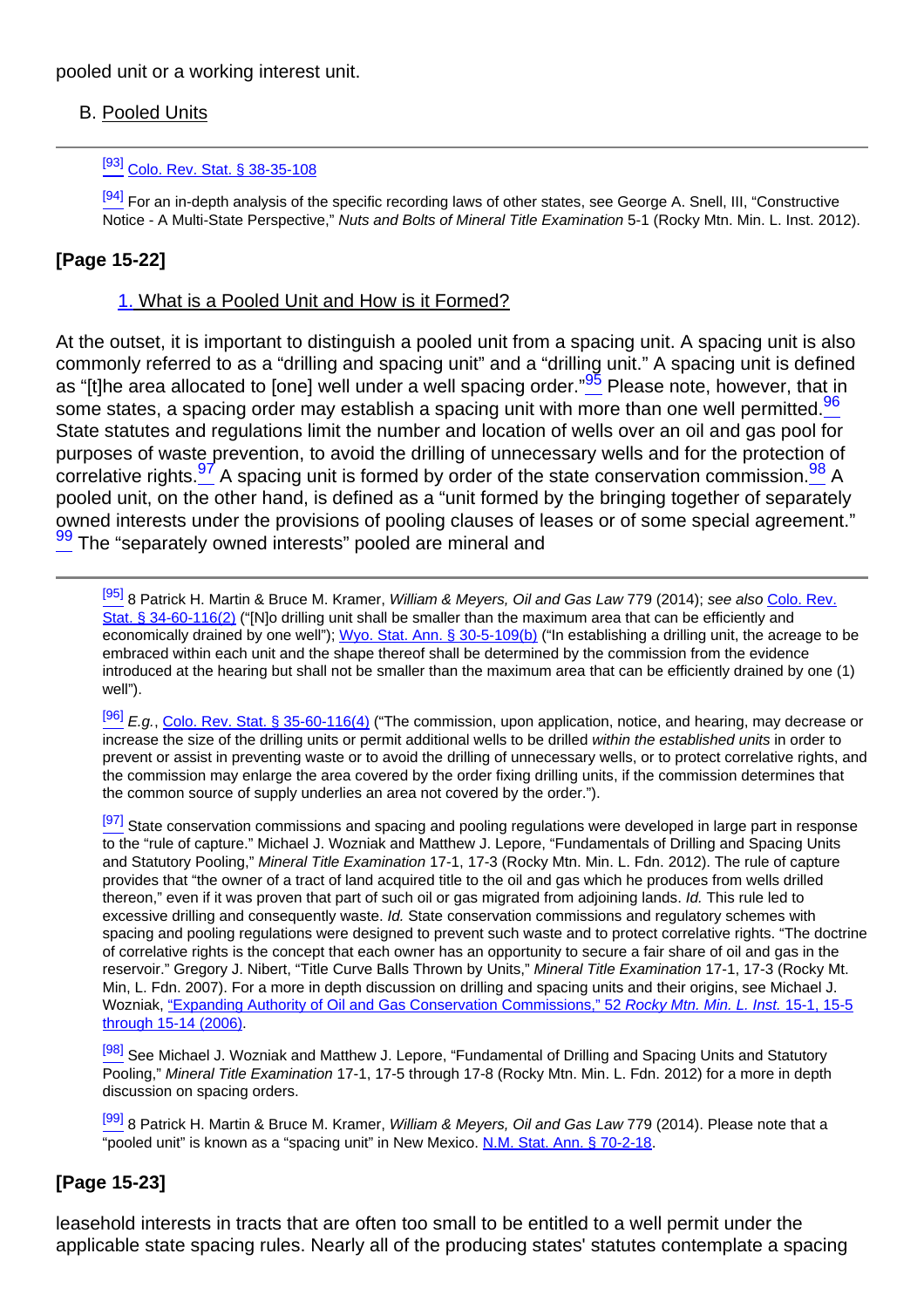<span id="page-22-0"></span>order as a prerequisite to a pooling order. $\frac{100}{2}$  "The reason for this requirement is that there must be a unit into which one's interest is to be 'pooled'; otherwise, the well is drilled on a lease basis." 101 This is why spacing units and pooled units often comprise the same acreage.

A pooled unit can be created by either voluntary pooling or statutory pooling. Statutory pooling is also commonly referred to as compulsory pooling and force pooling. Voluntary pooling may be accomplished pursuant to a pooling clause in an oil and gas lease or by a separate agreement. Williams & Meyers provide the following pooling clause as a "typical" example:

Lessee is granted the right, power and option at any time or times to pool and combine the lands covered by this lease or any portion thereof with any other land, lease or leases in the vicinity thereof when in the Lessee's judgment it is necessary or advisable to do so. Such pooling may include all oil, gas and other minerals or may be limited to one or more such substances and may extend to all such production or may be limited to any one or more zones or formations.<sup>102</sup>

<span id="page-22-1"></span>The above pooling clause is often referred to as "broad form" pooling clause. There are, however, pooling clauses such as the following that limit the size of the pooled unit:

Lessee, at its option, is hereby given the right and power to pool or combine the land covered by this lease, or any portion thereof, as to oil and gas, or either of them, with any other land, lease or leases when in lessee's judgment it is necessary or advisable to do so in order to properly develop and operate said premises, such pooling to be into a well unit or units not exceeding forty (40) acres, plus an acreage tolerance of ten percent (10%), for oil, and not exceeding six hundred forty (640) acres, plus an acreage tolerance of ten percent (10%), for gas, except that larger units may be created to conform to any spacing or well unit pattern that may be prescribed by governmental authorities having jurisdiction. Lessee may pool or combine acreage covered by this lease, or any portion hereof, as to oil or gas in any one or more strata.

Pooling clauses containing such acreage limitations are common.

[\[100\]](#page-21-4) See, e.g., [Colo. Rev. Stat. § 34-60-116\(6\)](http://links.casemakerlegal.com/states/CO/books/Statutes/browse?ci=45ampcodesec=34-60-116ampTitle=34#34-60-116(6)ampfn=Nuts%20amp%20Bolts%20of%20Mineral%20Title%20Examination%20(Apr%202015)) ("When two or more separately owned tracts are embraced within a drilling unit, or when there are separately owned interests in all or part of the drilling unit, then persons owning such interests may pool their interests for the development and operation of the drilling unit."); N.D.C.C. § 38-08-08(a) ("When two or more separately owned tracts are embraced within a spacing unit, or when there are separately owned interests in all or a part of the spacing unit, then the owners and royalty owners thereof may pool their interests for the development and operation of the spacing unit.").

[\[101\]](#page-22-0) Michael J. Wozniak, ["Expanding Authority of Oil and Gas Conservation Commissions," 52](http://rmmlf.casemakerlibra.com/home/libra_2_rmmlf.aspx?doc=d:/data/RMMLF/Samples/52%20Rocky%20Mt.%20Min.%20L.%20Inst.%20(2006)/Chapter%2015%20EXPANDING.htmampcurdoc=16ampp=12258#page15-1) Rocky Mtn. Min. L. Inst. [15-1, 15-20 \(2006\)](http://rmmlf.casemakerlibra.com/home/libra_2_rmmlf.aspx?doc=d:/data/RMMLF/Samples/52%20Rocky%20Mt.%20Min.%20L.%20Inst.%20(2006)/Chapter%2015%20EXPANDING.htmampcurdoc=16ampp=12258#page15-1).

[\[102\]](#page-22-1) 8 Patrick H. Martin & Bruce M. Kramer, William & Meyers, Oil and Gas Law 781 (2014).

## **[Page 15-24]**

<span id="page-22-2"></span>If a lessee has express authority to commit the leasehold interests to a pooled unit pursuant to a pooling clause, it should evidence the exercise of such authority by filing a declaration of pooling with the county clerk and recorder. Often times a pooling clause will require the lessee to execute and place of record a declaration of pooling identifying and describing the pooled acreage and the leases to be pooled.<sup>103</sup> If authority to pool is not granted in the oil and gas lease, an agreement to pool from the royalty, overriding royalty or other interests in production must be secured.<sup>104</sup> Evidence of such pooling agreement should also be filed with the county clerk and recorder.

<span id="page-22-3"></span>In the absence of voluntary pooling, the lessee has no power to pool the leasehold interests without a statutory pooling order from the state conservation commission. Nearly all states provide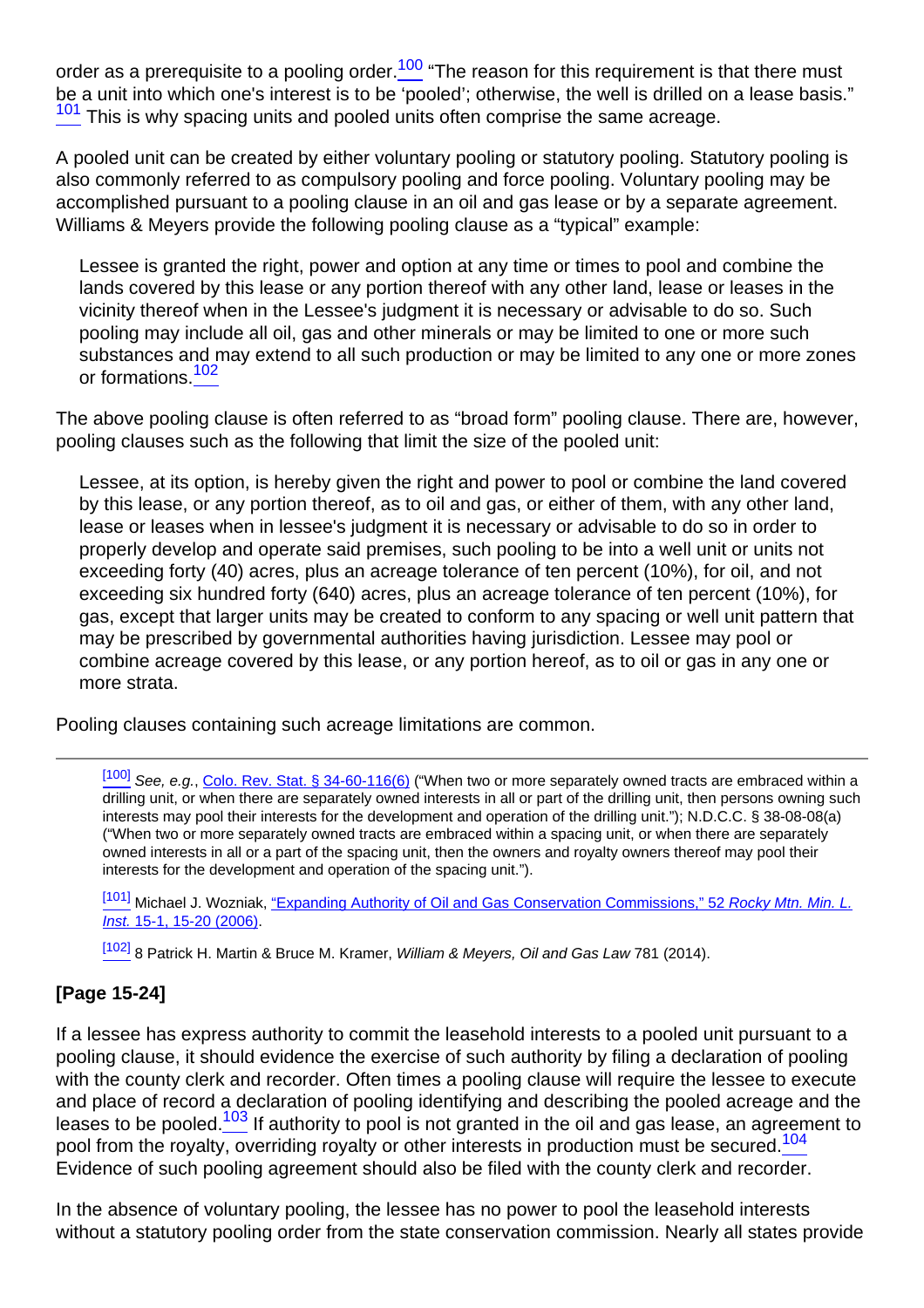for some type of statutory pooling. Most state statutory pooling provisions require: (1) a statutory pooling application filed with the state conservation commission detailing the proposed unit, well location, interest owners and the proposed allocation of costs and proceeds from production; (2) notice of the application to all interest owners; (3) a commission hearing upon the application; and (4) the issuance of an order by the commission "upon terms and conditions that are just and reasonable" allocating to each interest owner their fair share of production.<sup>105</sup>

<span id="page-23-1"></span><span id="page-23-0"></span>Finally, when lands within a spacing unit include state and/or federal minerals, communitization of the state and/or federal leases with the other fee leases in the spacing unit will be necessary. Communitization is essentially the pooling of state and/or federal (including Indian) lands and is defined as "the agreement to combine small tracts for the purpose of committing enough acreage to form the spacing and proration unit necessary to comply with the applicable state conservation requirements."<sup>106</sup>

### 2. Pooled Units and Title Examination

[\[103\]](#page-22-2) Most pooling clauses will contain language similar to the following: "Lessees shall file for record in the appropriate records of any county in which the leased premises are situated an instrument describing and designating the pooled acreage as a pooled unit; the unit shall become effective as provided in said instrument, or if said instrument makes no such provision, it shall become effective upon the date it is filed for record." John S. Lowe, Owen L. Anderson, Ernest E. Smith & David E. Pierce, Forms Manual to Accompany Cases and Materials on Oil and Gas Law 155 (5th ed. 1998) (form Oil, Gas and Mineral Lease).

[\[104\]](#page-22-3) See Nibert, supra note 97, at 17-5 (stating the agreement can be as simple as a one-page declaration of pooling or as complicated as a multi-page communitization agreement, but noting that such agreements commonly identify the spacing unit, the leases pooled, contain a statement of parties to commit their interest to allow the drilling of the well on the spacing unit, and provide for the allocation of production to the individual tracts on an acreage basis).

[\[105\]](#page-23-0) 6 Patrick H. Martin & Bruce M. Kramer, Williams & Meyers, Oil and Gas Law § 905.3 (2014).

[\[106\]](#page-23-1) 8 Patrick H. Martin & Bruce M. Kramer, William & Meyers, Oil and Gas Law 172 (2014).

## **[Page 15-25]**

### (a) Production from the Pooled Unit is Production from All Unit Lands

<span id="page-23-2"></span>The principal effect of a pooled or communitized unit is that operations and production from any part of the unit are deemed operations and production on all leases and lands committed to the unit. In other words, if a unit well is completed as a producer,  $107$  leases committed to the unit that are within their original primary terms (or otherwise held by production) will be extended so long thereafter as oil and gas is produced in paying quantities by production from anywhere within the unit. If leases within a pooled or communitized unit are beyond their primary terms and are held only by unit production, the title examiner should require the client to confirm that there have been no cessations of production that might result in the termination of a lease committed to the unit.

### (b) Spacing is Not Pooling

<span id="page-23-3"></span>The creation of a spacing unit does not accomplish pooling. Oklahoma is an example of an exception to this rule in that the creation of a spacing unit in this state effectively pools the lands and interests within the unit.<sup>108</sup> Remember, however, in nearly all states, spacing is not pooling, and pooling is not automatic. As detailed above, pooling is accomplished when a lessee exercises its pooling power under a pooling clause which is evidenced by a declaration of pooling or by some other agreement recorded in the county records or by a statutory pooling order.

### (c) All Pooled Unit Lands Should be Examined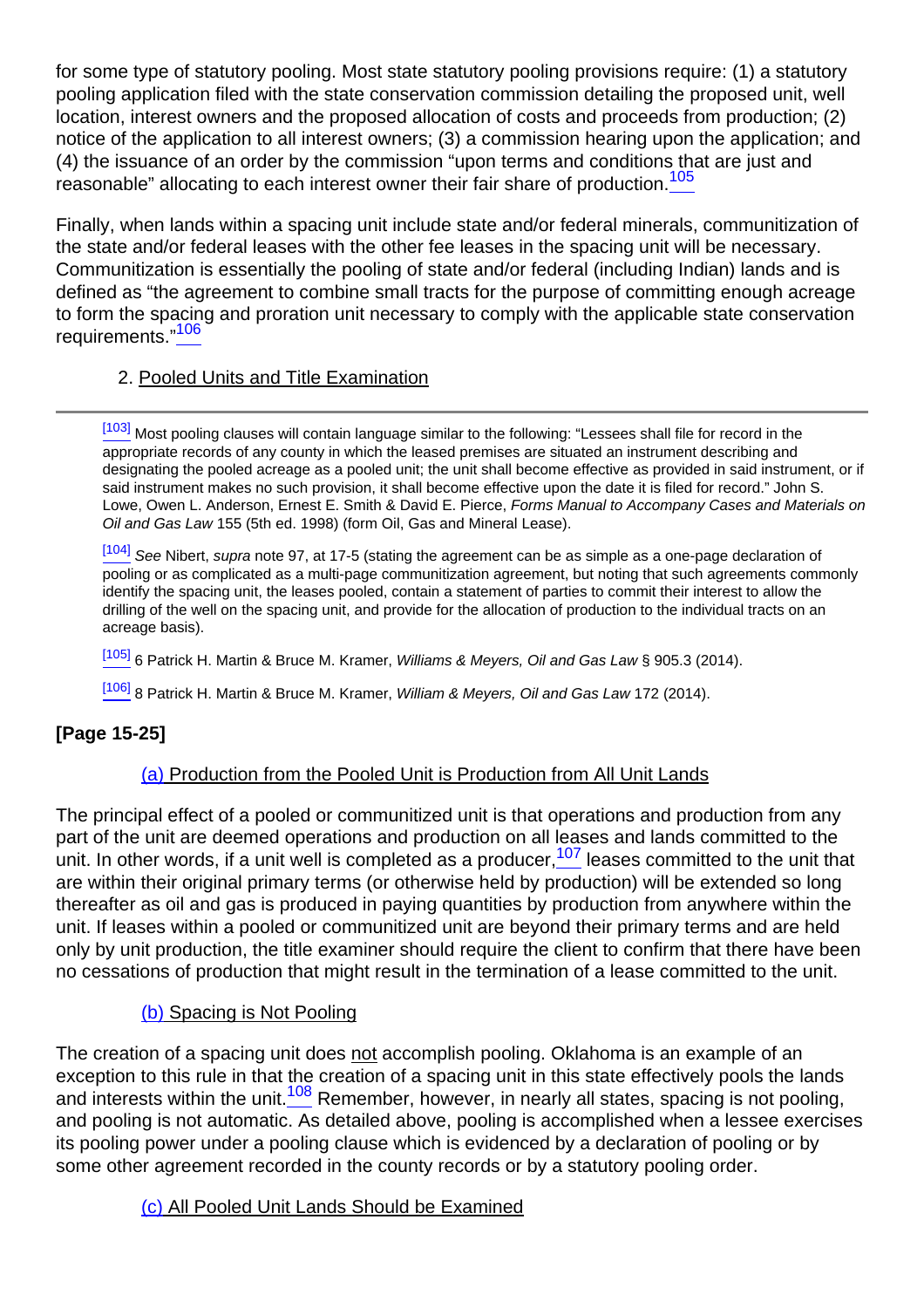Ideally, all lands within the pooled unit should be examined to confirm that the entire unit area is leased and to ensure all tracts and leases were properly committed to the unit. For various reasons, however, clients may not request a title opinion covering the entire pooled unit. If all lands within the pooled unit are not examined, the division of production set forth in the opinion will not reflect the net interest of the owners in production from the unit. For example, if the client advises you that it plans to develop the subject lands, with adjoining lands, on a 1,280 acre horizontal well basis but the materials cover only 640 acres, the title examiner must include a title comment stating that the opinion covers only the subject lands, and that the division of production assumes proper pooling or communitization of the subject lands only on a 640 acre basis. This title comment should note that if the subject lands are pooled with other lands, the figures set forth in the division of production will be need to be reduced according to each

[\[107\]](#page-23-2) See Gregory J. Nibert, "Non-Record Title Considerations," Mineral Title Examination III 11-1, 11-30 (Rocky Mtn. Min. L. Fdn. 1992) (providing that a declaration of pooling, communitization agreement or some other consent to pool should be obtained prior to the date of first production of the unit well (or be dated effective as of the date of first production) because if the same are obtained after the date of first production a question arises as to whether the production obtained from the date of first production through the date the declaration/ratifications were secured should be allocated on an acreage basis or only to those parties owning an interest in the tract on which the well was drilled).

[\[108\]](#page-23-3) [Okla. Stat. Ann. tit. 52, § 87.1](http://links.casemakerlegal.com/states/OK/books/Statutes/browse?ci=45ampcodesec=87.1amptitle=52ampfn=Nuts%20amp%20Bolts%20of%20Mineral%20Title%20Examination%20(Apr%202015)) (West 2014).

### **[Page 15-26]**

owner's proportionate share in the 1,280 acre unit.

#### (d) Production from the Pooled Unit is Allocated on an Acreage Basis

The division of production in a division order title opinion sets forth the net interests of leased and unleased mineral owners, overriding royalty owners, owners of other burdens on production and working interest owners. Absent some other agreement, production from a pooled or communitized unit is generally allocated on an acreage basis. Each interest owner is allocated production based on their tract interest multiplied by the number of acres in their tract divided by the total number of acres in the pooled unit multiplied by the total production proceeds. The division of production in a division order title opinion would show this allocation less the multiplication by the total production proceeds. For example, if John Smith owns a 50% mineral interest covered by a lease with a 12.5% royalty in Tract 1, which contains 40 acres, and the pooled unit contains 320 acres, the net interest of John Smith in the unit is 50%  $\times$  12.5%  $\times$  40/320  $= 0.78125%$ .

#### (e) Commitment of All Interest Owners to the Pooled Unit is Required

<span id="page-24-1"></span><span id="page-24-0"></span>Proper commitment of all interest owners to the pooled unit through voluntary or statutory pooling is required. It is important to note that federal and state leases do not contain pooling clauses and cannot be statutorily pooled.<sup>109</sup> Consequently, where state and/or federal minerals are involved, a communitization agreement must be obtained and approved by the appropriate state official and/or the authorized officer of the Bureau of Land Management.<sup>110</sup> On the other hand, pooling clauses authorize lessees to commit most fee leases to a pooled unit. If a lessee has no pooling authority, consent from such interests must be obtained by virtue of an agreement; otherwise, statutory pooling will be necessary. Instead of executing the actual declaration of pooling, other pooling agreement or communitization agreement, interest owners may execute and file of record with the county clerk and recorder ratifications of the same to commit their interests to the pooled/communitized unit.

#### C. Working Interest Units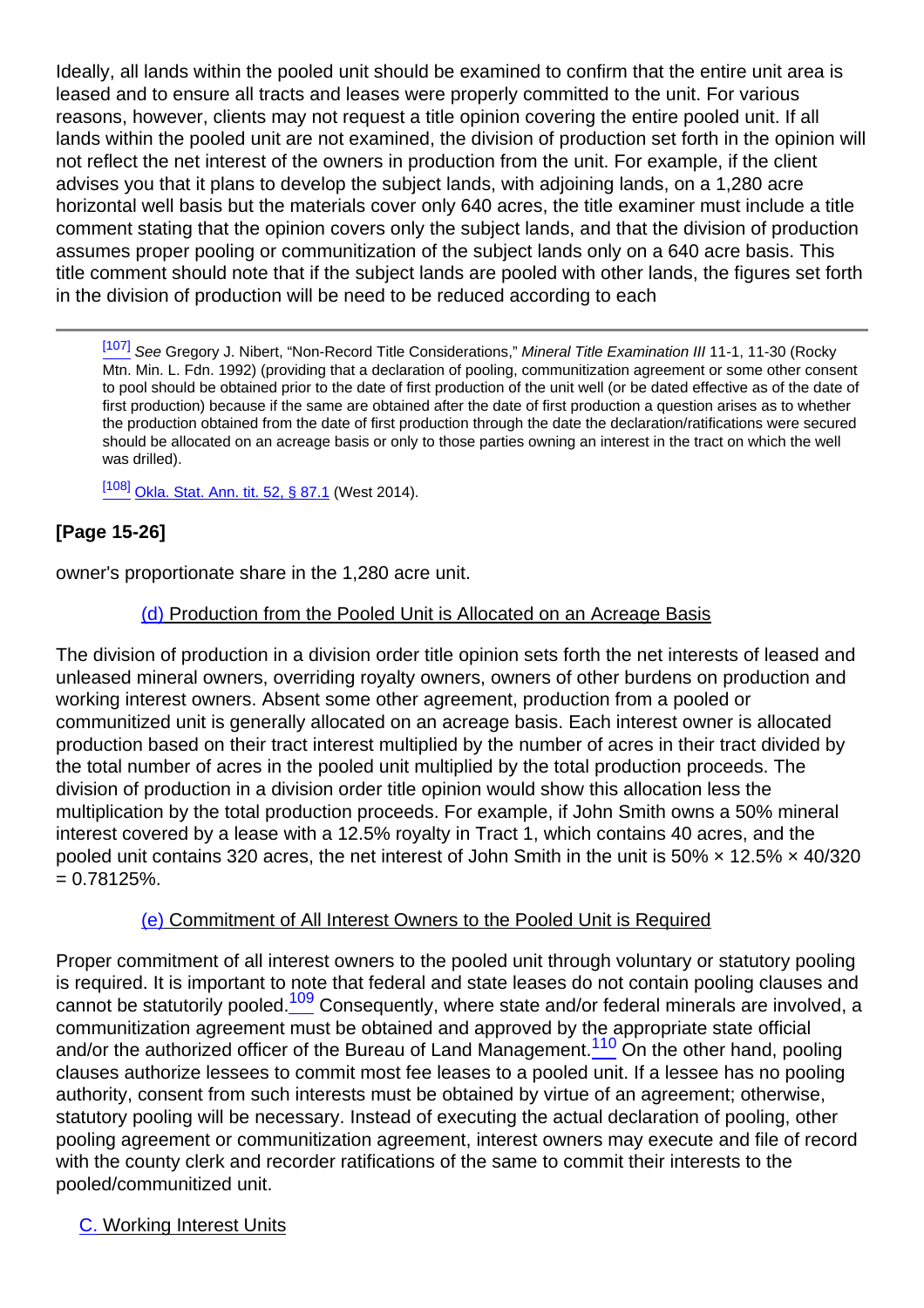### 1. What is a Working Interest Unit and How is it Formed?

<span id="page-25-0"></span>A working interest unit has been described as an arrangement between working interest owners to join their operating interests in order to develop lands covering more than one spacing unit. $\frac{111}{11}$  A working interest unit is most often formed when all working interest owners in an area (the "contract area") execute a joint operating agreement ("JOA"), but can also be formed by

[\[109\]](#page-24-0) 6 Patrick H. Martin & Bruce M. Kramer, Williams & Meyers, Oil and Gas Law § 905.1, pg. 19 (2014).

[\[110\]](#page-24-1) Nibert, *supra* note 107, at 11-30 (citing [43 C.F.R. § 3105.2-2](http://links.casemakerlegal.com/federal/US/books/Code_of_Federal_Regulations/browse?codesec=3105.2-2amptitle=43ampci=45ampfn=Nuts%20amp%20Bolts%20of%20Mineral%20Title%20Examination%20(Apr%202015)) and 2-3 (1990); [30 U.S.C. § 226\(m\)](http://links.casemakerlegal.com/federal/US/books/United_States_Code/browse?codesec=226amptitle=30ampci=45#226(m)ampfn=Nuts%20amp%20Bolts%20of%20Mineral%20Title%20Examination%20(Apr%202015)) (1991 Supp.)).

[\[111\]](#page-25-0) E.a.[, J. Matthew Snow, "Other Federal Conservation Mechanisms,"](http://rmmlf.casemakerlibra.com/home/libra_2_rmmlf.aspx?doc=d:/data/RMMLF/Samples/2006%20Nov%20(Federal%20Onshore%20Oil%20and%20Gas%20Pooling%20and%20Unitization)/Chapter%2019%20OTHER%20FEDERAL.htmampcurdoc=24ampp=12047#page19-1) Federal Onshore Oil and Gas Pooling and Unitization [19-1, 19-17 \(Rocky Mt. Min. L. Fdn. 2006\)](http://rmmlf.casemakerlibra.com/home/libra_2_rmmlf.aspx?doc=d:/data/RMMLF/Samples/2006%20Nov%20(Federal%20Onshore%20Oil%20and%20Gas%20Pooling%20and%20Unitization)/Chapter%2019%20OTHER%20FEDERAL.htmampcurdoc=24ampp=12047#page19-1) (citing Kurt M. Peterson, "Unconventional Units," Federal Onshore Oil and Gas Pooling and Unitization II 19-1, 19-25 (Rocky Mt. Min L. Fdn. 1990)).

## **[Page 15-27]**

<span id="page-25-1"></span>some other form of agreement. A JOA creating a working interest unit equitably pools the rights of the working interest owners so that operating costs and production are allocated based upon the formula specified in the JOA, which usually provides for the sharing of costs and production based upon proportionate contract area leasehold ownership.<sup>112</sup> In addition to the allocation of costs and production, the JOA also sets forth the terms under which the working interest owners will explore, drill, develop and produce oil and gas within the contract area. For example, the JOA will designate an "operator" who will be responsible for the drilling of all wells within the contract area. 113

<span id="page-25-6"></span><span id="page-25-5"></span><span id="page-25-4"></span><span id="page-25-3"></span><span id="page-25-2"></span>There are two types of working interest units: (1) a standard working interest unit; and (2) a beneficial working interest unit.<sup>114</sup> In a standard working interest unit, costs and production are usually allocated based upon the net acres that party contributes to the contract area, although production is generally only allocated to the extent of the lowest burdened tract.<sup>115</sup> Working interest owners then bear their excess leasehold burdens (e.g., royalty, overriding royalty or other burdens on production) on any leases contributed by the same on a well-by-well basis.<sup>116</sup> Such allocation of production can excessively penalize working interest owners in tracts with high leasehold burdens.<sup>117</sup> In a beneficial working interest unit, the JOA generally allocates production on a beneficial basis (which takes into account the differing lease burdens contributed by a working interest owner) throughout the contract area, and not on a tract basis.<sup>118</sup> "The beneficial working interest unit calculates the beneficial interest of each lessee on each tract committed to the unit up front, and then uses those beneficial interest figures as the basis for allocating [proceeds of] production [to each working interest owner from production obtained]

<span id="page-25-7"></span><sup>[\[112\]](#page-25-1)</sup> Nibert, supra note 107, at 11-11. It is important to note that under a JOA there is no cross-conveyance of interests in the individual leases contributed--meaning just because the working interest owners combined their interests to form the working interest unit does not mean title to each tract in the unit is considered to be owned by each party to the agreement. In fact, the A.A.P.L. Form 610-1989 Model Form Operating Agreement specifically states that "[n]othing in this [agreement] shall be deemed an assignment or cross-assignment of interest covered hereby, and in the event two or more parties contribute to this agreement jointly owned Leases, the parties' undivided interests in said Leaseholds shall be deemed separate leasehold interests for the purposes of this agreement." Lowe et al., supra note 103, at 281-82 (A.A.P.L. Form 610-1989 Model Form Operating Agreement, Article III(B) ¶ 4, Interests of Parties in Costs and Production).

[\[113\]](#page-25-2) See, e.g., Lowe et al., supra note 103, at 281-82 (A.A.P.L. Form 610-1989 Model Form Operating Agreement, Article V(A), Designation and Responsibilities of Operator).

[\[114\]](#page-25-3) Nibert, *supra* note 97, at 17-6 and 17-7. For a more in depth discussion on what constitutes a standard working interest unit see id. at 17-23 through 17-24.

[\[115\]](#page-25-4) Jon D. Tjornehoj, "Complications of Examining Title Within A Pooled Unit, Working Interest Unit, Exploratory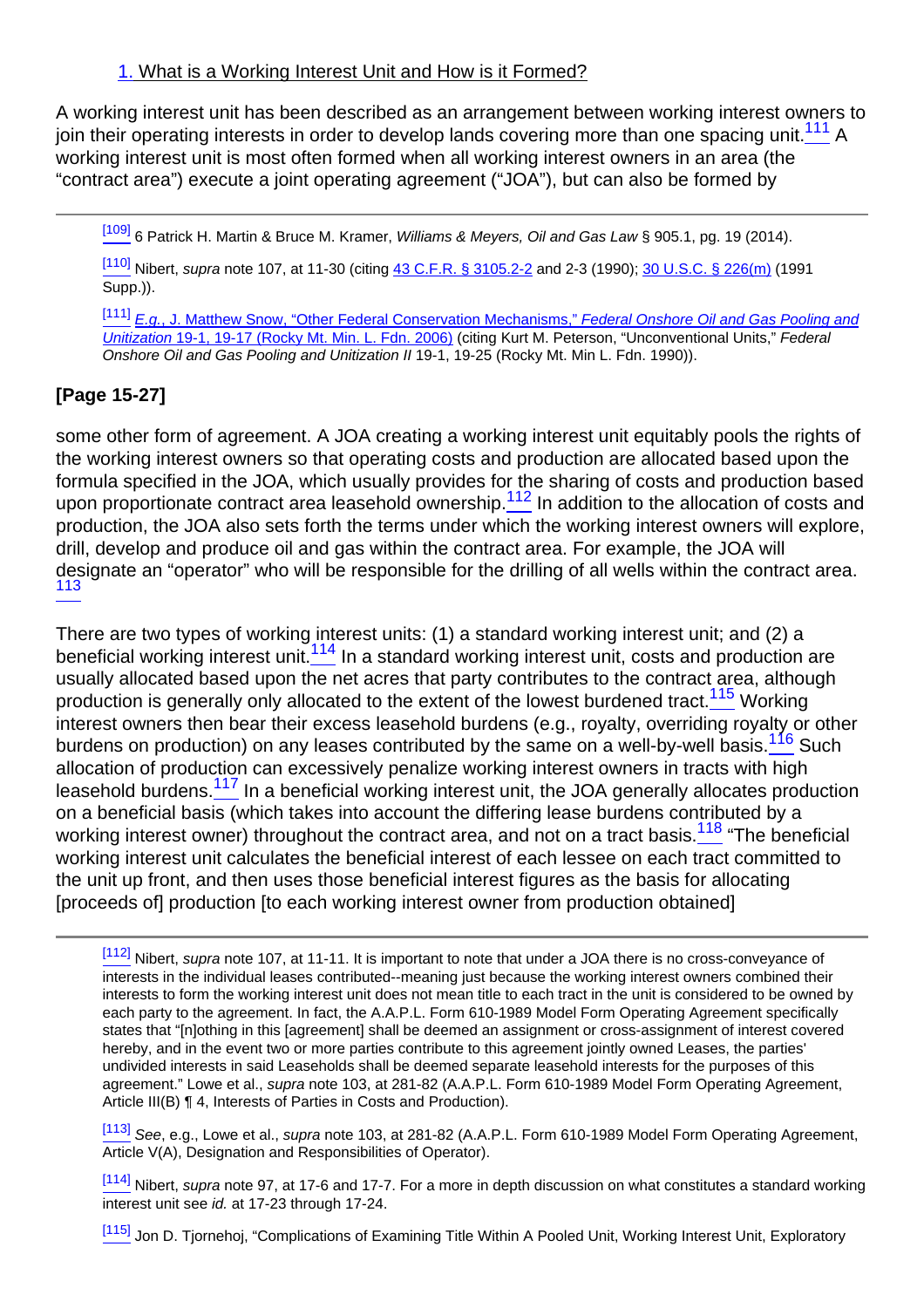Unit, or Secondary Recovery Unit," Advanced Mineral Title Examination: Oil, Gas and Mining [7-1, 7-8 \(Rocky Mt.](http://rmmlf.casemakerlibra.com/home/libra_2_rmmlf.aspx?doc=d:/data/RMMLF/Samples/2014%20Jan%20(Advanced%20Mineral%20Title%20Examination)/Chapter%207%20COMPLICATIONS.htmampcurdoc=9ampp=11994#page7-1) [Min. L. Fdn. 2014\).](http://rmmlf.casemakerlibra.com/home/libra_2_rmmlf.aspx?doc=d:/data/RMMLF/Samples/2014%20Jan%20(Advanced%20Mineral%20Title%20Examination)/Chapter%207%20COMPLICATIONS.htmampcurdoc=9ampp=11994#page7-1)

 $[116]$  Id.

[\[117\]](#page-25-6) Nibert, supra note 97, at 17-7; Tjornehoj, supra note 115, at 7-8.

[\[118\]](#page-25-7) Nibert, supra note 97, at 17-24. For a more in depth discussion on what constitutes a beneficial working interest Unit see id. at 17-24 through 17-25.

### **[Page 15-28]**

<span id="page-26-0"></span>anywhere in the unit."<sup>119</sup> Thus, beneficial interest calculations determine each working interest owner's net revenue interest in the entire contract area, which is then used as the basis for disbursing proceeds from production from the entire contract area.

<span id="page-26-1"></span>The formation of a working interest unit allows working interest owners to consolidate resources and risks associated with mineral exploration and development over a large area and it allows them to collectively share land and geologic data in order to jointly formulate an efficient and effective plan of development for the contract area. The freedom to formulate such a plan is inherent in the fact that the unit is formed by a JOA (or some other agreement) in which the parties are free to contract with respect to any and all aspects of the agreement. $\frac{120}{20}$ 

### 2. Working Interest Units and Title Examination

### (a) The Entire Contract Area Should be Examined

<span id="page-26-3"></span><span id="page-26-2"></span>Review of the entire contract area is necessary to provide the client with a complete and accurate title opinion for a few reasons. First, if the entire contract area is not reviewed, the title examiner cannot verify the purported interests of the working interest owners set forth in the JOA. Second, JOAs usually contain loss of title provisions.<sup>121</sup> In the event of a failure of title of a lease committed to the JOA, an adjustment to the allocation of costs and production proceeds set forth in the JOA may be necessary. $122$  If the title examiner is not reviewing the entire contract area and an adjustment to the interests set forth in the JOA is necessary due to a loss of title issue on those lands not under review, the title examiner cannot accurately report how costs and production proceeds should be allocated among the working interest owners. For these reasons, examination of the entire contract area is necessary and a title comment and requirement to that effect should be included in a title opinion where only a portion of the contract area is covered. If the client does not want a title opinion covering the entire contract area, the title examiner should require the client to satisfy itself that the interests and allocation of those interests reported in the JOA are accurate and that provisions of the JOA have not or will not

[\[119\]](#page-26-0) Tjornehoj, *supra* note 115, at 7-9 (noting that the beneficial working interest unit essentially levels out the differential burdens across the entire unit area).

<sup>[\[120\]](#page-26-1)</sup> Peterson, *supra* note 111, at 19-25 (noting there is no form agreement required in forming a working interest unit), although we note that the A.A.P.L. Form 610-1989 Model Form Operating Agreement is most often used as a starting place for the parties' agreement.

 $\frac{[121]}{[121]}$  $\frac{[121]}{[121]}$  $\frac{[121]}{[121]}$  See Nibert, supra note 107, at 11-20 (noting that (1) adjustment to the allocation of costs and proceeds in the JOA may depend on whether the loss of title is a "joint loss" or an "individual loss" borne by the party who contributed the leases or leases at issue; (2) loss of title for lease expiration at the end of the primary term or upon cessation of production is generally deemed to be a "joint loss," but that, in any event, review of the specific loss of title provision in the JOA is necessary to determine whether the allocated interests must be adjusted; (3) "more recent operating agreements [often] provide that unless a replacement lease is secured within 90 days from the discovery of the failure of title, the interests of parties are readjusted throughout the entire contract area, with the new ownership being calculated on the revised acreage basis"; and (4) if the interests of the parties are readjusted a memorandum giving notice of the adjustment should be recorded in the county).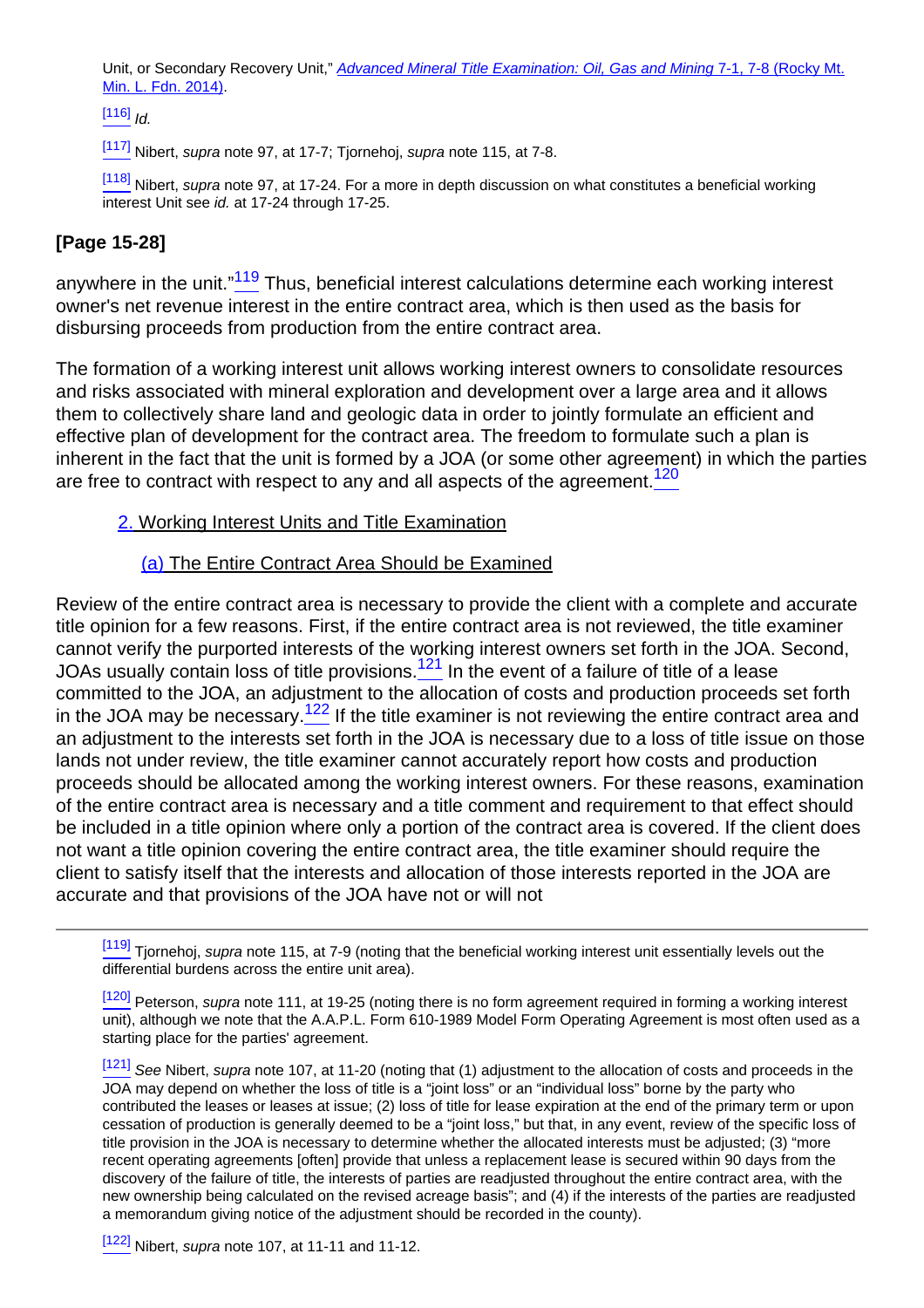## **[Page 15-29]**

<span id="page-27-0"></span>alter the interests as set out in the opinion. $123$ 

Practically speaking, clients often do not request a title opinion covering the entire contract area. When the lands under review do not include the entire contract area, the title examiner may not know the effect a working interest unit JOA will have upon the title until after the title opinion is completed. Unless the client provides the title examiner with the JOA as part of the materials examined, it is likely that the title examiner will only become aware of the JOA when he or she sees an assignment in the chain of title made subject to the JOA.

In addition to loss of title provisions, JOAs contain a number of provisions that directly affect how costs and production are allocated including, for example, nonconsent provisions, sharing of burdens of production, assignment limitations, preferential rights to purchase, renewal leases and lien provisions. For this reason, it is important for the title examiner to include a title comment explaining that because the title examiner has not reviewed the JOA, he or she cannot advise the client as to its terms, conditions and its effect on the allocation of production. The title examiner should require the client to obtain and review a copy of the JOA to which assignments in the chain of title were made subject to and confirm that nothing contained therein affects the allocation of production as set forth in the opinion. Because a JOA creating a working interest unit will alter the way production is distributed, the division of production in a drilling and division order opinion will need to be revised accordingly.

### (b) Who is Bound by the JOA?

Exhibit A to a JOA generally contains a list of all working interest owners who are parties to the agreement, among other information. Clearly the working interest owners who execute a JOA are bound by its terms, conditions and allocations. However, determining who is bound by a JOA can become complicated when not all working interest owners listed on Exhibit A execute the JOA. The very first paragraph to the A.A.P.L. Form 610-1989 Model Form Operating Agreement provides as follows:

THIS AGREEMENT entered into by and between **Fig. 10.13 and 2.13 and 2.13 and 2.13 and 2.13 and 2.13 and 2.13 and 2.13 and 2.13 and 2.13 and 2.13 and 2.13 and 2.13 and 2.13 and 2.13 and 2.13 and 2.13 and 2.13 and 2.13 and 2** designated and referred to as "Operator," and the signatory party or parties other than the Operator, sometimes hereinafter referred to individually as "Non-Operator," and collectively as "Non-Operators."<sup>124</sup>

<span id="page-27-3"></span><span id="page-27-2"></span><span id="page-27-1"></span>Identical language to that emphasized above was analyzed by the Texas Court of Appeals in Imco Oil & Gas Co. v. Mitchell Energy Corp.<sup>125</sup> In Imco, the court stated that "[t]his language expressly indicates the agreement is between those who choose to sign the document, and . . . that this language modifies the use of the word 'parties' throughout the remainder of the document to those who actually sign the agreement." $126$  The *Imco* court found that the signing parties are bound to the agreement even if not all named parties signed the agreement unless

 $[123]$  *Id.* at 11-12.

[\[124\]](#page-27-1) Lowe et al., supra note 103, at 275 (A.A.P.L. Form 610-1989 Model Form Operating Agreement, ¶ 1) (emphasis added).

[\[125\]](#page-27-2) [911 S.W.2d 916,](http://links.casemakerlegal.com/books/Case_Law/results?ci=45ampsearch[Cite]=911+S.W.2d+916ampfn=Nuts%20amp%20Bolts%20of%20Mineral%20Title%20Examination%20(Apr%202015)) [920](http://links.casemakerlegal.com/books/Case_Law/results?ci=45ampsearch[Cite]=911+S.W.2d+920#page920ampfn=Nuts%20amp%20Bolts%20of%20Mineral%20Title%20Examination%20(Apr%202015)) (Tex. Ct. App. 1995).

 $[126]$  *Id.* at 920.

### **[Page 15-30]**

<span id="page-27-4"></span>signatures by all named parties was clearly a condition precedent to the validity of the agreement.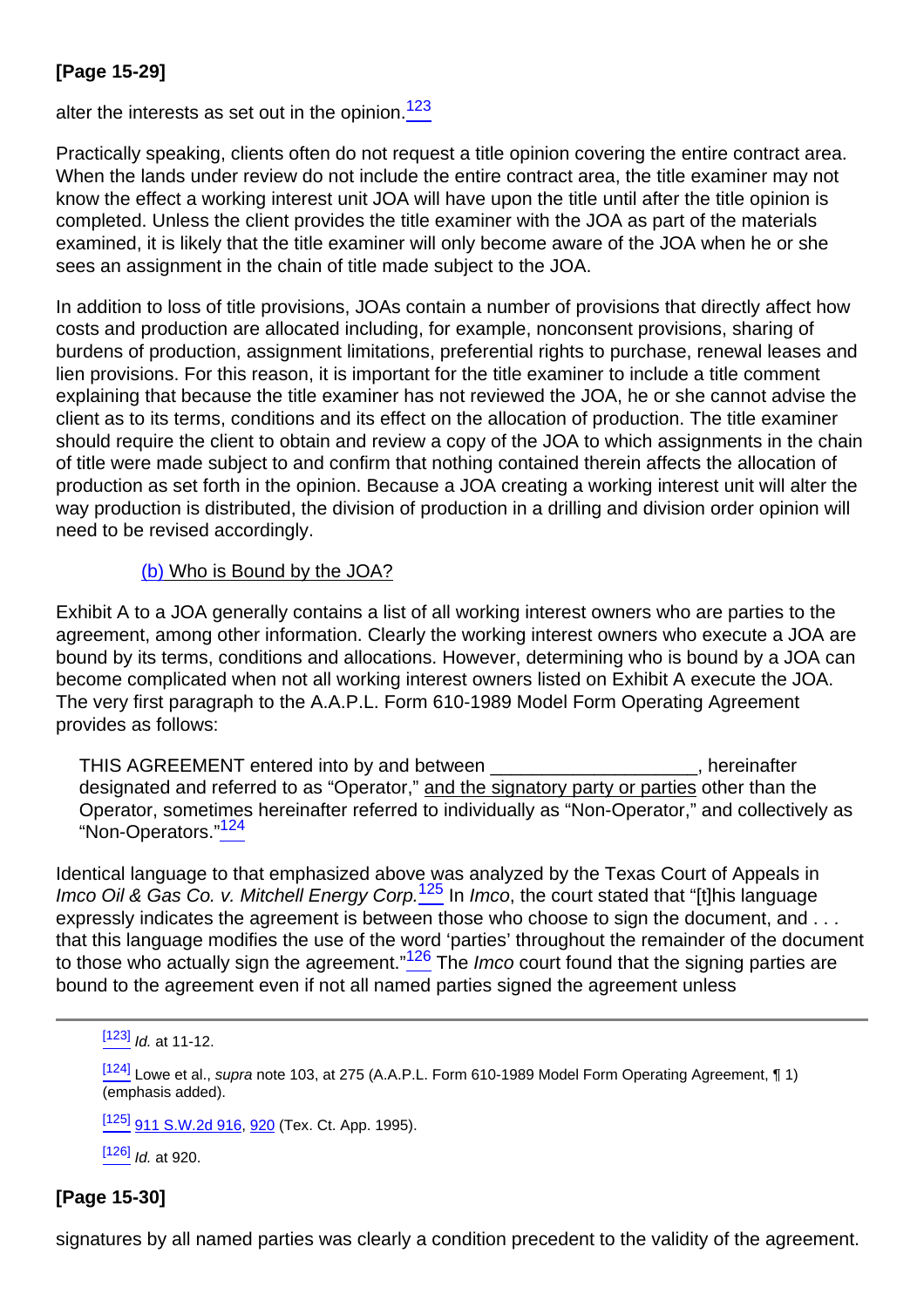Under Imco, some, but not all, working interest owners would be bound by the JOA creating the working interest unit. If a title examiner encounters a JOA in which not all working interest owners listed on Exhibit A executed the agreement, he or she should advise the client that it should obtain ratifications of the JOA from those working interest owners who did not execute the JOA. In the alternative, the client could obtain a new JOA executed by all parties.

(c) The Creation of a Working Interest Unit Does Not Relieve the Working Interest Owners of Underlying Obligations

<span id="page-28-2"></span><span id="page-28-1"></span><span id="page-28-0"></span>It is important to remember that a working interest unit is only a working interest concept. The terms of a JOA creating a working interest unit do not affect the underlying oil and gas leases, royalty owners, overriding royalty owners, or owners of other burdens on production.<sup>128</sup> Specifically, production from one lease within the contract area does not extend other leases within the contract area.<sup>129</sup> This fact is very important for a title examiner to remember when determining whether leases beyond their primary terms within the contract area may be held by production. Additionally, the creation of a working interest unit does not relieve working interest owners of their duty to enter into pooling or communitization agreements to combine leases and tracts of land together to form a pooled unit.<sup>130</sup> Failure to properly record a declaration of pooling or communitization agreement may result in the termination of leases on non-drill site tracts within the pooled unit.<sup>131</sup> Generally speaking, where there is a working interest unit, working interest owners remain bound by all applicable laws, regulations, notices, orders and lease obligations, including payment of delay rentals, payments due to royalty owners, overriding royalty owners and other burdens on production, as well as the duties of diligent development and protection against drainage.<sup>132</sup>

<span id="page-28-4"></span><span id="page-28-3"></span>V. Differences for Indian Lands

A. Introduction

The program committee requested that this paper on "complicating factors" affecting title also address differences between Indian lands and other categories of lands. The short answer to that question is: Everything! A title examiner should proceed cautiously when examining title to lands held in trust for Indian tribes or individual Indians. Time and space constraints permit only a 30,000 foot overview of the differences between Indian lands and other kinds of lands. The

## $[127]$   $Id.$

[\[128\]](#page-28-0) This result differs from a federal unit, for example, in which royalty and working interest owners execute and are bound by the unit agreement. Peterson, supra note 111, at 19-26 and 19-27.

 $[129]$  *Id.* at 19-27.

[\[130\]](#page-28-2) Nibert, supra note 107, at 11-12.

 $[131]$   $\overline{1}$ 

 $\frac{[132]}{[132]}$  $\frac{[132]}{[132]}$  $\frac{[132]}{[132]}$  Peterson, supra note 111, at 19-26 and 19-27.

## **[Page 15-31]**

<span id="page-28-5"></span>examiner is referred to the resources listed in the footnote for a more detailed discussion of some of the topics highlighted below.<sup>133</sup>

**B.** Trust Property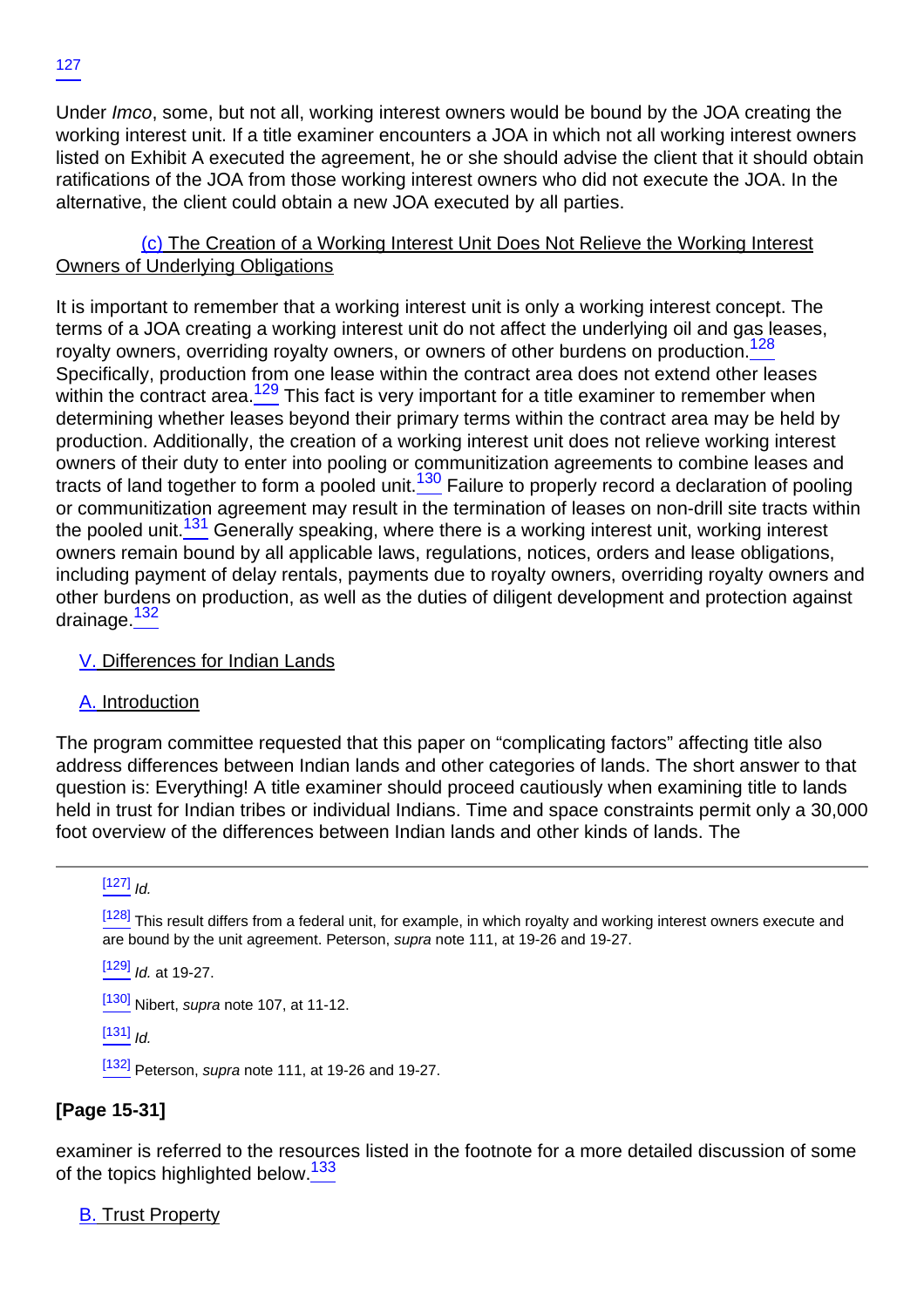<span id="page-29-0"></span>References in this paper to "trust property" mean real property held by the United States, in trust for an Indian tribe or individual Indian, or property owned by a tribe or individual Indian that is subject to a restraint on alienation contained in the acquisition document or imposed by federal law.<sup>134</sup> Generally, tribal lands are usually owned by the United States, in trust for the tribe, while allotted lands (see discussion below) are more often vested in the individual Indian, but subject to restriction on conveyance or alienation without approval of the Secretary of the Interior. Regardless of the manner in which title is held, the effect is to prevent transfers without the approval of the Secretary.

There are mechanisms for removing restrictions on alienation and for transferring trust property to the tribe or individual Indian in fee. However, because the lands become subject to state and local property taxes once they become unrestricted or removed from trust status, tribes and individual Indians do not frequently request that their property be removed from trust status. Tribes sometimes purchase property in fee for a particular tribal purpose. That title is held free of the supervisory authority of the federal government unless the tribe successfully petitions the U.S. to take the property into trust status.<sup>135</sup>

<span id="page-29-2"></span><span id="page-29-1"></span>There are unique rules applicable to the lands of Alaska Natives which are not addressed in this paper. The reader is referred to the sources cited in the footnote.<sup>136</sup>

### C. Tribes' Sovereign Status and the Federal Government's Fiduciary Relationship to Tribes

[\[133\]](#page-28-5) A particularly useful paper to which title examiners should refer is Michael E. Webster, Craig B. Bums & Colby L. Branch, "[Examination of Title to Indian Lands,"](http://rmmlf.casemakerlibra.com/home/libra_2_rmmlf.aspx?doc=d:/data/RMMLF/Samples/2012%20Feb%20(Mineral%20Title%20Examination)/Chapter%2019%20EXAMINATION.htmampcurdoc=23ampp=12112#page19-1) [M](http://rmmlf.casemakerlibra.com/home/libra_2_rmmlf.aspx?doc=d:/data/RMMLF/Samples/2012%20Feb%20(Mineral%20Title%20Examination)/Chapter%2019%20EXAMINATION.htmampcurdoc=23ampp=12112#page19-1)ineral Title Examination [19-1 \(Rocky Mt. Min. L. Fdn. 2012\).](http://rmmlf.casemakerlibra.com/home/libra_2_rmmlf.aspx?doc=d:/data/RMMLF/Samples/2012%20Feb%20(Mineral%20Title%20Examination)/Chapter%2019%20EXAMINATION.htmampcurdoc=23ampp=12112#page19-1) See also Marian C. LaLonde, "Federal Management of Tribal Lands and Resources," Energy and Mineral Development in Indian Country 3-1 (Rocky Mt. Min. L. Fdn. 2014); Felix S. Cohen, Handbook of Federal Indian Law (2005); Michael E. Webster, ["Mineral Development of Indian Lands: Understanding the Process and Avoiding the](http://rmmlf.casemakerlibra.com/home/libra_2_rmmlf.aspx?doc=d:/data/RMMLF/Samples/39%20Rocky%20Mt.%20Min.%20L.%20Inst.%20(1993)/Chapter%202%20MINERAL.htmampcurdoc=4ampp=12242#page2-1) [Pitfalls," 39](http://rmmlf.casemakerlibra.com/home/libra_2_rmmlf.aspx?doc=d:/data/RMMLF/Samples/39%20Rocky%20Mt.%20Min.%20L.%20Inst.%20(1993)/Chapter%202%20MINERAL.htmampcurdoc=4ampp=12242#page2-1) Rocky Mt. Min. L. Inst. [2-1 \(1993\)](http://rmmlf.casemakerlibra.com/home/libra_2_rmmlf.aspx?doc=d:/data/RMMLF/Samples/39%20Rocky%20Mt.%20Min.%20L.%20Inst.%20(1993)/Chapter%202%20MINERAL.htmampcurdoc=4ampp=12242#page2-1); Lynn H. Slade, ["Mineral and Energy Development on Native](http://rmmlf.casemakerlibra.com/home/libra_2_rmmlf.aspx?doc=d:/data/RMMLF/Samples/56%20Rocky%20Mt.%20Min.%20L.%20Inst.%20(2010)/Chapter%205A%20MINERAL%20AND.htmampcurdoc=7ampp=12262#page5A-1) [American Lands: Strategies for Addressing Sovereignty, Regulation, Rights and Culture," 56](http://rmmlf.casemakerlibra.com/home/libra_2_rmmlf.aspx?doc=d:/data/RMMLF/Samples/56%20Rocky%20Mt.%20Min.%20L.%20Inst.%20(2010)/Chapter%205A%20MINERAL%20AND.htmampcurdoc=7ampp=12262#page5A-1) [R](http://rmmlf.casemakerlibra.com/home/libra_2_rmmlf.aspx?doc=d:/data/RMMLF/Samples/56%20Rocky%20Mt.%20Min.%20L.%20Inst.%20(2010)/Chapter%205A%20MINERAL%20AND.htmampcurdoc=7ampp=12262#page5A-1)ocky Mt. Min. L. Inst. [5A-1 \(2010\);](http://rmmlf.casemakerlibra.com/home/libra_2_rmmlf.aspx?doc=d:/data/RMMLF/Samples/56%20Rocky%20Mt.%20Min.%20L.%20Inst.%20(2010)/Chapter%205A%20MINERAL%20AND.htmampcurdoc=7ampp=12262#page5A-1) Tim Vollmann, ["Exploration and Development Agreements on Indian Lands," 50](http://rmmlf.casemakerlibra.com/home/libra_2_rmmlf.aspx?doc=d:/data/RMMLF/Samples/50%20Rocky%20Mt.%20Min.%20L.%20Inst.%20(2004)/Chapter%2012%20EXPLORATION.htmampcurdoc=15ampp=12256#page12-1) Rocky Mt. Min. L. Inst. [12-1 \(2004\)](http://rmmlf.casemakerlibra.com/home/libra_2_rmmlf.aspx?doc=d:/data/RMMLF/Samples/50%20Rocky%20Mt.%20Min.%20L.%20Inst.%20(2004)/Chapter%2012%20EXPLORATION.htmampcurdoc=15ampp=12256#page12-1); 2 Rocky Mountain Mineral Law Foundation, Law of Federal Oil and Gas Leases, ch. 26 (LexisNexis Matthew Bender 2014).

 $\frac{[134]}{25}$  $\frac{[134]}{25}$  $\frac{[134]}{25}$  [25 C.F.R. § 151.2\(d\)](http://links.casemakerlegal.com/federal/US/books/Code_of_Federal_Regulations/browse?codesec=151.2amptitle=25ampci=45#151.2(d)ampfn=Nuts%20amp%20Bolts%20of%20Mineral%20Title%20Examination%20(Apr%202015)), (e) (2014).

 $[135]$  See id. Part 151.

[\[136\]](#page-29-2) See James D. Linxwiler, ["The Alaska Native Claims Settlement Act at 35: Delivering on the Promise," 53](http://rmmlf.casemakerlibra.com/home/libra_2_rmmlf.aspx?doc=d:/data/RMMLF/Samples/53%20Rocky%20Mt.%20Min.%20L.%20Inst.%20(2007)/Chapter%2012%20THE%20ALASKA.htmampcurdoc=15ampp=12259#page12-1) Rocky Mt. Min. L. Inst. [12-1 \(2007\)](http://rmmlf.casemakerlibra.com/home/libra_2_rmmlf.aspx?doc=d:/data/RMMLF/Samples/53%20Rocky%20Mt.%20Min.%20L.%20Inst.%20(2007)/Chapter%2012%20THE%20ALASKA.htmampcurdoc=15ampp=12259#page12-1); Stephen F. Sorensen, "Mineral Development on Native Lands: The Alaska Perspective," Natural Resources and Environmental Regulation in Indian Country 3-1 (Rocky Mt. Min. L. Fdn. 1999); James D. Linxwiler, ["The Alaska Native Claims Settlement Act: The First 20 Years," 38](http://rmmlf.casemakerlibra.com/home/libra_2_rmmlf.aspx?doc=d:/data/RMMLF/Samples/38%20Rocky%20Mt.%20Min.%20L.%20Inst.%20(1992)/Chapter%202%20THE%20ALASKA.htmampcurdoc=4ampp=12241#page2-1) Rocky Mt[.](http://rmmlf.casemakerlibra.com/home/libra_2_rmmlf.aspx?doc=d:/data/RMMLF/Samples/38%20Rocky%20Mt.%20Min.%20L.%20Inst.%20(1992)/Chapter%202%20THE%20ALASKA.htmampcurdoc=4ampp=12241#page2-1) Min. L. Inst. [2-1](http://rmmlf.casemakerlibra.com/home/libra_2_rmmlf.aspx?doc=d:/data/RMMLF/Samples/38%20Rocky%20Mt.%20Min.%20L.%20Inst.%20(1992)/Chapter%202%20THE%20ALASKA.htmampcurdoc=4ampp=12241#page2-1) [\(1992\);](http://rmmlf.casemakerlibra.com/home/libra_2_rmmlf.aspx?doc=d:/data/RMMLF/Samples/38%20Rocky%20Mt.%20Min.%20L.%20Inst.%20(1992)/Chapter%202%20THE%20ALASKA.htmampcurdoc=4ampp=12241#page2-1) Joseph J. Perkins, Jr., ["The Great Land Divided but Not Conquered: The Effects of Statehood, ANSCA, and](http://rmmlf.casemakerlibra.com/home/libra_2_rmmlf.aspx?doc=d:/data/RMMLF/Samples/34%20Rocky%20Mt.%20Min.%20L.%20Inst.%20(1988)/Chapter%206%20THE%20GREAT%20LAND.htmampcurdoc=8ampp=12237#page6-1) [ANILCA on Alaska," 34](http://rmmlf.casemakerlibra.com/home/libra_2_rmmlf.aspx?doc=d:/data/RMMLF/Samples/34%20Rocky%20Mt.%20Min.%20L.%20Inst.%20(1988)/Chapter%206%20THE%20GREAT%20LAND.htmampcurdoc=8ampp=12237#page6-1) Rocky Mt. Min. L. Inst[.](http://rmmlf.casemakerlibra.com/home/libra_2_rmmlf.aspx?doc=d:/data/RMMLF/Samples/34%20Rocky%20Mt.%20Min.%20L.%20Inst.%20(1988)/Chapter%206%20THE%20GREAT%20LAND.htmampcurdoc=8ampp=12237#page6-1) [6-1 \(1988\)](http://rmmlf.casemakerlibra.com/home/libra_2_rmmlf.aspx?doc=d:/data/RMMLF/Samples/34%20Rocky%20Mt.%20Min.%20L.%20Inst.%20(1988)/Chapter%206%20THE%20GREAT%20LAND.htmampcurdoc=8ampp=12237#page6-1).

## **[Page 15-32]**

The U. S. Supreme Court early on held that Indian tribes are "domestic dependent nations" which retain certain inherent sovereign powers. The parameters of the tribes' retained sovereignty are not easy to describe and are subject to continuing refinement by decisions of the Supreme Court. For our purposes, it is clear that tribes' sovereign authority extends to tribal lands and lands of its members within the reservation boundaries, including activities of non-members of the tribe on Indian lands within the reservation, but the extent of tribal authority within the reservation over non-Indian activities on non-Indian lands is unclear. Chief Justice Marshall compared the relationship of an Indian domestic dependent nation with the United States to that of a "ward to his guardian," thus giving rise to the duty of trust owed by the United States to Indian tribes and individual Indians. As relevant to this paper, the fiduciary duty owed by the United States to Indians means that the Department of the Interior must act in the best interest of the Indian in approving oil and gas leases, mineral development agreements, communitization agreements,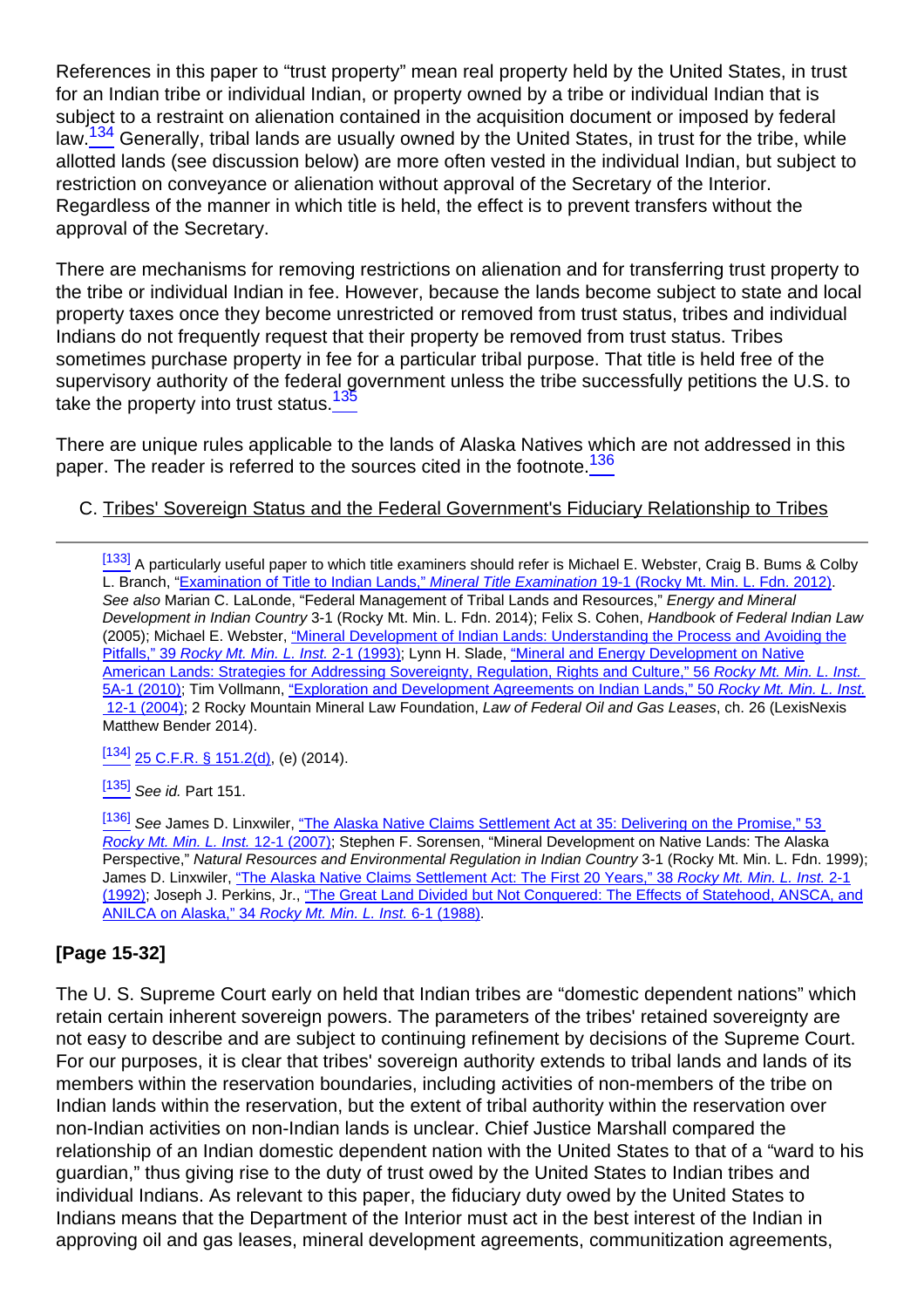and the like. If the United States breaches that fiduciary obligation, the lease or agreement under which the oil and gas developer is operating could be deemed invalid.

### D. Know the Laws Affecting the Applicable Reservation

<span id="page-30-0"></span>The laws applicable to Indian lands within the boundaries of one reservation are not necessarily the same as those applicable to another reservation. Any time the examiner undertakes to examine title to lands in a reservation in which that examiner has not previously worked, the examiner must collect the treaties, statutes, executive orders, and secretarial orders applicable to that reservation. The applicable documents are usually<sup>137</sup> referenced in the historical index maintained by the Bureau of Land Management ("BLM") for the townships within the reservation. Copies of the documents can then be retrieved from the aperture cards the BLM maintains for the lands. If the examiner is reviewing title to a discrete tract in the interior of the reservation, the exact boundaries of the reservation may not be important. However, it can often be quite difficult to tie the boundaries of a reservation to a section, township and range description from the documents (treaty or executive order) that established the reservation because those boundaries are frequently described with reference to natural features (e.g., the crest of a certain mountain range). For example, the northern boundary of the Northern Cheyenne Indian Reservation in Montana is tied to the southern boundary of the Northern Pacific Railroad grant.<sup>138</sup> Identifying that line requires an examination of the plat of the railroad through that part of Montana filed by the Railroad with the Secretary of the Interior. Fortunately, most examinations of title to tribal or allotted lands do not require such a detailed historical search.

### <span id="page-30-1"></span>E. Federal Supervision of Transactions Affecting Indian Lands

[\[137\]](#page-30-0) Almost no generalizations can be made about the location of laws or other documents affecting title to Indian lands. Although most statutes affecting Indian lands are codified in Title 25 of the U. S. Code, statutes applicable to only a specific reservation or tribe are usually not codified and can be located only by searching the Statutes at Large. The BLM State Offices usually, but not always, maintain copies on microfilm of relevant treaties, executive orders and secretarial orders affecting Indian lands within the areas administered by that State Office.

 $[138]$  Act of July 2, 1864, ch. 217, 13 Stat. 365.

## **[Page 15-33]**

<span id="page-30-2"></span>Virtually every transaction affecting title to Indian lands (e.g., deeds of trust property, issuance of oil and gas leases or agreements, assignments of such leases or agreements) requires approval by the Secretary of the Interior or his/her delegate. The Bureau of Indian Affairs ("BIA") exercises this approval authority for the Secretary.<sup>139</sup> This requirement can create confusion if, for example, an individual Indian purports to convey his property by a deed recorded in the county records but not filed with and approved by the BIA. Such a purported transfer is void unless and until BIA approval is obtained.<sup>140</sup>

<span id="page-30-5"></span><span id="page-30-4"></span><span id="page-30-3"></span>Secretarial approval is also required for transfers upon death, by will or intestacy. Indian probates are supervised by the Secretary<sup>141</sup> and a probate of a deceased Indian erroneously conducted under state law is not binding on the Department of the Interior.  $142$ 

### F. General Allotment Act

Tribal land is owned by the tribe, for the benefit of its members. Individual tribal members cannot transfer or inherit tribal property. Federal policy early on promoted the transfer or "allotment" of tribal property to individual Indians under the theory that property ownership by individual Indians would encourage assimilation. However, the original statutes authorizing such allotments did not provide for restrictions on alienation and, as a result, many of those lands ended up in the hands of non-Indians. The allotment policy was formalized on a nationwide basis (with some exceptions,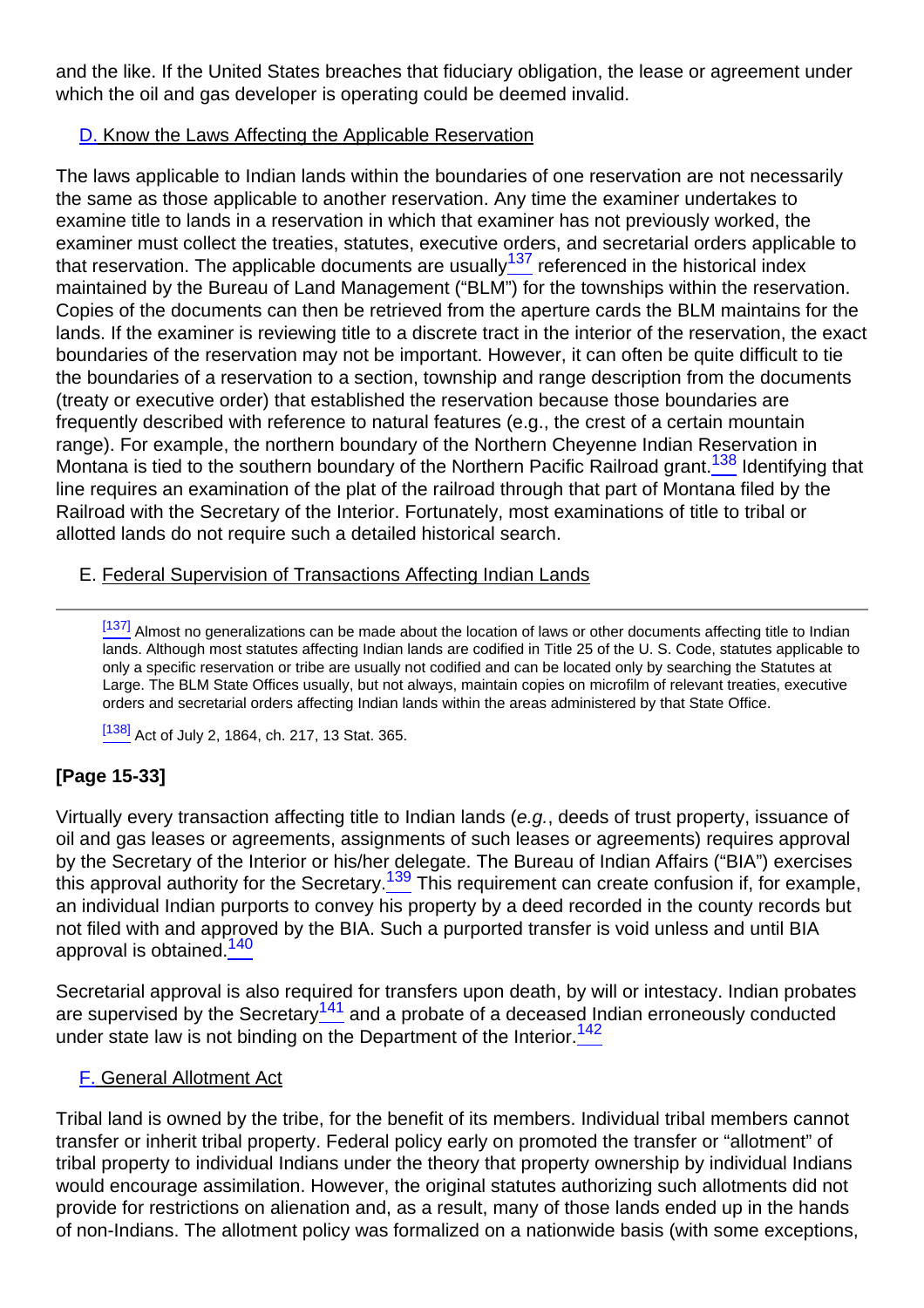<span id="page-31-0"></span>notably the Five Civilized Tribes of Oklahoma, which are covered by a different allotment statute) with the enactment of the General Allotment Act (or Dawes Act) in 1887.<sup>143</sup> The General Allotment Act provided for allotment of certain quantities of land to individual tribal members and, following approval of the selected allotment by the Department of the Interior, a patent containing a restriction on alienation was issued to the allottee. Although the initial period of restriction was 25 years from the date of the patent, that period has been extended, as authorized by the General Allotment Act.<sup>144</sup>

<span id="page-31-1"></span>Allotments are designated by number and the BIA's title records pertaining to that allotment are generally filed by that number. Because the allotted lands cannot be transferred without approval of the Secretary, the title to such lands often becomes highly fractionated over time as the allottee's descendants increase in number. Leasing such lands can be very difficult due to the sheer number of owners of undivided interests in the tract and the cost to locate each owner. Congress has attempted to find solutions to the problems of increasing fractionated

[\[139\]](#page-30-2) Delegations of authority from the Director (previously called Commissioner) of the BIA to Regional Directors (formerly called Area Directors) or Agency Superintendents can be found in the agency manual.

[\[140\]](#page-30-3) [25 U.S.C. § 348](http://links.casemakerlegal.com/federal/US/books/United_States_Code/browse?codesec=348amptitle=25ampci=45ampfn=Nuts%20amp%20Bolts%20of%20Mineral%20Title%20Examination%20(Apr%202015)) (2014).

[\[141\]](#page-30-4) Id. §§ 372, 373; 25 C.F.R. Parts 15-18 (2014).

[\[142\]](#page-30-5) See Estate of Malcolm Muskrat, 29 IBIA 208 (1996).

[\[143\]](#page-31-0) Ch. 119, 24 Stat. 388 (1887) (codified as amended at 25 U.S.C. §§ 331-358 , repealed in part).

[\[144\]](#page-31-1) [25 U.S.C. §§ 391](http://links.casemakerlegal.com/federal/US/books/United_States_Code/browse?codesec=391amptitle=25ampci=45ampfn=Nuts%20amp%20Bolts%20of%20Mineral%20Title%20Examination%20(Apr%202015)), [462](http://links.casemakerlegal.com/federal/US/books/United_States_Code/browse?codesec=462amptitle=25ampci=45ampfn=Nuts%20amp%20Bolts%20of%20Mineral%20Title%20Examination%20(Apr%202015)) (2014).

### **[Page 15-34]**

<span id="page-31-2"></span>ownership of allotted tracts through the Indian Land Consolidation Act of 1983, as amended in 2000,<sup>145</sup> and the American Indian Probate Reform Act of 2004.<sup>146</sup>

#### G. Statutory Authority for Indian Leasing and Similar Agreements

#### 1. Allotted Lands Mineral Leasing Act

<span id="page-31-3"></span>The Act of March 3, 1909 authorizes individual Indians to lease their lands for mining purposes, subject to the approval of the Secretary.<sup>147</sup> Although the statute authorizes the Secretary to negotiate leases on the owners' behalf under certain circumstances, allotted lands leases are almost always issued following advertisement and sealed bid or oral auction. The advertisement and other procedures outlined in the regulations must be strictly followed or the resulting lease is subject to cancellation. Each owner of the allotted tract must execute the lease, except when the owner is deceased and the heirs or devisees have not yet been determined or some or all of them cannot be located.<sup>148</sup> The Indian Land Consolidation Act Amendments of 2000 authorize the Secretary to approve a lease of allotted lands if 50% or more (depending on the number of owners) of the owners of the tract have executed the lease.<sup>149</sup> The allotted lands leasing regulations have not yet been amended to incorporate this authority.

<span id="page-31-5"></span><span id="page-31-4"></span>The authority to approve leases of allotted lands is usually delegated to the agency superintendent.

### 2. Indian Mineral Leasing Act of 1938

<span id="page-31-7"></span><span id="page-31-6"></span>The Omnibus Mineral Leasing Act of 1938 authorizes the Secretary to approve oil and gas leases (and leases for other minerals) covering tribal lands.<sup>150</sup> The Secretary has no authority to lease tribal lands without tribal consent. The lands must be offered for competitive lease at a public sale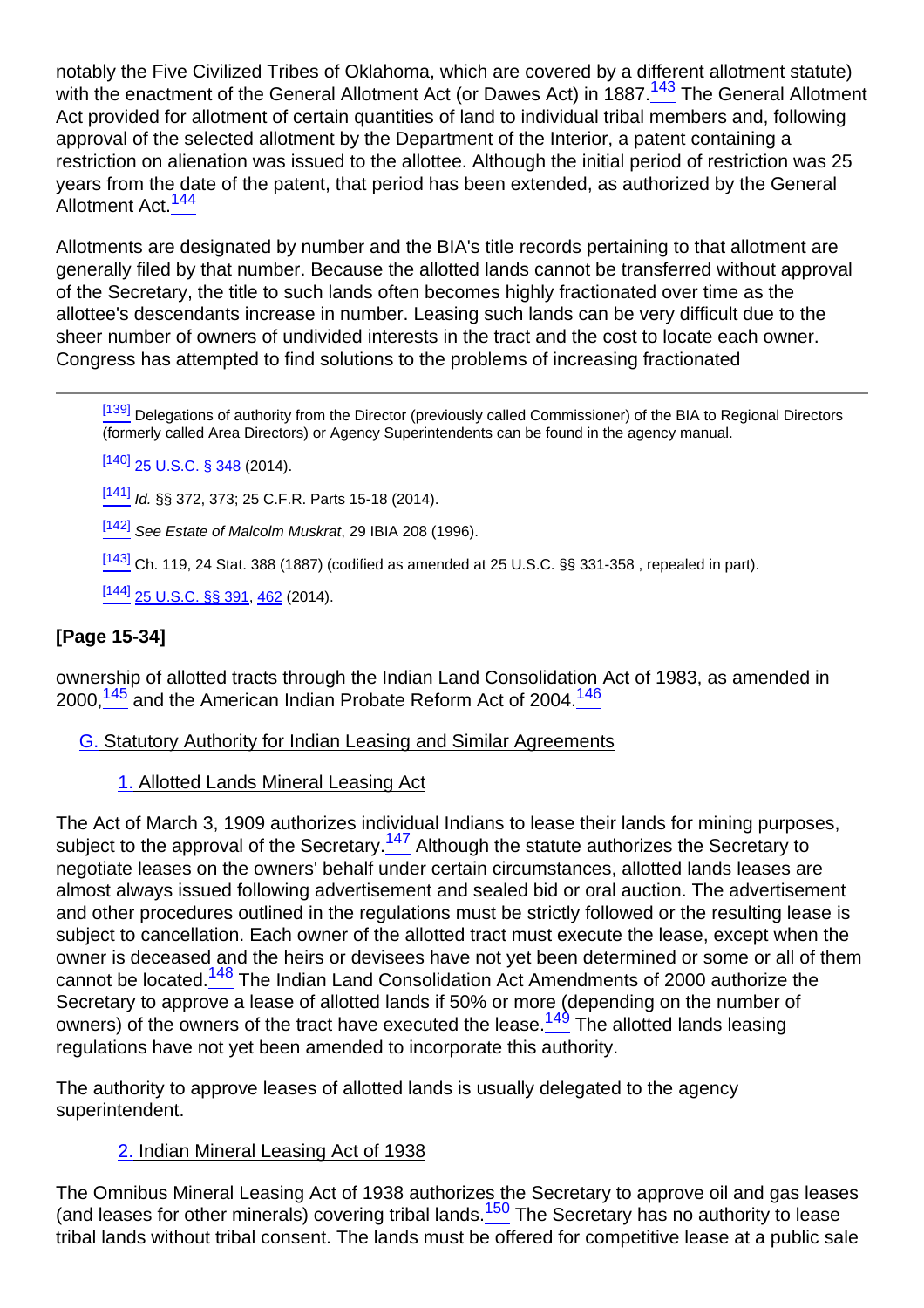<span id="page-32-0"></span>following notice and advertisement.<sup>151</sup> The lease sale procedures must be strictly observed, and confirming that they were is one of the tasks of the title examiner. In 1982, the Court of Appeals for the Tenth Circuit held that sales of leases covering Jicarilla Apache tribal lands failed to comply with the publication requirements of the regulations.<sup>152</sup> However, the

[\[145\]](#page-31-2) *Id.* §§2200-2221.

[\[146\]](#page-31-2) Id. §§ 348, 464, 2201, 2204-06, 2212-16, 2218, 2220-21. See generally, Jeffrey Hunt, Stephanie P. Kiger & Sharon Pudwill, "Allottee Issues," Energy and Mineral Development in Indian Country 8-1 (Rocky Mt. Min. L. Fdn. 2014).

[\[147\]](#page-31-3) [25 U.S.C. § 396](http://links.casemakerlegal.com/federal/US/books/United_States_Code/browse?codesec=396amptitle=25ampci=45ampfn=Nuts%20amp%20Bolts%20of%20Mineral%20Title%20Examination%20(Apr%202015)) (2014); 25 C.F.R. Part 212 (2014).

[\[148\]](#page-31-4) [25 C.F.R. § 212.21](http://links.casemakerlegal.com/federal/US/books/Code_of_Federal_Regulations/browse?codesec=212.21amptitle=25ampci=45ampfn=Nuts%20amp%20Bolts%20of%20Mineral%20Title%20Examination%20(Apr%202015)) (2014).

[\[149\]](#page-31-5) [25 U.S.C. § 2218](http://links.casemakerlegal.com/federal/US/books/United_States_Code/browse?codesec=2218amptitle=25ampci=45ampfn=Nuts%20amp%20Bolts%20of%20Mineral%20Title%20Examination%20(Apr%202015)) (2014). If there are five or fewer owners of undivided interests in the tract, 90% of the owners must have executed the lease; if there are six to ten owners, 80% of the owners must have consented to the lease; if there are 11-19 owners, 60% consent must be obtained; and if there are 20 or more owners, then a simple majority of the interest owners is required in order for the Secretary to approve the lease.

[\[150\]](#page-31-6) [25 U.S.C. §§ 396a](http://links.casemakerlegal.com/federal/US/books/United_States_Code/browse?codesec=396aamptitle=25ampci=45ampfn=Nuts%20amp%20Bolts%20of%20Mineral%20Title%20Examination%20(Apr%202015)) [-396g](http://links.casemakerlegal.com/federal/US/books/United_States_Code/browse?codesec=396gamptitle=25ampci=45ampfn=Nuts%20amp%20Bolts%20of%20Mineral%20Title%20Examination%20(Apr%202015)) (2014); 25 C.F.R. Part 211 (2014).

[\[151\]](#page-31-7) [25 C.F.R. § 211.20](http://links.casemakerlegal.com/federal/US/books/Code_of_Federal_Regulations/browse?codesec=211.20amptitle=25ampci=45ampfn=Nuts%20amp%20Bolts%20of%20Mineral%20Title%20Examination%20(Apr%202015)) (2014). A tribe may submit negotiated leases for approval, without advertisement and public sale, although that option is rarely if ever used. Id. § 211.20(d).

[\[152\]](#page-32-0) Jicarilla Apache Tribe v. Andrus, [687 F.2d 1324](http://links.casemakerlegal.com/books/Case_Law/results?ci=45ampsearch[Cite]=687+F.2d+1324ampfn=Nuts%20amp%20Bolts%20of%20Mineral%20Title%20Examination%20(Apr%202015)) (10th Cir. 1982).

## **[Page 15-35]**

court of appeals refused the Tribe's request to cancel the leases, instead agreeing with the district court that the "technical" violation of the regulations affected only the amount of the bonus and not other terms of the leases. Based on expert witness testimony, the district court devised a remedy by which the lessees could pay an adjusted bonus equal to the difference between the bonus actually paid and 60% of the bonus that the expert testified he would have recommended to a bidder, and thereby maintain the leases. The "technical" defect in advertising the leases for sale involved the use of a "short form" sale notice which was published at least 30 days prior to the sale and a "long form" notice which contained all of the information required by the regulations. The long form notice was distributed to a mailing list of potential bidders but was not published as required by the regulation. Prior to the decision in the Jicarilla case, virtually all tribal lease sales used the short form/long form sale notice process. The BIA developed a ratification process by which that technical deficiency could be remedied. If the examiner is reviewing title to older HBP Indian leases then it would be necessary to confirm that the sale of the lease was either accomplished in strict compliance with the regulations or that the lease was ratified under the procedure adopted by the BIA.

The title examiner should also review evidence that the lease was executed by a properly authorized tribal representative. If the lease was executed on behalf of the tribe by a person other than the tribal chairman or other chief executive of the tribe, then the tribe's constitution, charter, ordinances or resolutions should be reviewed to confirm the authority of the executing party.

### 3. Indian Mineral Development Act of 1982 ("IMPA")

<span id="page-32-2"></span><span id="page-32-1"></span>Although leases are still offered under the 1909 Allotted Lands Act and the 1938 Leasing Act, tribes are more frequently using the authority granted by the Indian Mineral Development Act of 1982<sup>153</sup> ("IMDA") to enter into agreements authorizing exploration for and development of tribal (and, under certain circumstances, allotted) minerals. The IMDA provides more flexibility to tribes to customize the terms for the development of tribal minerals. The statute broadly defines an IMDA "Minerals Agreement" to include joint ventures, operating, production sharing, service, managerial,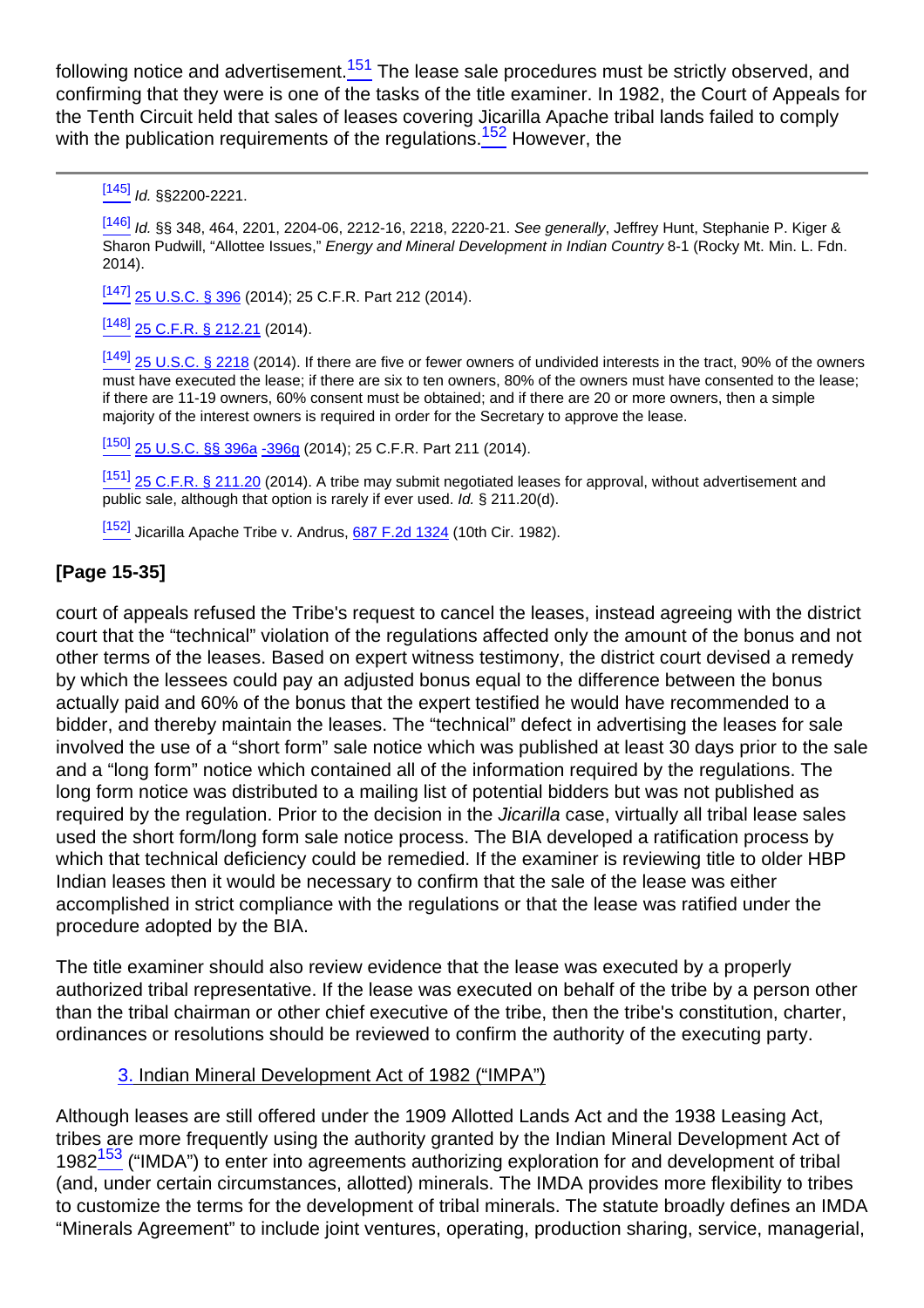<span id="page-33-1"></span><span id="page-33-0"></span>lease or other agreements.<sup>154</sup> An IMDA Minerals Agreement can be privately negotiated between the tribe and a mineral development company, but the agreement still must be approved by the Secretary. The Secretary is required to approve or disapprove an IMDA Minerals Agreement within 180 days after its submission by the tribe or 60 days after compliance with applicable provisions of the National Environmental Policy Act, $\frac{155}{2}$  whichever is later. $\frac{156}{2}$  A tribe may withdraw its consent to a proposed IMDA Minerals Agreement any time prior to approval by the Secretary. Because the Secretary is required to provide the tribe with at least 30 days written notice<sup>157</sup> of his/her findings on whether the agreement is in the tribe's best interest before approving or disapproving the agreement (and those findings are treated as

```
[153]25 U.S.C. §§ 2101 -08 (2014).
[154] Id. § 2102(a).
[155]42 U.S.C. § 4332(2)(C) (2014).
[156]25 U.S.C. § 2103(a) (2014).
[157]}{10} Id. § 2103(c).
```
## **[Page 15-36]**

<span id="page-33-2"></span>proprietary to the tribe), the Secretary's commentary on the agreement may encourage a tribe to withdraw its approval of the proposed agreement.<sup>158</sup>

<span id="page-33-3"></span>The BIA regulations on IMDA include a list of provisions which should be included in the agreement, including the term, indemnification of the Indian lessor and the United States, valuation procedures, bond and insurance requirements and the like.<sup>159</sup>

### 4. Indian Tribal Energy Development and Self-Determination Act of 2005

<span id="page-33-5"></span><span id="page-33-4"></span>The Indian Tribal Energy Development and Self-Determination Act of 2005 was enacted as Title V of the Energy Policy Act.<sup>160</sup> The goal was to promote tribal self-determination and, toward that end, authorized tribes to enter into certain energy related agreements without approval of the Secretary. However, the procedural mechanisms outlined in the statute are cumbersome so that, so far, tribes have not availed themselves of the provisions of this law.<sup>161</sup>

### **H. Records to Be Examined**

## 1. Bureau of Land Management

<span id="page-33-6"></span>As mentioned above, the records of the BLM State Office for the state in which the Indian lands are located will contain historical records relevant to title.<sup>162</sup> The Master Title (MT) plat combined with the Historical Index for the applicable township will show the documents that established and, in some cases, revised the reservation boundaries *(i.e.*, treaties, executive orders, acts of Congress, secretarial orders). If the lands have been allotted, the BLM records will usually reflect the allotment patents, though no transactions subsequent to the patent.

<span id="page-33-7"></span>Sometimes portions of a reservation will have been opened to non-Indian settlement under the homestead laws, in which case the BLM records may reflect fee patents of lands within the reservation boundaries, with or without reservations of minerals to the United States, depending on the homestead law under which the lands were patented. Depending on the terms of the reservation opening order or the cession (often forced) by the tribe to the U.S. of a portion of the reservation, the reserved minerals may be owned by the United States or they may be treated as tribal interests.<sup>163</sup>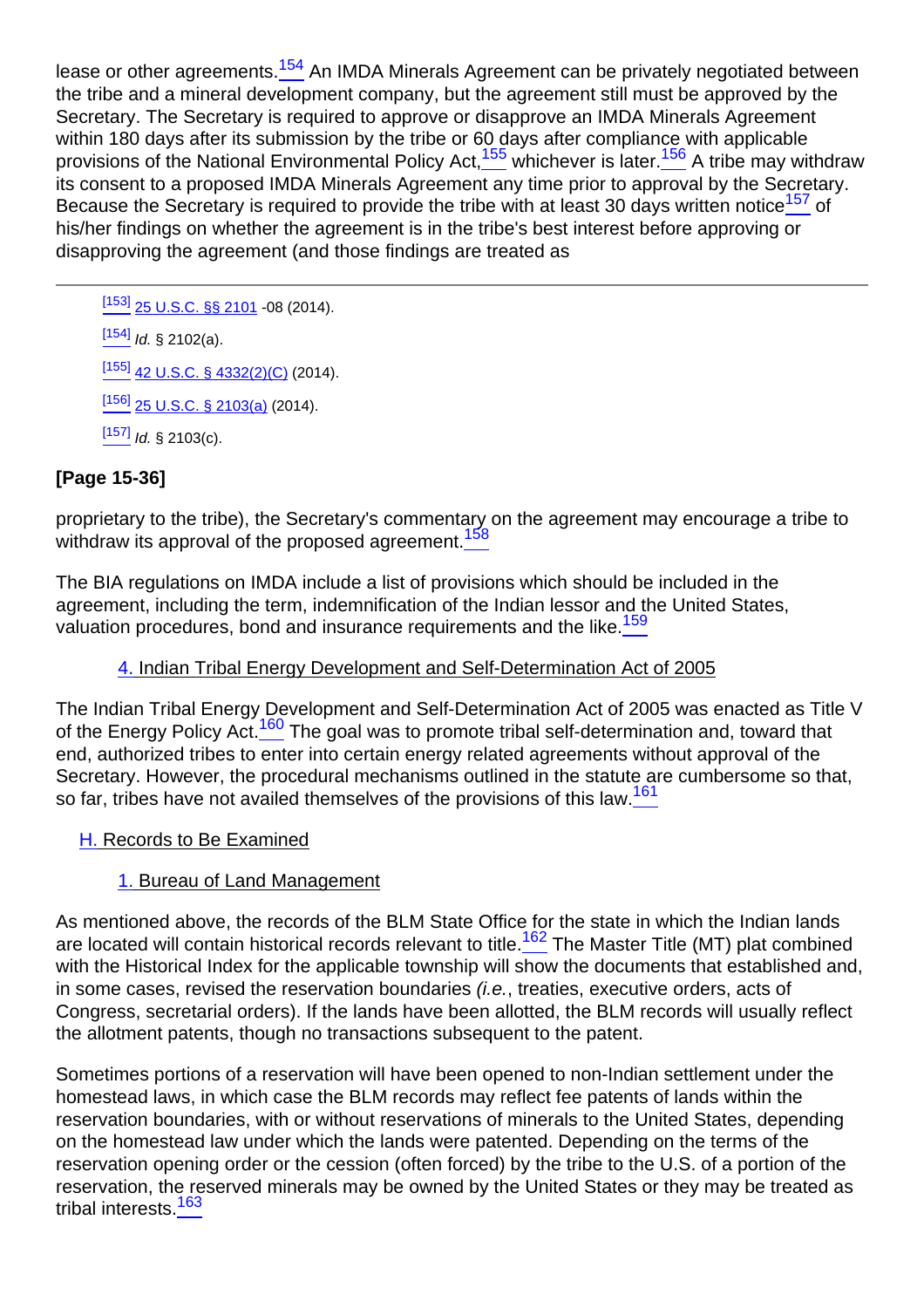[\[158\]](#page-33-2) See Quantum Exploration, Inc. v. Clark, **[780 F.2d 1457](http://links.casemakerlegal.com/books/Case_Law/results?ci=45ampsearch[Cite]=780+F.2d+1457ampfn=Nuts%20amp%20Bolts%20of%20Mineral%20Title%20Examination%20(Apr%202015))** (9th Cir. 1986).

[\[159\]](#page-33-3) [25 C.F.R. § 225.21](http://links.casemakerlegal.com/federal/US/books/Code_of_Federal_Regulations/browse?codesec=225.21amptitle=25ampci=45ampfn=Nuts%20amp%20Bolts%20of%20Mineral%20Title%20Examination%20(Apr%202015)) (2014).

[\[160\]](#page-33-4) Pub. L. No. 109-58, 119 Stat. 594, 763 (2005) (codified at **[25 U.S.C. §§ 3501](http://links.casemakerlegal.com/federal/US/books/United_States_Code/browse?codesec=3501amptitle=25ampci=45ampfn=Nuts%20amp%20Bolts%20of%20Mineral%20Title%20Examination%20(Apr%202015)) [-3505](http://links.casemakerlegal.com/federal/US/books/United_States_Code/browse?codesec=3505amptitle=25ampci=45ampfn=Nuts%20amp%20Bolts%20of%20Mineral%20Title%20Examination%20(Apr%202015))**).

[\[161\]](#page-33-5) See Scot W. Anderson, "Regulating Commerce: Federal Oversight of the Development of Oil, Gas, and Coal Resources on Indian Lands," Energy and Mineral Development in Indian Country 7-1,7-15 (Rocky Mt. Min. L. Fdn. 2014).

[\[162\]](#page-33-6) For many states, the MT plat and Historical Index are available on the BLM website: [www.glorecords.blm.gov.](http://www.glorecords.blm.gov) However, it may be necessary to visit the State Office or request copies in order to examine copies of the documents referenced in the Historical Index.

 $\frac{[163]}{[163]}$  $\frac{[163]}{[163]}$  $\frac{[163]}{[163]}$  See Crow Tribe of Indians v. Montana, [650 F.2d 1104](http://links.casemakerlegal.com/books/Case_Law/results?ci=45ampsearch[Cite]=650+F.2d+1104ampfn=Nuts%20amp%20Bolts%20of%20Mineral%20Title%20Examination%20(Apr%202015)) (9th Cir. 1981), amended, [665 F.2d 1390](http://links.casemakerlegal.com/books/Case_Law/results?ci=45ampsearch[Cite]=665+F.2d+1390ampfn=Nuts%20amp%20Bolts%20of%20Mineral%20Title%20Examination%20(Apr%202015)) (1982).

## **[Page 15-37]**

<span id="page-34-0"></span>Determining the status of ceded lands can be a complex task. The courts have found that cessions by Indian tribes result in extinguishment of the reservation as to the ceded lands only if that result was clearly intended by Congress.<sup>164</sup>

<span id="page-34-1"></span>The BLM approves unitization and communitization agreements that may affect Indian lands.<sup>165</sup> BLM requires BIA approval of such agreements before it will approve them so the records of the BIA may contain information on such unit agreements. However, it is often easier to review those records in the BLM office. In some states, unit and communitization agreements are administered in the State Office and in others they are handled by the Field Offices.

### 2. BIA Land Titles and Records Offices

<span id="page-34-5"></span><span id="page-34-4"></span><span id="page-34-3"></span><span id="page-34-2"></span>The BIA maintains five "Land Titles and Records Offices," commonly called title plants, which are "the offices of record for land records and title documents and are hereby charged with the Federal responsibility to record, provide custody, and maintain records that affect titles to Indian land..."<sup>166</sup> The title plants are located in Aberdeen, South Dakota, Albuquerque, New Mexico, Anadarko, Oklahoma, Billings, Montana and Portland, Oregon.<sup>167</sup> The regulations state that "all" title documents shall be submitted to the appropriate title plant for recording immediately after final approval, issuance or acceptance of the document.<sup>168</sup> The BIA official with the authority to approve title documents is responsible for prompt compliance with the recording requirements of the regulations. However, in the past, oil and gas leases covering Indian lands and assignments of such leases were seldom recorded in the title plants and could be found only in the BIA agency office (discussed below) for that reservation. The regulation states that the title plants are the "offices of record" charged with the responsibility for "recording," and "recording" is defined as the acceptance of a title document by the appropriate title plant.<sup>169</sup> The definition of recording further states that the purposes of recording include "to give constructive notice of the ownership and change of ownership and the existence of encumbrances to the land."<sup>170</sup> There is no statute which provides that third parties are on constructive notice of documents recorded in the title plants but the regulation seems to create that effect, assuming that the BIA has the authority to do so. Consequently, it is a concern when the oil and gas or other mineral lease or assignments of a lease do not appear in the title plant and, historically, many BIA Agency Offices did not consider it necessary to send those documents for recording in the title plants. More recently, the BIA has been more diligent in

<span id="page-34-6"></span>[<sup>\[164\]</sup>](#page-34-0) See Ute Indian Tribe v. Utah, [773 F.2d 1087](http://links.casemakerlegal.com/books/Case_Law/results?ci=45ampsearch[Cite]=773+F.2d+1087ampfn=Nuts%20amp%20Bolts%20of%20Mineral%20Title%20Examination%20(Apr%202015)) (10th Cir. 1985), Hagen v. Utah, [510 U.S. 399](http://links.casemakerlegal.com/books/Case_Law/results?ci=45ampsearch[Cite]=510+U.S.+399ampfn=Nuts%20amp%20Bolts%20of%20Mineral%20Title%20Examination%20(Apr%202015)) (1994) and Ute Indian Tribe v. Utah, [114 F.3d 1513](http://links.casemakerlegal.com/books/Case_Law/results?ci=45ampsearch[Cite]=114+F.3d+1513ampfn=Nuts%20amp%20Bolts%20of%20Mineral%20Title%20Examination%20(Apr%202015)) (10th Cir. 1997), for cases dealing with the effect of allotment legislation and the withdrawal of lands for the Uintah National Forest on the Uintah Valley Reservation. See also South Dakota v. Yankton Sioux Tribe, [522 U.S. 329](http://links.casemakerlegal.com/books/Case_Law/results?ci=45ampsearch[Cite]=522+U.S.+329ampfn=Nuts%20amp%20Bolts%20of%20Mineral%20Title%20Examination%20(Apr%202015)) (1998).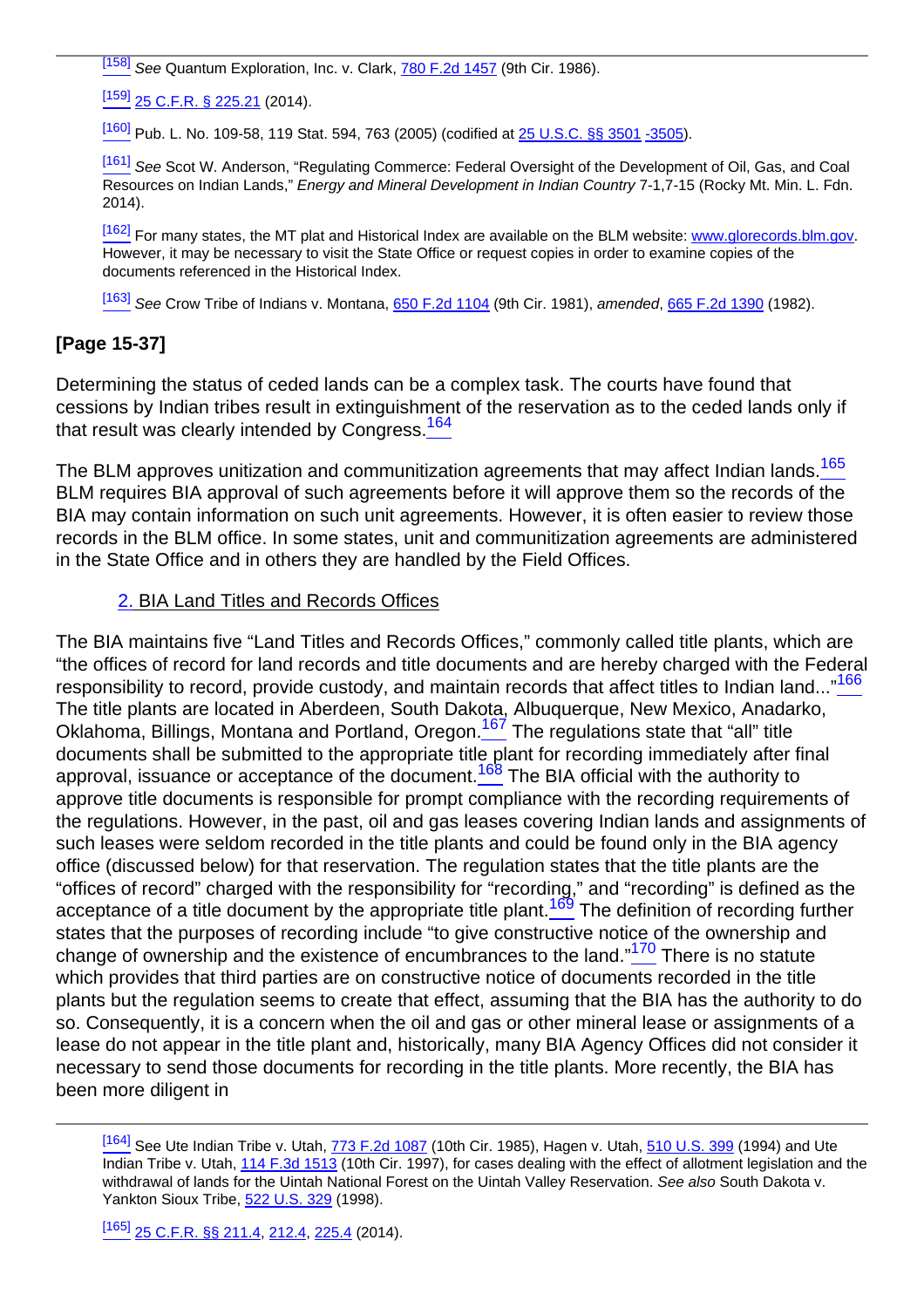$[166]$  *Id.* §150.3. [\[167\]](#page-34-3) Id. §150.4. This regulation describes which Indian lands are under the jurisdiction of the applicable title plant. [25 C.F.R. § 150.5](http://links.casemakerlegal.com/federal/US/books/Code_of_Federal_Regulations/browse?codesec=150.5amptitle=25ampci=45ampfn=Nuts%20amp%20Bolts%20of%20Mineral%20Title%20Examination%20(Apr%202015)) also describes three other offices where title services are provided for a few additional tribes. [\[168\]](#page-34-4) [25 C.F.R. § 150.6](http://links.casemakerlegal.com/federal/US/books/Code_of_Federal_Regulations/browse?codesec=150.6amptitle=25ampci=45ampfn=Nuts%20amp%20Bolts%20of%20Mineral%20Title%20Examination%20(Apr%202015)) (2014).  $[169]$  *Id.* § 150.2(m).  $[170]$  Id.

## **[Page 15-38]**

ensuring that all title documents, including mineral leases, affecting Indian lands are filed in the title plants.

<span id="page-35-1"></span><span id="page-35-0"></span>The title plants can prepare "title status reports" on a particular tract of Indian land at the request of "those persons authorized by law to receive such information."<sup>171</sup> Requests for title status reports must be made by or through the BIA office that has administrative authority over the lands *(i.e., the* agency office). Title status reports are frequently prepared for allotted lands but less often for tribal lands. A title status report provides current ownership information on a tract. The title plants are also instructed to maintain maps of all reservations showing land status.<sup>172</sup>

### 3. BIA Regional Offices

There are 12 BIA regional offices, previously called area offices, which may have records relevant to title. For example, the regional office usually maintains copies of lease sale notices for reservations within their jurisdiction, along with proof of publication of the sale notice, tribal resolutions requesting that the lands be leased and resolutions accepting the high bid for a lease on tribal lands. Some of the contents of these files, particularly any information relevant to economic evaluations, will be kept confidential. The sale records can often also be found in the agency offices but, depending on the degree of organization of the realty office for the particular agency, it may be simpler to retrieve that information from the regional office.

## 4. BIA Agency Offices

Agency offices are usually located in the same town as the headquarters of the applicable tribe. The realty office of the agency should have files for each mineral lease sale. In addition, the realty office should have lease files for each approved lease containing the lease, assignments and other post-lease matters. The quality of these files varies widely from agency to agency, as does the BIA's view on whether the contents of lease files are confidential. Some realty offices have separate confidential and public lease files. Of course, it is impossible to know whether the confidential file contains information relevant to title. In the experience of the authors, when it appears from gaps in title that assignments of a lease may be missing, such assignments can often be found in the "confidential" file, after a request to the head of the realty office to search that file for any assignments.

### 5. Tribal Realty or Energy Offices

Although the tribe is not the official records repository under the BIA regulations, some tribes maintain duplicate title information on mineral leases that may be more complete and more organized than that maintained by the BIA realty office. In addition, on many reservations, the BIA forwards assignments of tribal leases to the tribal realty or energy office for its recommendation before processing the assignment, so assignments may be located in the tribal offices that do not appear in the BIA offices. Whether the tribe allows title examiners to review its files must be determined in a case by case inquiry to the tribe.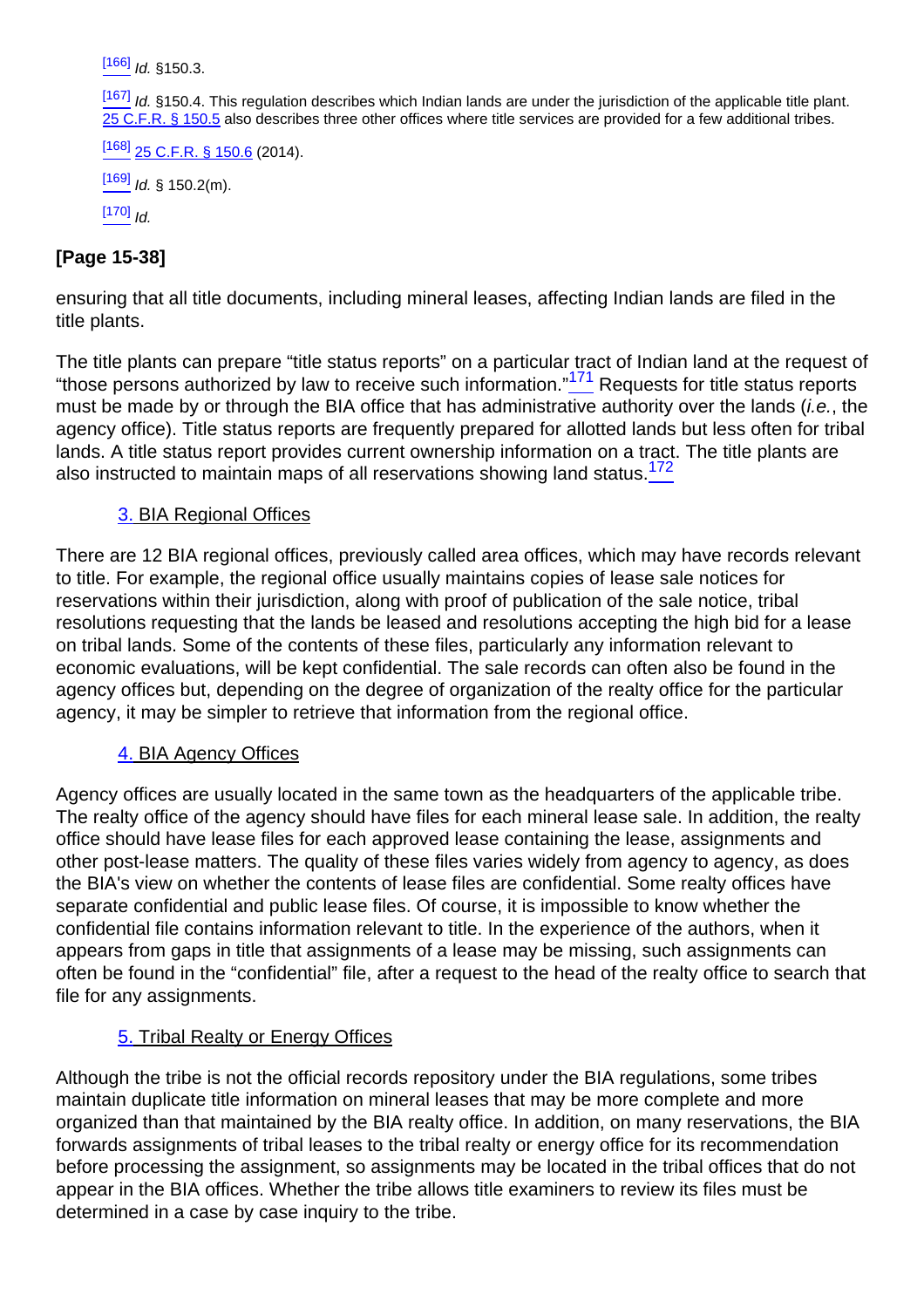### 6. County Records

 $[171]$  Id. §150.8.  $\frac{[172]}{1}$  $\frac{[172]}{1}$  $\frac{[172]}{1}$  Id. § 150.9.

### **[Page 15-39]**

<span id="page-36-1"></span><span id="page-36-0"></span>Although all transfers of trust property should appear in the BIA records, the county records should still be examined, particularly with respect to title to the oil and gas leasehold interests. The regulations require that all assignments of interests in allotted and tribal leases and in IMDA agreements be filed for approval with the BIA. $173$  However, overriding royalties or payments out of production are not considered to be interests in Indian leases,  $174$  so the county records may contain assignments of those interests that do not appear in the BIA records. Mortgages or other encumbrances may also appear only in the county records. Even though assignments of the leases must be filed for approval with the BIA, it is surprising how often the examiner will find assignments that have been recorded in the county but not filed with the BIA. Those assignments, or at least assignments from the last approved owner in the BIA records to the apparent current owner according to the county and BIA records, must be filed for approval in order to properly vest title in the actual current owner.

#### I. Access to BIA and Tribal Records

The most frightening aspect of examining title to mineral leases of Indian lands is the concern that the examiner has not seen all of the relevant documents. Many agency realty offices have less rigorous filing procedures than do, for example, BLM state offices or county clerk's offices. It is not unheard of for an examiner to leave the realty office having been assured that the file contained all of the assignments, only to return and have a different employee point out the pile of loose assignments on top of the filing cabinet that need to be leafed through to see if any affect the lease at issue. As tribes become more sophisticated in managing their mineral resources (the Southern Ute Indian Tribe in southwestern Colorado is a good example), the tribe's records are often more reliable than those of the BIA agency realty office, whose budgets are invariably inadequate. Of course, the tribes are not undertaking to create public title records but many tribes recognize the importance of accurate and accessible records showing ownership of leases covering tribal lands, and so may be willing to allow a title examiner to review its records, given a polite request and reasonable notice.

<span id="page-36-2"></span>The BIA regulations pertaining to the land titles and records offices state that "the usefulness of a Land Titles and Records Office depends in large measure on the ability of the public to consult the records contained therein. It is therefore, [sic] the policy of the Bureau of Indian Affairs to allow access to land records and title documents unless such access would violate the Privacy Act, 5. U.S.C. 552a or other law restricting access to such records, or there are strong policy grounds for denying access where such access is not required by the Freedom of Information Act."<sup>175</sup> The land titles and records offices will not disclose information concerning any living individual until the manager has consulted the Privacy Act to determine whether the information can be released without the written consent of the person to whom it pertains.<sup>176</sup> There have been occasions when the manager of the land titles and records office

<span id="page-36-3"></span> $\frac{[173]}{10}$  $\frac{[173]}{10}$  $\frac{[173]}{10}$  Id. §§211.53,212.53,225.33.

```
[175] Id. $150.11(a).
```
 $[176]$  *Id.* §150.11(b).

 $[174]$  [25 C.F.R. § 211.53\(d\)](http://links.casemakerlegal.com/federal/US/books/Code_of_Federal_Regulations/browse?codesec=211.53amptitle=25ampci=45#211.53(d)ampfn=Nuts%20amp%20Bolts%20of%20Mineral%20Title%20Examination%20(Apr%202015)) (2014).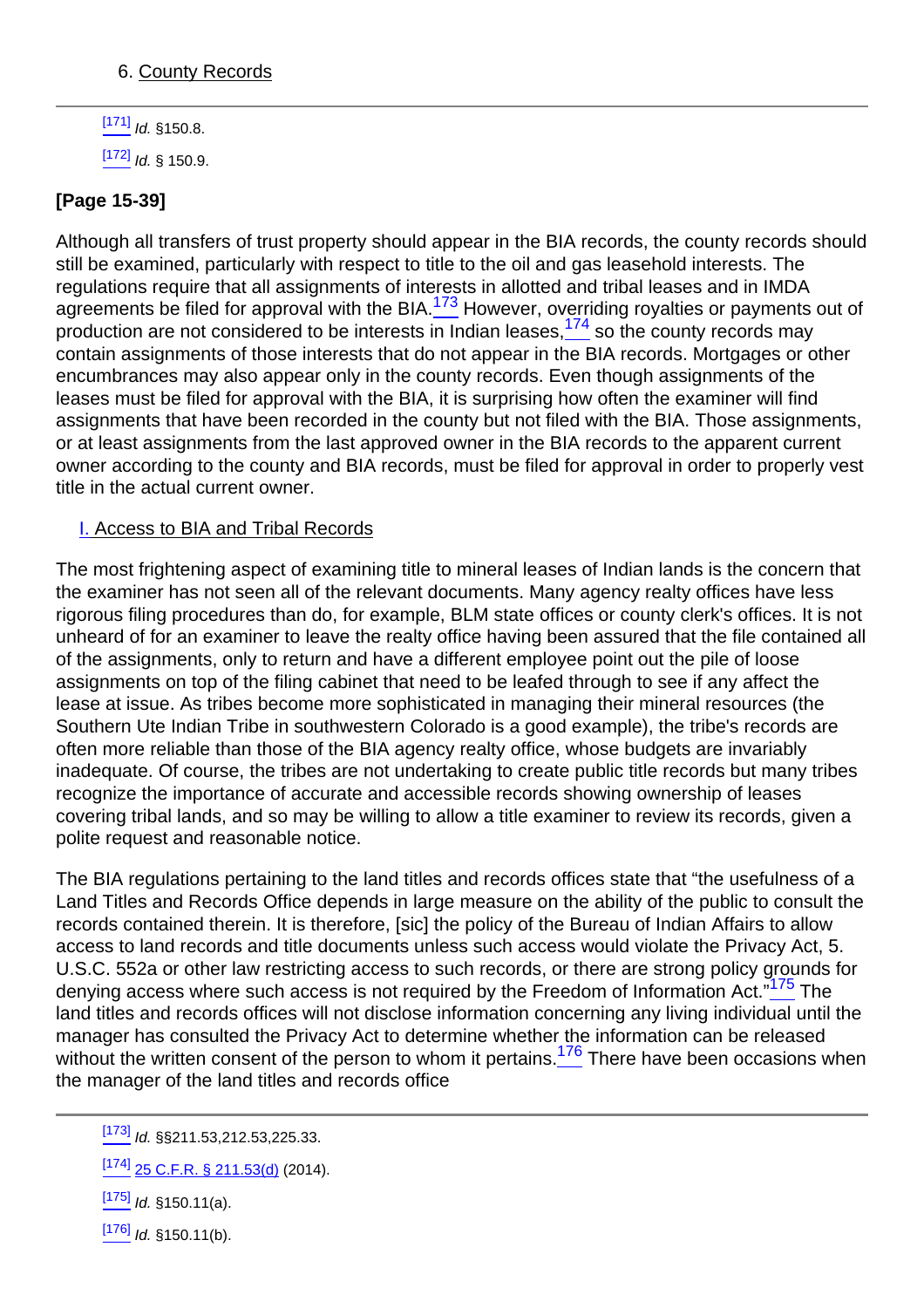## **[Page 15-40]**

believed that this regulation prohibited a title examiner from reviewing records pertaining to an oil and gas lease granted by a living individual Indian.

<span id="page-37-0"></span>The Privacy Act concerns are usually less significant when the lease covers tribal lands than when it covers allotted lands. Nonetheless, because the regulation referenced above applies only to the land titles and records offices, BIA employees at the regional or agency offices may adopt a more restrictive interpretation of the Privacy Act than the examiner might think is legitimate.<sup>177</sup> If tribal lands are the subject of your examination, it is sometimes possible to enlist the aid of the staff in the tribe's realty or energy office, as those persons may understand the need for access to the official title records in order to facilitate development of the tribal minerals. Some agency offices require that the examiner provide a letter of authority from the lessee of record authorizing the examiner to review the oil and gas lease files pertaining to leases owned by that lessee. It is always a good idea to talk with the agency realty office to find out what authorizations it may require in order to review files and to make an appointment to view the files, so that a trip to the agency office is not wasted.

The views expressed in this paper are solely those of the author (or authors).

Please cite as: Lindley, Laura, Sorum, Sarah, Buller, Heather, and Preiss, Allison, "Overview of Complicating Factors Affecting Title," Nuts and Bolts of Mineral Title Examination, Paper 15, Page No. \_\_\_ (Rocky Ml Min L. Fdn 2015)

[\[177\]](#page-37-0) For an excellent discussion of the difficulties in accessing BIA title records, see Phillip Wm. Lear & Christopher D. Jones, ["Access to Indian Land Records,"](http://rmmlf.casemakerlibra.com/home/libra_2_rmmlf.aspx?doc=d:/data/RMMLF/Samples/1999%20May%20(Natural%20Resources%20Development%20and%20Environmental%20Regulation%20in%20Indian%20Country)/Chapter%204%20ACCESS%20TO.htmampcurdoc=7ampp=12135#page4-1) [N](http://rmmlf.casemakerlibra.com/home/libra_2_rmmlf.aspx?doc=d:/data/RMMLF/Samples/1999%20May%20(Natural%20Resources%20Development%20and%20Environmental%20Regulation%20in%20Indian%20Country)/Chapter%204%20ACCESS%20TO.htmampcurdoc=7ampp=12135#page4-1)atural Resources Development & Environmental Regulation in Indian Country [4-1 \(Rocky Mt. Min. L. Fdn. 1999\)](http://rmmlf.casemakerlibra.com/home/libra_2_rmmlf.aspx?doc=d:/data/RMMLF/Samples/1999%20May%20(Natural%20Resources%20Development%20and%20Environmental%20Regulation%20in%20Indian%20Country)/Chapter%204%20ACCESS%20TO.htmampcurdoc=7ampp=12135#page4-1).

### **[Page 15-41]**

Overview of Complicating Factors Affecting Title

HEATHER BULLER AND ALLISON PREISS

Bjork Lindley Little PC

**Too many issues, not enough time**

**[Page 15-42]**

**Overview of Bankruptcy, Tax Sales, Foreclosure & Liens**

**Effects of Bankruptcy: Primary Issues for the Title Examiner**

**NOTICE** 

• No constructive notice is given by filing of the bankruptcy petition; therefore, title examiner has **no duty to examine the bankruptcy court docket.**

• However, **if the petition** or other evidence **is properly recorded, then the public is on notice.**

## **[Page 15-43]**

THE PETITION WAS FILED....NOW WHAT?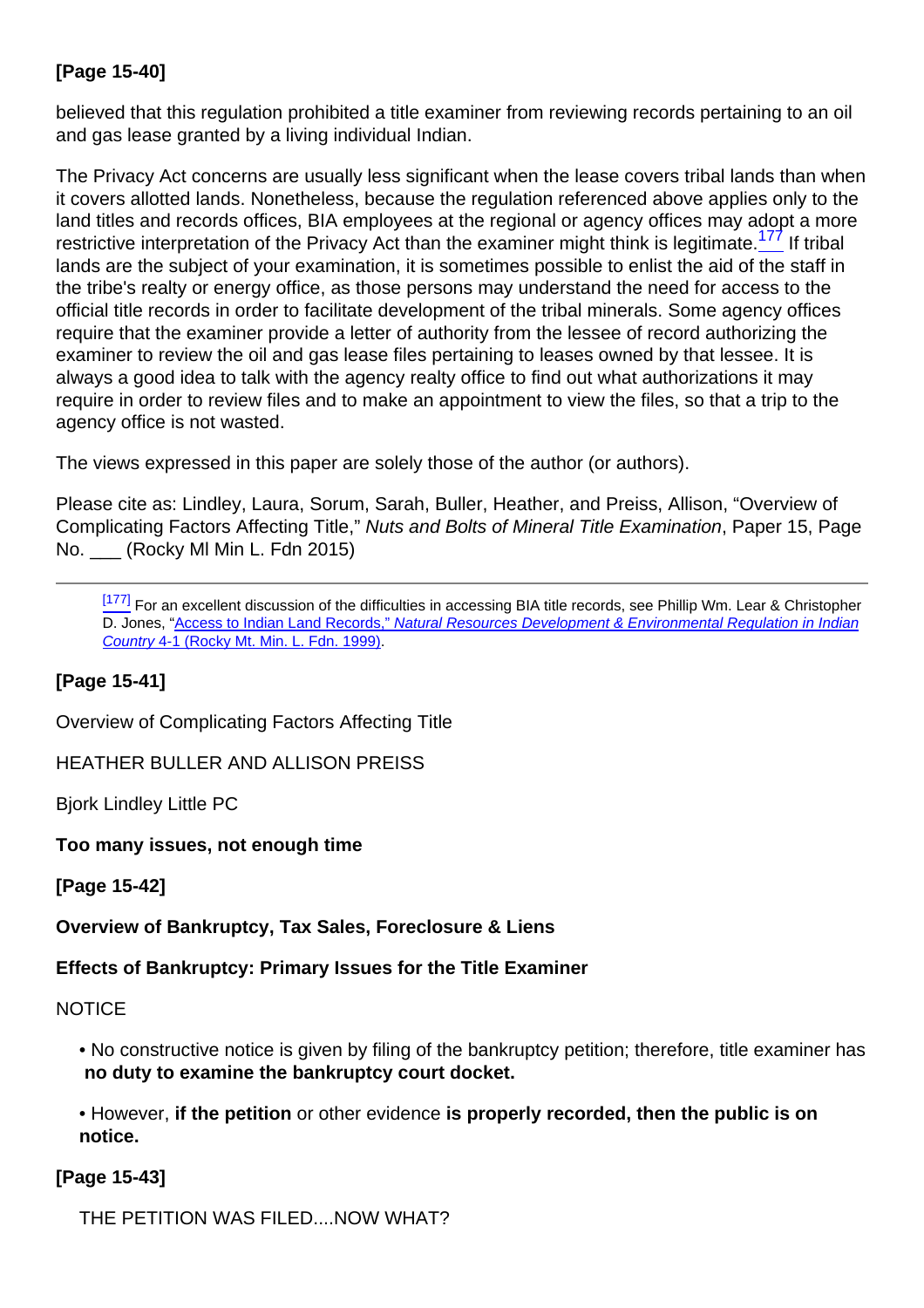• Filing the petition **creates an estate** comprised of the pre-bankruptcy property of the debtor.

This is a separate legal entity.

Administered by a "trustee" or "debtor-in-possession"

• Can the trustee/debtor-in-possession sell the property in the estate?

If in the "ordinary course of business" - YES!

If not in the "ordinary course of business" - **only if notice, hearing and no timely objections.**

### WHAT HAPPENS WHEN THE CASE CLOSES?

• Real property of the bankruptcy estate remains part of the estate until it is abandoned or sold.

Specific procedures to be deemed abandoned.

Property not "scheduled" on the exhibit remains in the estate.

• Chapter 11 Bankruptcy - specific set of requirements

#### **[Page 15-44]**

#### **Tax Sales & Title Through Tax Deeds**

#### INHERENT UNCERTAINTY OF TITLE DERIVED THROUGH TAX DEED

• Courts tend to find reasons to protect the dispossessed taxpayer.

• Title examiners are wary and often unwilling to pass title derived through a tax deed, unless there has been:

A conveyance to the tax sale purchaser or successors from the taxpayer or its successors,

A quiet title decree quieting title in the purchaser at the tax sale or its successors, or

A curative statute clearly applies.

#### TAXATION OF REAL PROPERTY: THE BASICS

- In some states, different interests are separately assessed.
- The property is usually valued by the county assessor.
- Generally, the tax lien attaches as of the assessment or valuation date.
- The amount of the tax is established by state statute.

#### **[Page 15-45]**

#### BECOME FAMILIAR WITH STATE STATUTES

• Each state has its own statutes for assessing, levying, and collecting real property taxes and for foreclosing on unpaid tax liens.

• Title examiners must be familiar with the current statutes and the statutes in effect at the time the tax lien attached, the tax sale was held and the tax deed was issued.

#### THE FORECLOSURE PROCESS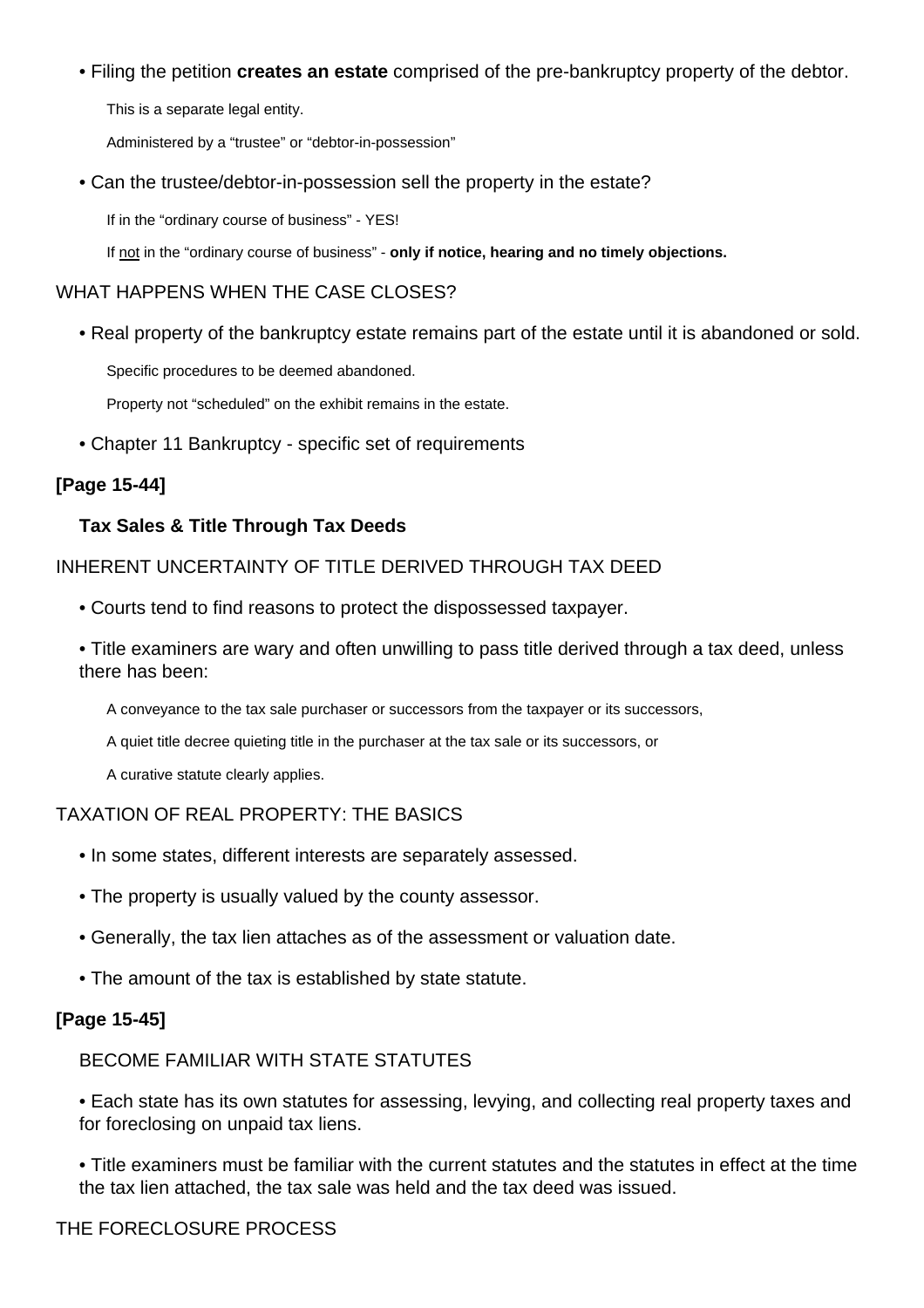- If taxes are not paid by statutory deadline, penalties + interest are assessed.
- Public sale of unpaid tax liens
- Issuance of tax sale certificate to purchaser at the sale
- If not sold, the lien is "struck off" to the county.
- Redemption period
- If not redeemed, the treasurer issues a tax deed to holder of certificate.

### **[Page 15-46]**

#### **Foreclosure**

• If debt secured by mortgage/deed of trust is not paid, mortgagee may foreclose by:

Sale

Judicial proceeding

- Most states have statutes which allow the mortgagor to cure or redeem prior to foreclosure.
- Materials do not always include enough information for title examiner to conclude foreclosure conducted with laws at the time.

#### **Liens**

- Liens encumber real property to secure a debt owed by the property owner.
- Types of liens:
	- **Statutory**
	- **Contractual**

Judicial

- Under a typical lien statute, a lien statement can be recorded when the lien attaches, but most statutes provide a window (e.g., 90 days after work completed).
- What should the title examiner do?

Note all liens

Make blanket statement

### **[Page 15-47]**

**Horizontal Drilling Complexities**

### **Horizontal Drilling Complexities: An Example**

### **[Page 15-48]**

**Horizontal Drilling Complexities: How will the Title Examiner Know?**

**INFORMATION PROVIDED BY THE CLIENT**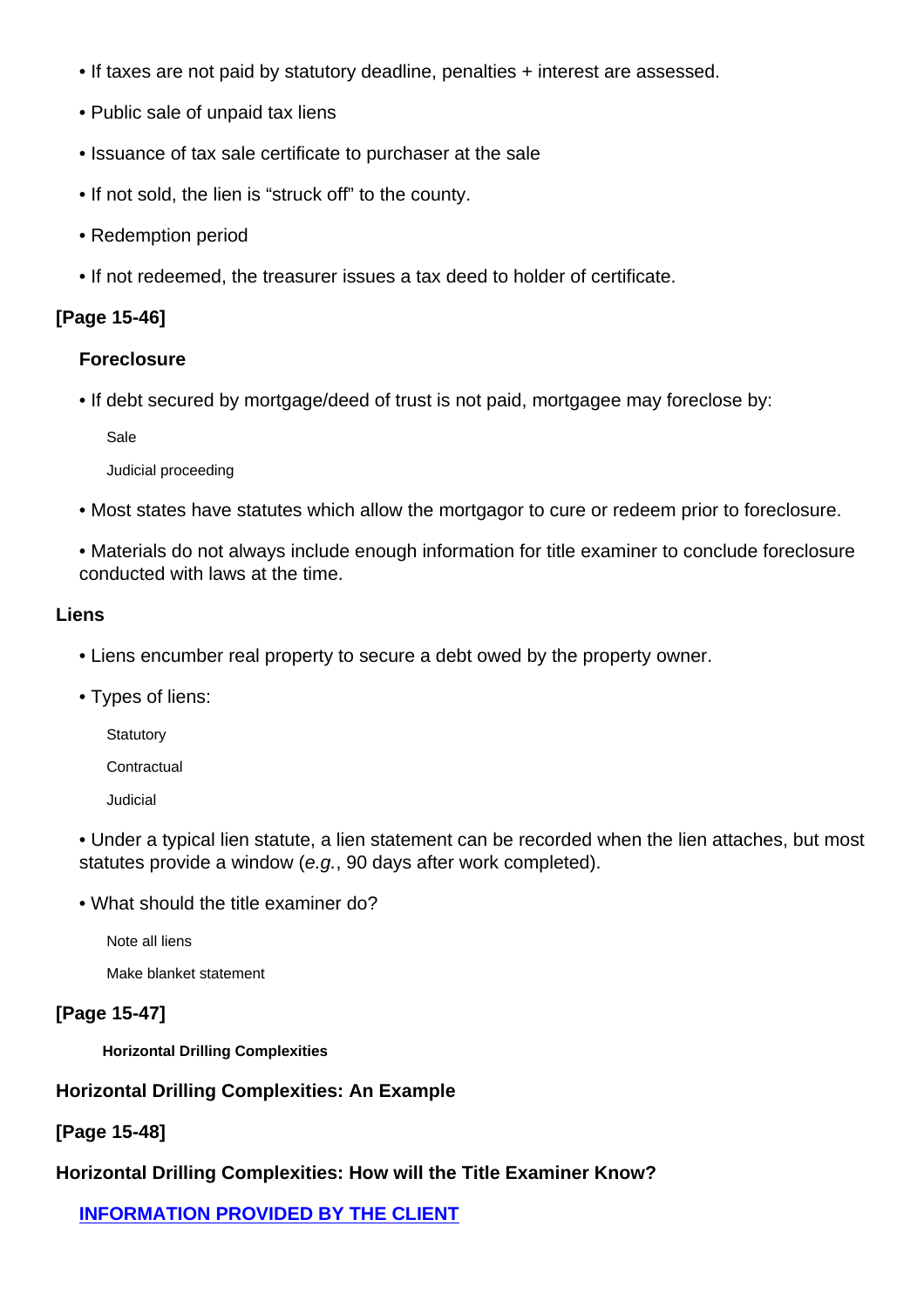#### • Title opinion request letter

Generally includes the legal description for the subject lands and lands to be spaced with

May include information on the proposed surface and bottomhole locations of the well

• Ask the client

If you think this may be an issue, call the client and ask for more information.

### **INFORMATION FOUND ON THE INTERNET**

• State Conservation Commission websites

Search for spacing orders and APDs

• Google Earth

Look for roads, buildings, bodies of water, hills, mountains, etc.

- Public land survey system website
- Maps & plats from county assessors' website

### **[Page 15-49]**

### **INSTRUMENTS OF RECORD**

- Restrictions in deeds, leases or other instruments
- No Surface Occupancy (NSO) Leases
- Other types of surface leases or agreements (e.g., grazing, agricultural, farming)

#### **Horizontal Drilling Complexities**

### **GENERAL PRINCIPLES OF SURFACE USE**

• When the surface and minerals are severed:

Mineral estate = dominant estate

Surface estate = servient estate

• Instrument severing may provide an "express easement."

Generally limited to the subject lands, but can include off-tract lands

• If no express easement is granted, courts have held that the mineral owner has an "implied easement."

Generally limited to the subject lands, but may include off-tract lands when pooled with the subject lands

### **[Page 15-50]**

**WHOSE CONSENT DO YOU NEED?**

#### **To use the surface of the off-tract lands:**

• If no express easement, get surface owner(s) consent.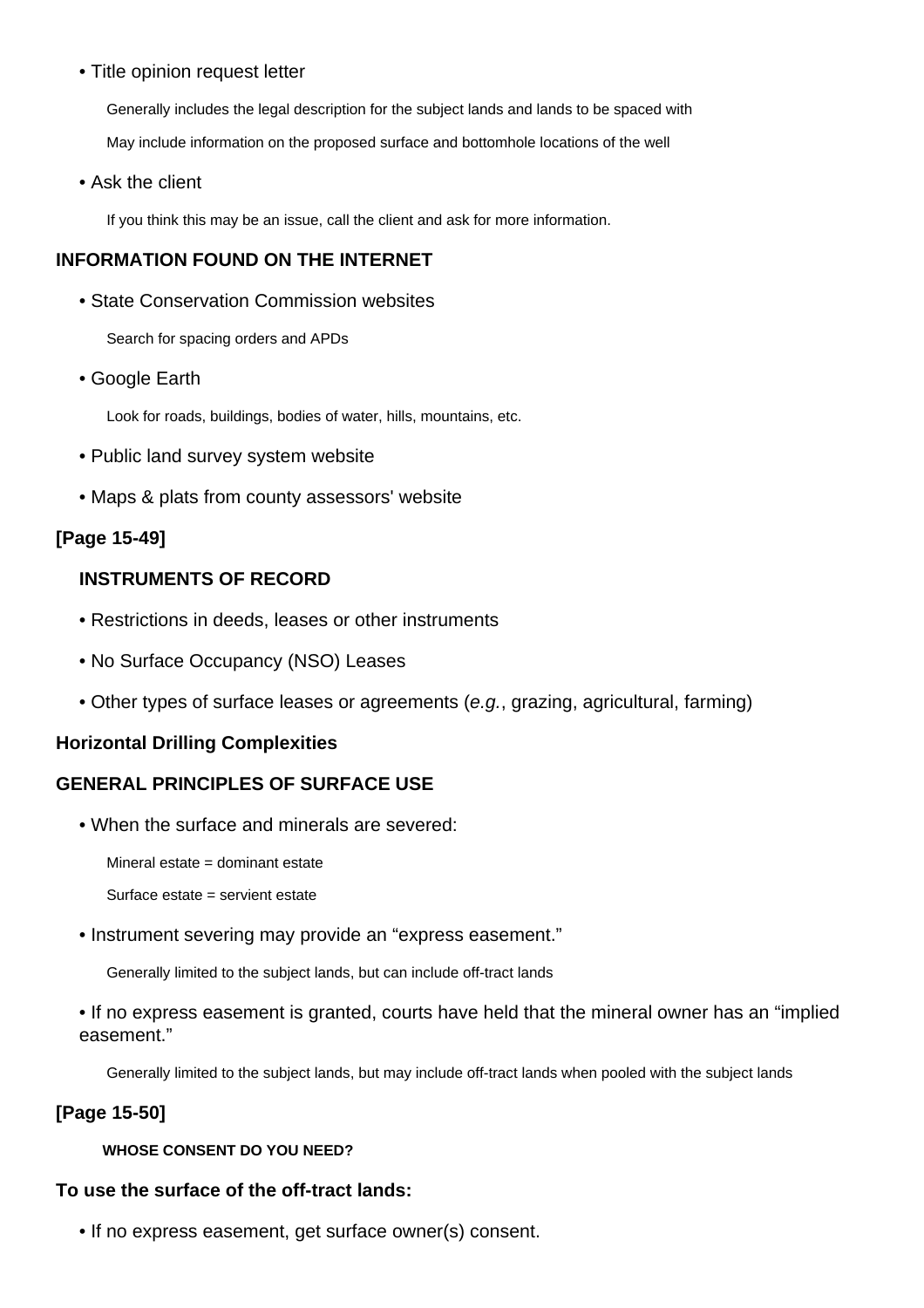• Even if you get the consent of the surface owner(s), there are still issues.

#### **Traversing the off-tract minerals:**

- Arguments that only consent from surface owner(s) required.
	- o Other similar rights are in the surface owner.
	- o Pore space argument
- Arguments that you need mineral owner(s) consent, too
	- o Their implied easement would be trampled upon.
	- o Physical nature may restrict their ability to develop.
- Challenge for courts to balance competing interests -two approaches to date:

Ad hoc fact-based approach

Rebuttable presumption of inevitable damage

• Scholars have suggested the first approach is the more reasonable and practical approach and promotes the most efficient development of the minerals.

• Consent from all parties where there are multiple surface owners, mineral owners, and/or lessees is incredibly costly and impracticable.

### **[Page 15-51]**

IS POOLING AN ALTERNATIVE TO CONSENT?

- Courts have taken different approaches, so there is no uniform answer.
- TX Supreme Court case (Key Operating) allowed the surface estates of multiple tracts within a unit to be burdened by unit operations.
- Some courts add caveat that mineral and surface owner must be the same when power to pool is granted.

### **Pooled Units**

### **[Page 15-52]**

## **Distinguish Pooled Units from Spacing Units**

## **Spacing Unit**

- Area allocated to one well (or more in some states) under a well spacing order
- Formed by state conservation commission order

## **Pooled Unit**

• Unit formed by the bringing together of separately owned interests (mineral & leasehold) under a pooling clause in a lease or some other agreement

## **Voluntary Pooling**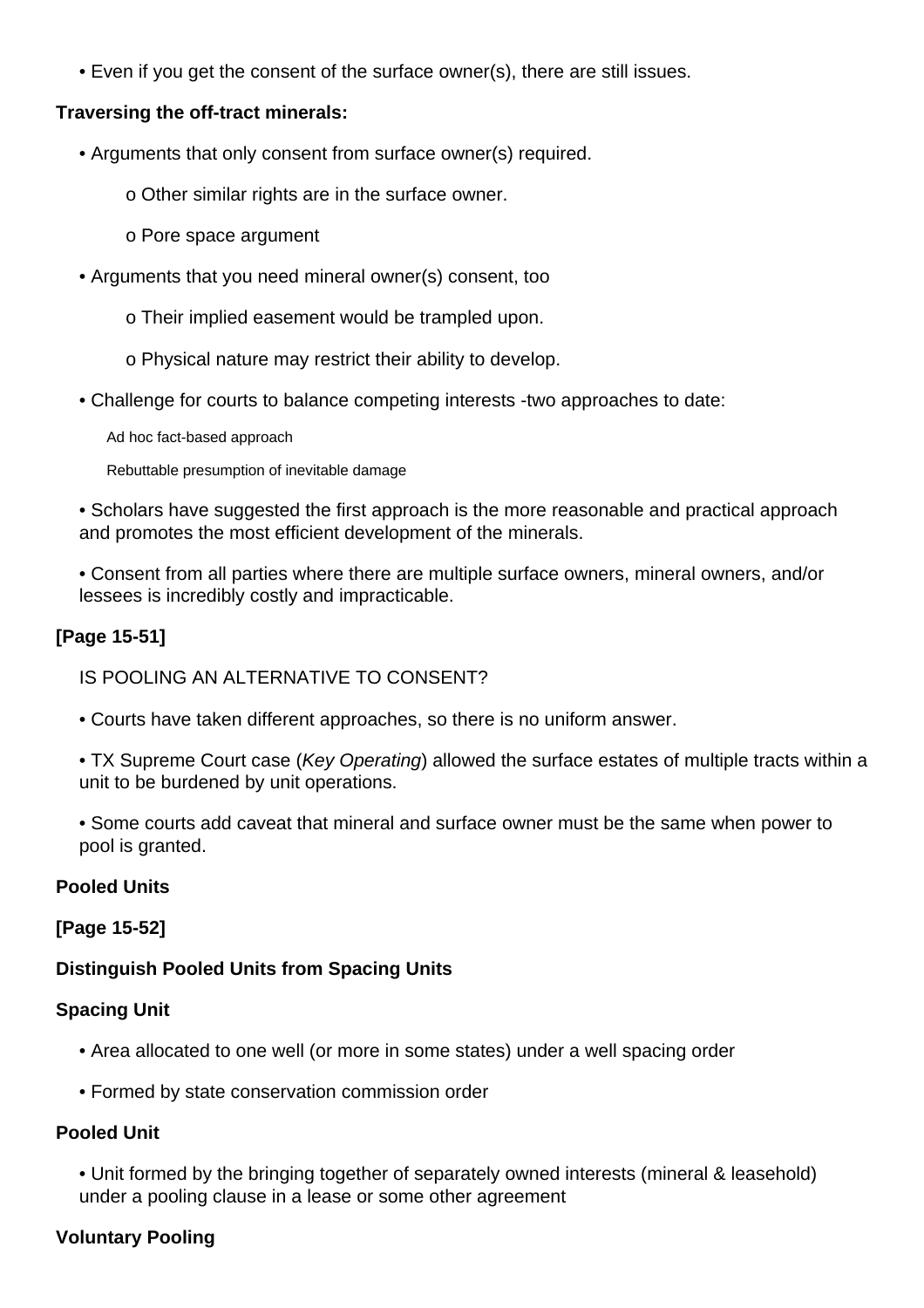### • **By pooling clause** in an oil and gas lease

 "Lessee, at its option, is hereby given the right and power to pool or combine the land covered by this lease, or any portion thereof, as to oil and gas, with any other land or lease(s) when in lessee's judgment it is necessary or advisable to do so."

Pooling clauses limiting unit size are common.

Record a Declaration of Pooling.

#### • By **separate pooling agreement**

#### **[Page 15-53]**

#### **Statutory Pooling**

- **Application** filed with state conservation commission
- **Notice** of application to all interest owners
- Commission **hearing**
- Issuance of pooling **order** by the state conservation commission

#### **Communitization**

- Essentially pooling of state and/or federal lands within a spacing unit
- Accomplished by a Communitization Agreement

No pooling clauses in state and federal leases and cannot be statutorily pooled

#### **[Page 15-54]**

#### **Pooled Units & Title Examination**

#### POINTS TO REMEMBER

- Production from the pooled unit is production from all unit lands.
- Spacing is not pooling in most states.
- All pooled lands should be examined.
- Production from a pooled unit is allocated on an acreage basis.
- Ensure commitment of all interest owners to the pooled unit.

#### **Working Interest Units**

### **[Page 15-55]**

### **What is a Working Interest Unit?**

• An arrangement between working interest owners to join their operations in order to develop lands covering more than one spacing unit

• Area covered - "contract area"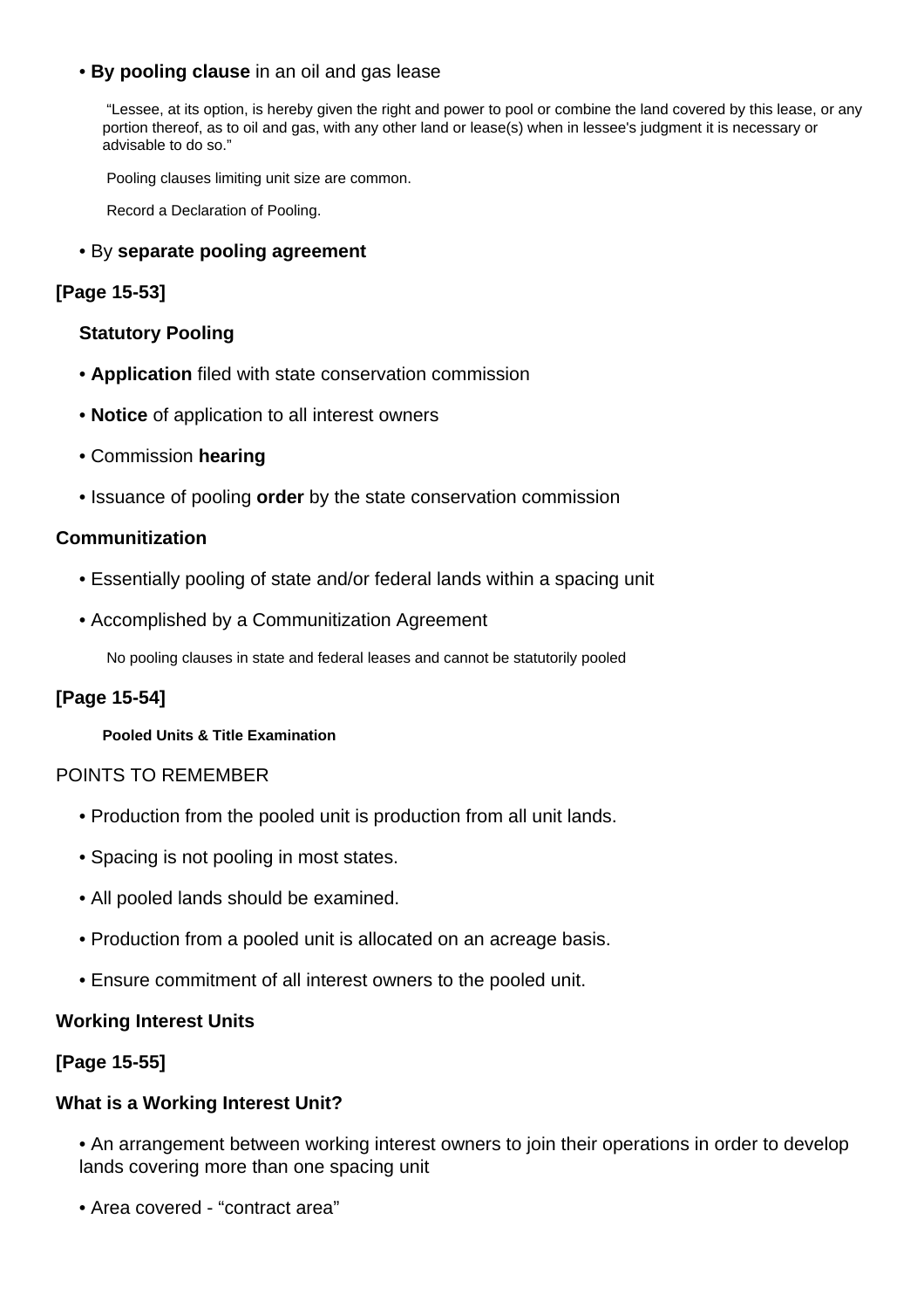• Most often created by joint operating agreement

### **Two Types of Working Interest Units**

#### • **Standard Working Interest Unit**

Costs and production allocated based on net acres contributed to the contract area

Production usually allocated to the extent of the lowest burdened tract

Working interest owners then bear their excess leasehold burdens on any lease contributed on a well-by-well basis

### • **Beneficial Working Interest Unit**

Substantial calculations up front

Not common

### **[Page 15-56]**

#### **Working Interest Units & Title Examination**

#### POINTS TO REMEMBER

• Ideally, the entire contract area should be examined

• The creation of a working interest unit does not relieve the working interest owners of underlying obligations, including: all applicable laws, regulations, notices, orders and lease obligations

#### **Adverse Possession**

### **[Page 15-57]**

#### **Requirements of Adverse Possession**

- Actual
- Open
- Notorious
- Exclusive
- Continuous
- Hostile to the true owner
- Under a claim of right or color of title
- For period of time prescribed by statute

#### **Adverse Possession as a Title Cure**

- Adverse possession is a **question of fact**
- Adverse possession of minerals requires possession of the minerals by production
- Adverse possession of the surface does not constitute possession of the minerals after